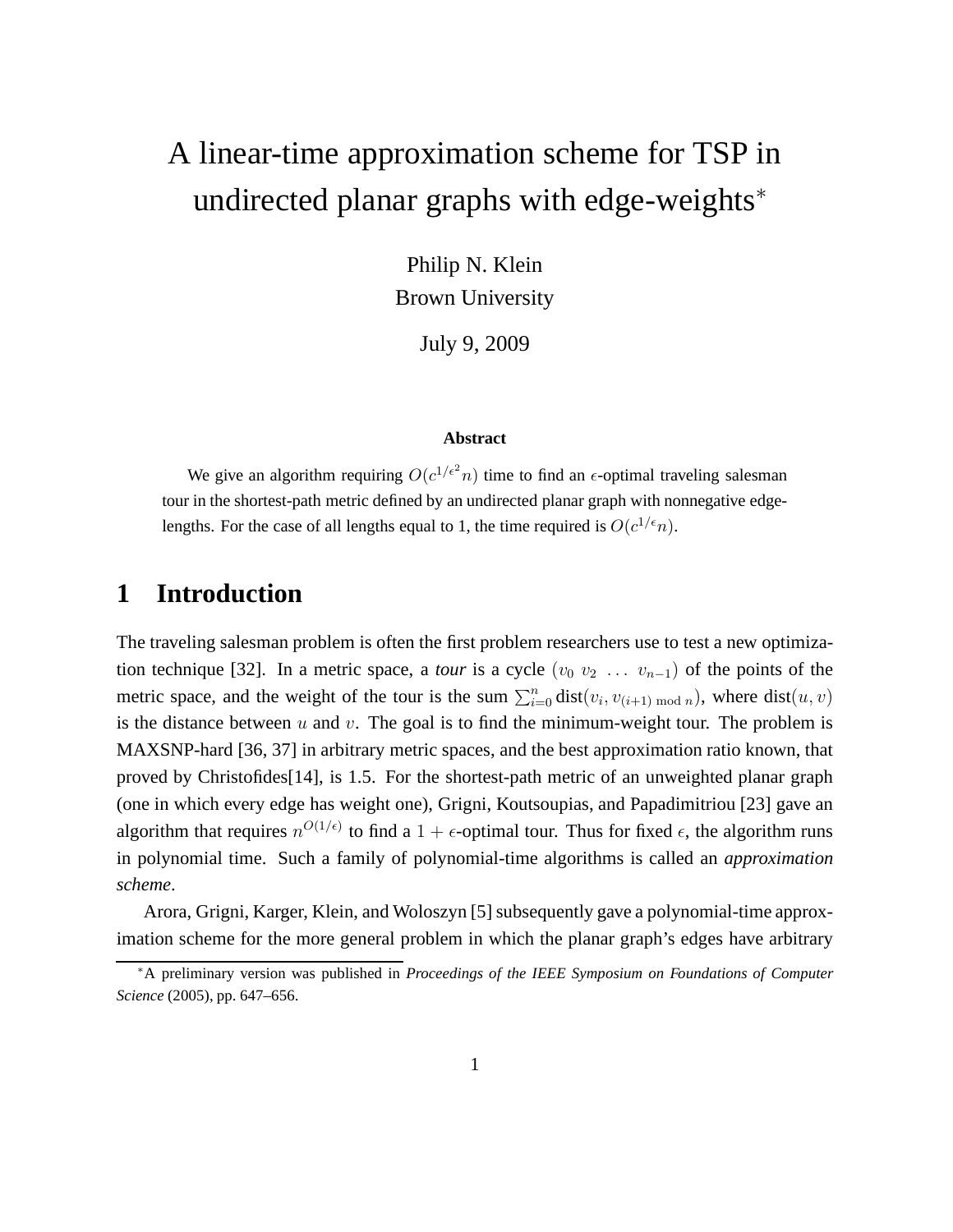nonnegative weights. Their algorithm requires  $n^{O(\epsilon^{-2})}$  time. Both algorithms are somewhat complicated, and involve a recursive decomposition using new planar-separator lemmata. The latter paper introduced the idea of using a *spanner* result to handle edge-weights.

Arora [3] and Mitchell [34] had shown that a PTAS exists for *Euclidean TSP* (i.e., the subcase in which the points lie in  $\mathbb{R}^2$  and distance is measured using the Euclidean metric). This PTAS finds an  $\epsilon$ -optimal tour in  $n^{O(1/\epsilon)}$  time. Arora [4, 2] improved the running time of his algorithm to  $O(n \cdot (\log n)^{O(1/\epsilon)})$ , using randomization. Finally, Rao and Smith [38] gave a PTAS for the two-dimensional Euclidean case that takes time  $O(\epsilon^{-O(\epsilon)}n+n\log n)$ . (Their algorithm also used a spanner result.) The latter two approximation schemes are said to be *efficient* polynomial-time approximation schemes (EPTAS) because the time can be bounded by a function of  $\epsilon$  times a polynomial function of  $n$ . Thus for an EPTAS, the degree of the polynomial does not grow with  $1/\epsilon$ .

In view of the fact that an  $\epsilon$ -optimal tour can be found in the Euclidean case in time that is polynomial with a fixed degree, independent of  $\epsilon$ , it seems natural to ask whether the same holds true for the planar case. In this paper, we answer this question.

**Theorem 1** *There is an algorithm that, for any*  $\epsilon > 0$  *and any planar graph* G *with nonnegative* edge-weights, finds a  $1+\epsilon$ -optimal tour. The running time is  $O(c^{1/\epsilon^2}n)$  where  $c$  is a constant. For *the special case where all weights are 1, a similar algorithm requires*  $O(c^{1/\epsilon}n)$  *time.* 

Marx [33] subsequently showed that the running time for the unit-weight case is essentially optimal under a widely held complexity assumption.

### **1.1 Other related work**

In a seminal paper, Baker [6] gives a method for obtaining PTASs for a variety of optimization problems in planar graphs, e.g. maximum-weight independent set and minimum-weight vertex cover. The resulting algorithms are linear time (for fixed  $\epsilon$ ). The key idea (interpreted in modern parlance) is to turn a problem in a planar graph to a problem in a graph with bounded treewidth.

Grigni and Sissokho ([24], building on [25]) have given a quasipolynomial approximation scheme for weighted TSP in minor-excluded graphs. This paper proved a spanner result for minor-excluded graphs. Berger, Czumaj, Grigni, and Zhao ([7], building on [16]) give a PTAS for the problem of finding a minimum-weight 2-edge-connected spanning multi-subgraph<sup>1</sup> of an edge-weighted planar graph, and a quasipolynomial approximation scheme for finding a

<sup>&</sup>lt;sup>1</sup>Duplicate edges of the input graph are allowed in the solution.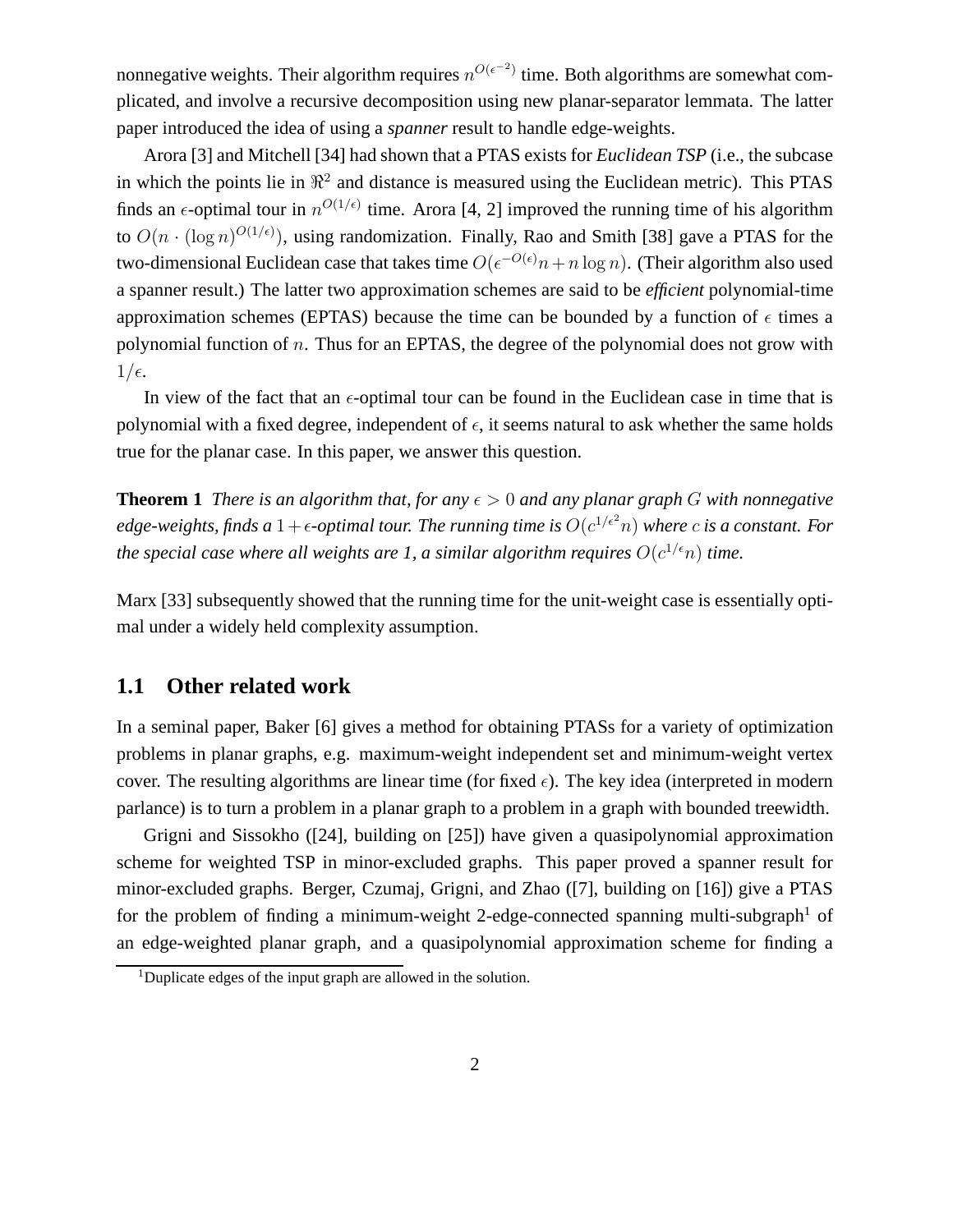minimum-weight 2-edge-connected or biconnected spanning subgraph<sup>2</sup> of an edge-weighted planar graph. This paper introduced a new spanner construction.

Demaine and Hajiaghayi [17] describe a framework for PTASs that is based on the notion of *bidimensionality*. They derive approximation schemes for subclasses of minor-excluded graphs that involve turning the input graph into a low-treewidth graph. Their results apply to graphs that are not planar. Their framework can be viewed as a way to generalize Baker's approach so as to derive algorithms for nonlocal problems, such as feedback vertex set and connected dominating set. For planar graphs in particular, they derive EPTASs for several unit-weight problems. In relation to their framework, our result is an example of how one can more thoroughly exploit planarity to derive a fast and simple EPTAS.

For a positive number s, an s-spanner of a graph  $G$  is a subgraph of  $G$  that approximately preserves the node-to-node distances of  $G$ : for any pair  $u, v$  of nodes of  $G$ , the distance in the subgraph must be at most s times the distance in  $G$ . There is a vast literature on spanner constructions. In this paper, we require a construction for  $1 + \epsilon$ -spanners of planar graphs. Henceforth, for brevity we use the term *spanner* and omit mention of the parameter  $1 + \epsilon$ .

### **1.2 The approach**

The TSP approximation scheme consists of the following steps.

- **Spanner step:** Delete some edges of the input graph while approximately preserving the optimal value. $3$
- **Slicing step** Using breadth-first search in the planar dual together with a shifting argument, identify subgraphs (called *slices*). The weight of edges belonging to more than one slice is at most  $1/k$  times the weight of the graph, and each connected component of each slice has a spanning tree of depth at most  $k + 1$ , where k is a parameter.
- **Dynamic-programming step:** Use dynamic programming to find an optimal solution in each connected component of each slice.
- **Combining step:** The union of the tours found in the previous step comprises a tour for the original graph.

The time required by the dynamic-programming step is exponential in  $k$ . We show that there is a choice of k that depends only on  $\epsilon$  for which the resulting tour is nearly optimal.

<sup>2</sup>No duplicates are allowed.

 $3$ This was the also the first step in [5] and subsequently in, e.g., [24] and one of the algorithms of [7].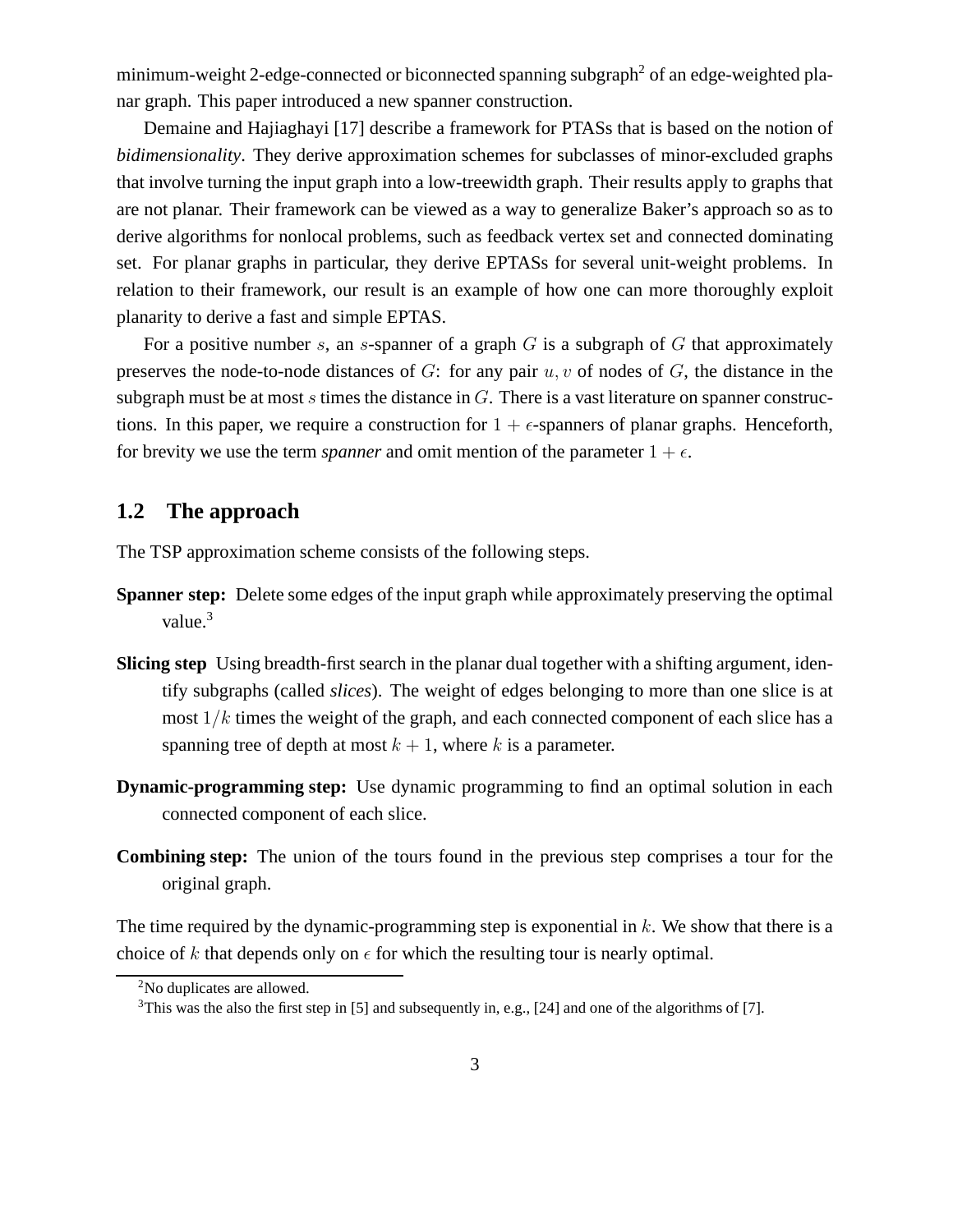In the preliminary version of this paper [30], a slightly different algorithm was described. In the second step, a procedure called *thinning* was applied to the planar dual of the graph. Thinning involves deleting edges; thinning the planar dual corresponds to *contracting* edges in the primal. Thinning in either the primal or the dual results in a graph with small branch-width. The method of thinning in the dual graph is novel, though quite simple. One nice way to formulate the result is as follows:

For any positive integer k, there is a partition of the edges of a planar graph into  $k$ sets such that contracting the edges in any one of the sets yields a graph with bounded treewidth (where the bound depends on  $k$ ).

This formulation of the result is due to Demaine, Hajiaghayi, and Mohar [19], who learned of this result from the preliminary version of this paper and subsequently generalized the result to apply to graphs of any bounded genus.

Because of the potential applicability of the planar result and of its role in subsequent developments, we provide a proof in Section 7

The approach used in this version of the paper to formulate the TSP approximation scheme, which we call *slicing*, emerged from joint work with Borradaile and Mathieu [10, 11]. This formulation does not require the algorithm to perform any contractions, which leads to a simpler algorithm.

The general approach used for TSP has proved useful in obtaining approximation schemes for other problems in planar graphs, including minimum-weight two-edge-connected spanning multi-subgraph,<sup>4</sup> TSP on a subset of the nodes [31], minimum-weight two-edge-connected spanning subgraph [8], and Steiner tree [10]. As mentioned above, the basic technique has been generalized [19] to apply to bounded-genus graphs, giving rise to new approximation schemes for such graphs.

### **1.3 Spanner step**

The spanner step requires an algorithm that, given a *n*-node planar graph  $G_0$  with edge-weights and given a parameter  $\epsilon$ , deletes edges so as to obtain a graph G such that

**S1:** weight $(G) \leq \rho_{\epsilon} \cdot \text{OPT}(G_0)$ 

**S2:** OPT $(G) \leq (1 + \epsilon)$ OPT $(G_0)$ , and

where  $OPT(G)$  is the value of the optimum for input graph G, and weight(G) is the sum of weights of edges in G.

<sup>&</sup>lt;sup>4</sup>An  $O(c^{1/\epsilon}n)$  algorithm for this problem can be obtained from the TSP algorithm by modifying the dynamic program.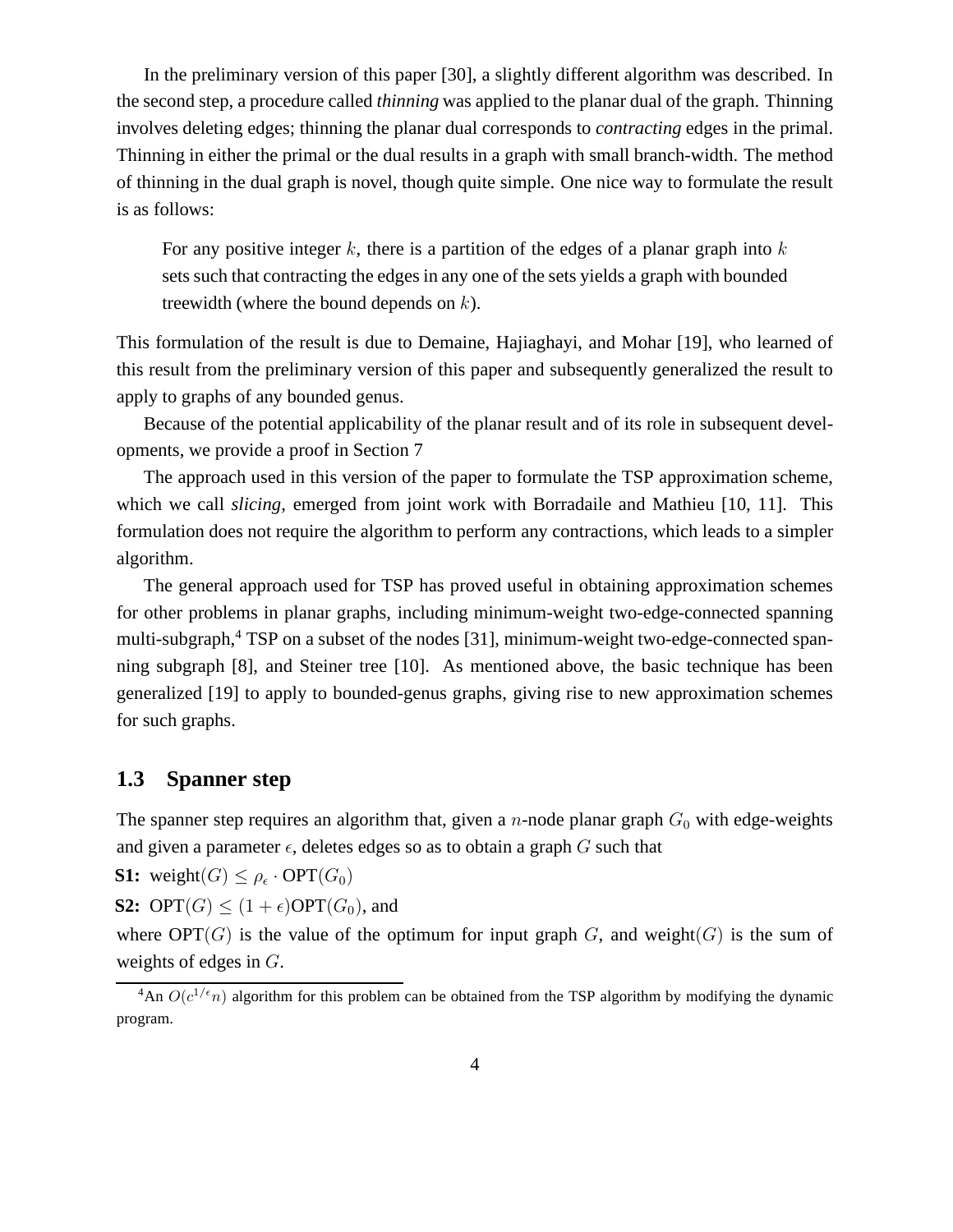We refer to the first step as *spanner step* because of the connection to s-spanners. An s*spanner* of a graph  $G_0$  is a subgraph G of  $G_0$  with the same set of nodes, such that, for any pair u, v of nodes, the u-to-v distance in G is at most s times the u-to-v distance in  $G_0$ . As discussed in Lemma 9, to achieve Property S2 in the case of TSP, it suffices that G be a  $1 + \epsilon$ -spanner of  $G_0$ . In Section 3, we discuss a spanner construction that also achieves Property S1.

An *n*-node planar graph  $G_0$  with no parallel edges or self-loops has at most 3*n* edges. For unit-weight edges,  $\text{OPT}(G_0)$  is at least n, so weight $(G_0) \leq \rho_\epsilon \text{OPT}(G_0)$  holds for  $\rho_\epsilon = 3$ . In this sense, a trivial spanner result suffices for the unit-weight case.

We remark that Properties S1 and S2 can be considered for optimization problems other than TSP, and indeed for problems where a traditional s-spanner would not suffice. We propose use of the term *spanner result* to refer more generally to a construction achieving Properties S1 and S2. We have obtained such constructions for two other problems in planar graphs, leading to approximation schemes for these problems. The first problem [31] is a generalization of the problem studied here; the tour must visit a specified subset of nodes of the input graph (not necessarily all the nodes). The second problem [10] is Steiner tree, in which one seeks a minimum-weight tree spanning a specified subset of nodes.

## **2 Preliminaries**

In this section, we describe the basic definitions and results on planar embeddings and planar duals. Most of the material is standard in concept, but the notation may be unfamiliar, and we also introduce a variant of contraction that we call *compression*, and state some related results. In Subsection 2.5, we give some definitions and results that help us reformulate the TSP.

For a rooted tree T and a node v that is not the root of T, the *parent edge* of v is the edge of  $T$  that connects  $v$  to its parent.

### **2.1 Combinatorial embeddings**

The traditional geometric definition of planar embeddings involves drawings of a graph on the plane. Proofs and algorithms become simpler when one uses an alternative definition of embedded planar graphs, a combinatorial definition. See [35].

The idea of a combinatorial embedding was implicit in the work of Heffter [27]. Edmonds [21] first made the idea explicit, and Youngs [46] formalized the idea. A combinatorial embedding is sometimes called a *rotation system*. The idea is to represent at each node the arrangement of edges around that node, as illustrated in Figure 1.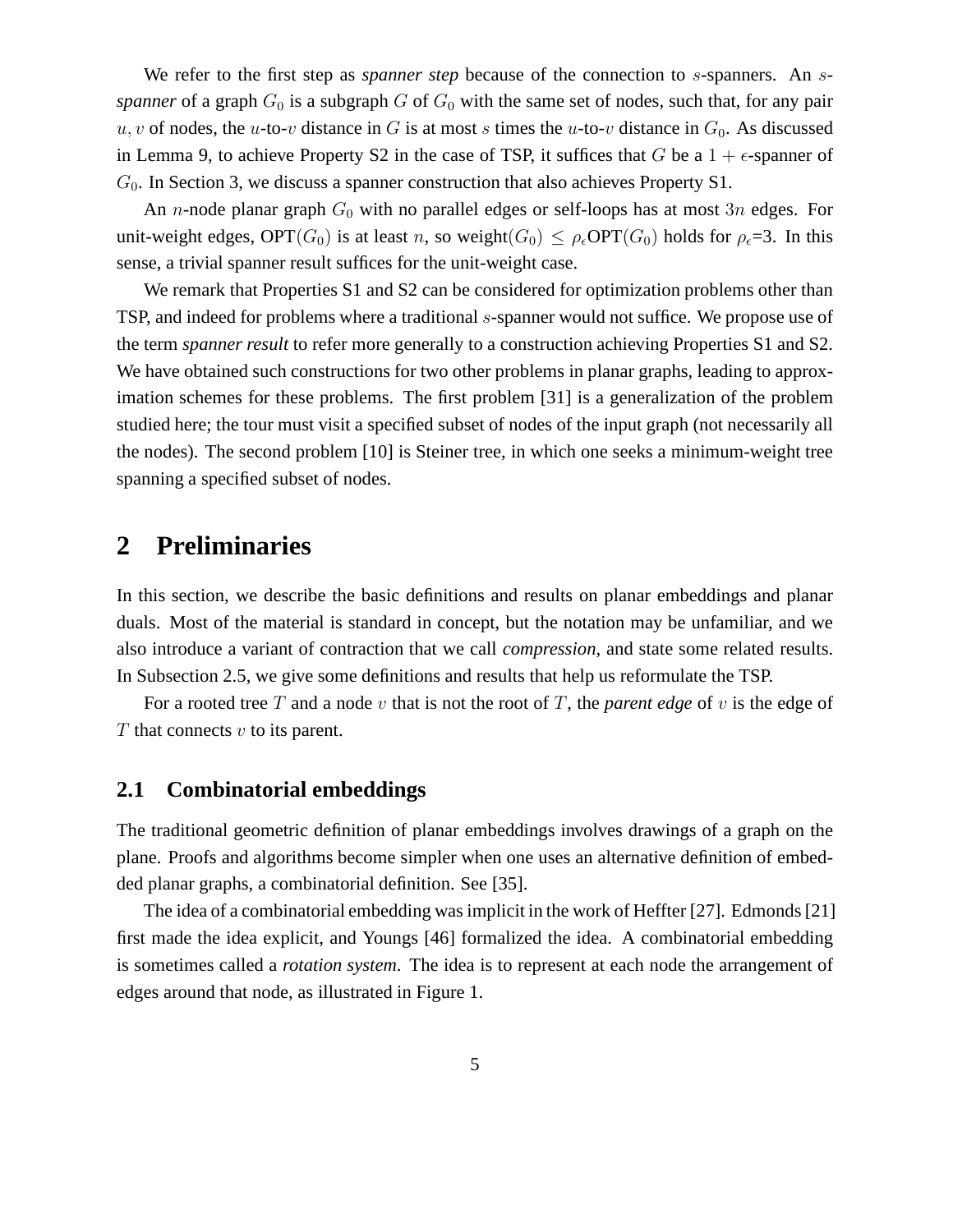

Figure 1: The first figure shows an undirected planar graph embedded in the plane, with its edges labeled. The *rotation* corresponding to the top-left node is the permutation cycle (a b e), indicating that the edges  $a, b$ , and  $e$  are incident to that node, and are arranged counterclockwise around that node in the order  $a, b, e$ . Similarly, the rotation in the middle node is  $(e f g h)$ . The second figure shows the same undirected graph but with darts instead of edges. There are two oppositely directed darts for each (undirected) edge. The darts corresponding to edge e are  $\langle e, 1 \rangle$ and  $\langle e, -1 \rangle$ . The rotation corresponding to a node consists of the darts that point away from the node. Thus the rotation corresponding to the top-left node is  $(\langle a, 1 \rangle \langle b, -1 \rangle \langle e, -1 \rangle)$ . The rotation corresponding to the middle node is  $(\langle e, 1 \rangle \langle f, 1 \rangle \langle g, 1 \rangle \langle h, 1 \rangle)$ .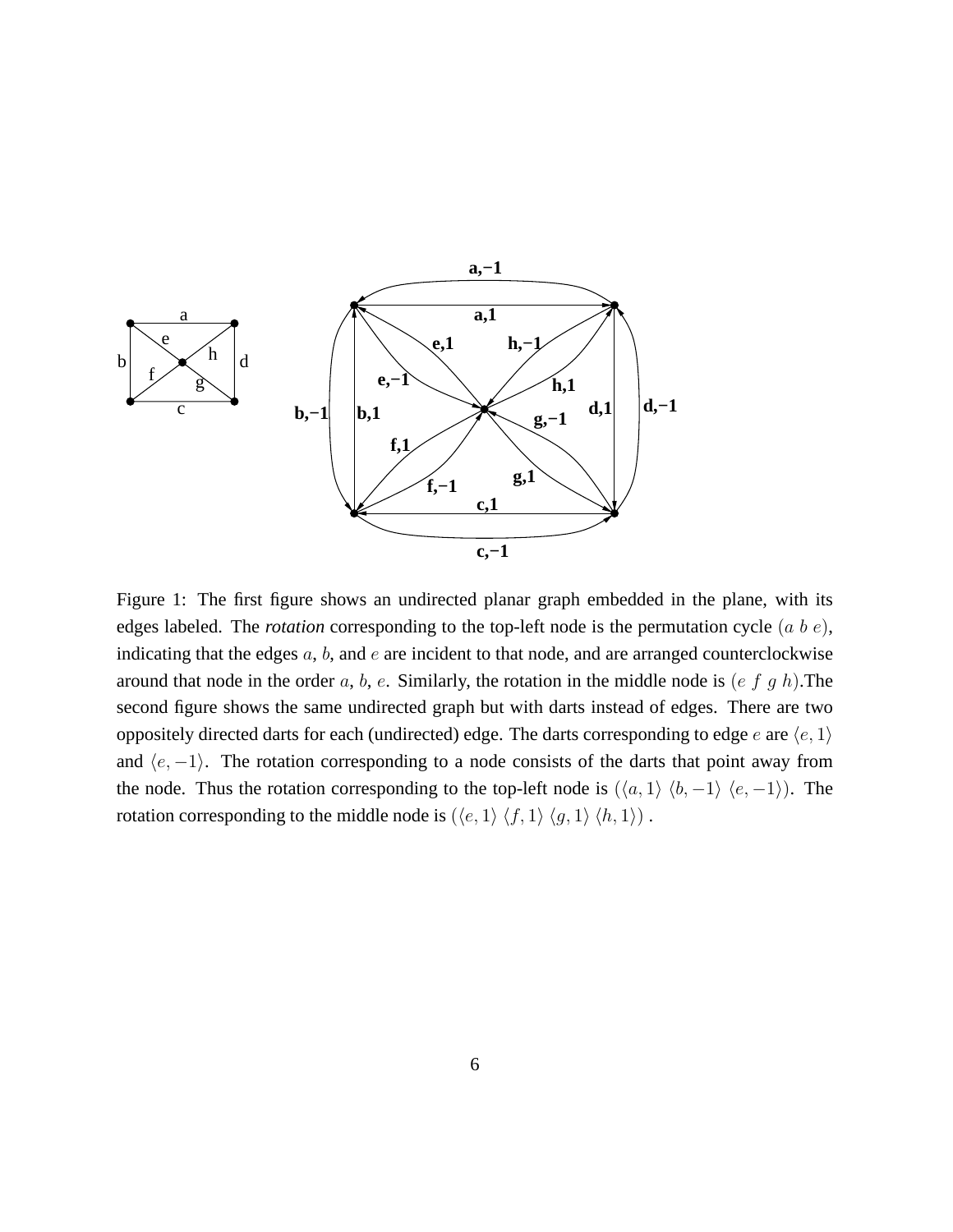However, it is convenient to represent at each node not just which edges are incident to the node and in what order, but more specifically which ends of which edges are incident to the node. For example, if  $e$  is a self-loop (an edge whose endpoints are the same), the edge  $e$  would appear twice in the arrangement of incident edges, and it is helpful to be able to distinguish these two occurrences. We will refer to the ends of an edge as its *darts*, as we explain next.

For any given finite set E, we can interpret E as a set of edges, and we define  $E \times \{\pm 1\}$ to be the corresponding set of *darts*. For each edge e, the darts of e, namely  $\langle e, 1 \rangle$  and  $\langle e, -1 \rangle$ , represent the two opposite orientations of e. The edge of  $\langle e, i \rangle$  is e. We define rev( $\cdot$ ) (*rev* is short for *reverse*) to be the function that takes each dart to the corresponding dart in the opposite direction:  $rev(\langle e, i \rangle) = \langle e, -i \rangle$ .

We define an embedded graph on E to be a pair  $G = \langle \pi, E \rangle$  where  $\pi$  is a permutation of the darts of E. The permutation cycles of  $\pi$  are called the *nodes* of G. Note that nodes are defined in terms of edges, rather than the other way round. This definition precludes isolated nodes. Each node v is a permutation cycle  $(d_1 d_2 \ldots d_k)$ .

For a graph G, we use  $V(G)$ ,  $E(G)$ , and  $D(G)$  to denote the node-set, the edge-set, and the dart-set of  $G$ . We use the same notation for subgraphs of  $G$ .

For a dart d of G, we define the tail of d in G, denoted tail $_G(d)$ , to be the permutation cycle of  $\pi$  containing d. (We may omit the subscript when doing so creates no ambiguity.) We define head<sub>G</sub>(d) = tail<sub>G</sub>(rev(d)). The tail and head of a dart d are called the *endpoints* of d, and also the endpoints of the edge of  $d$ .

A *walk* of darts in G is a sequence  $d_1 \ldots d_k$  of darts such that, for  $i = 2, \ldots, k$ , head $G(d_{i-1}) =$ tail $(d_i)$ .<sup>5</sup> The *start* of the walk is tail<sub>G</sub>( $d_1$ ) and the *end* is head<sub>G</sub>( $d_k$ ). It is a *closed* walk if in addition head<sub>G</sub>( $d_k$ ) = tail<sub>G</sub>( $d_1$ ). It is a simple path/cycle (cycle if closed, path if not) if no node occurs twice as the head of a dart. The walk, path, or cycle is said to contain an edge  $e$ if it contains a dart of  $e$ . It is said to contain a node  $v$  if  $v$  is the head or tail of some dart in the sequence. We define  $rev(d_1 \ldots d_k) = rev(d_k) \ldots rev(d_1)$ . A walk/path whose start is u and whose end is v is called a u*-to-*v walk/path.

To define the faces of the embedded graph, we define another permutation  $\pi^*$  of the set of darts by composing  $\pi$  with rev:  $\pi^* = \pi \circ \text{rev}$ . Then the *faces* of the embedded graph  $\langle \pi, E \rangle$ are defined to be the permutation cycles of  $\pi^*$ . (See Figure 2.) Note that a face of G can be interpreted as a closed walk in G.

Note that this definition diverges from the traditional geometric definition of faces in the case of a disconnected graph. In that case, according to the definition considered here, for each

<sup>&</sup>lt;sup>5</sup>Note that, even though we are concerned with undirected graphs, we use (directed) darts in our definition of walks because they provide more information about the structure of the walks.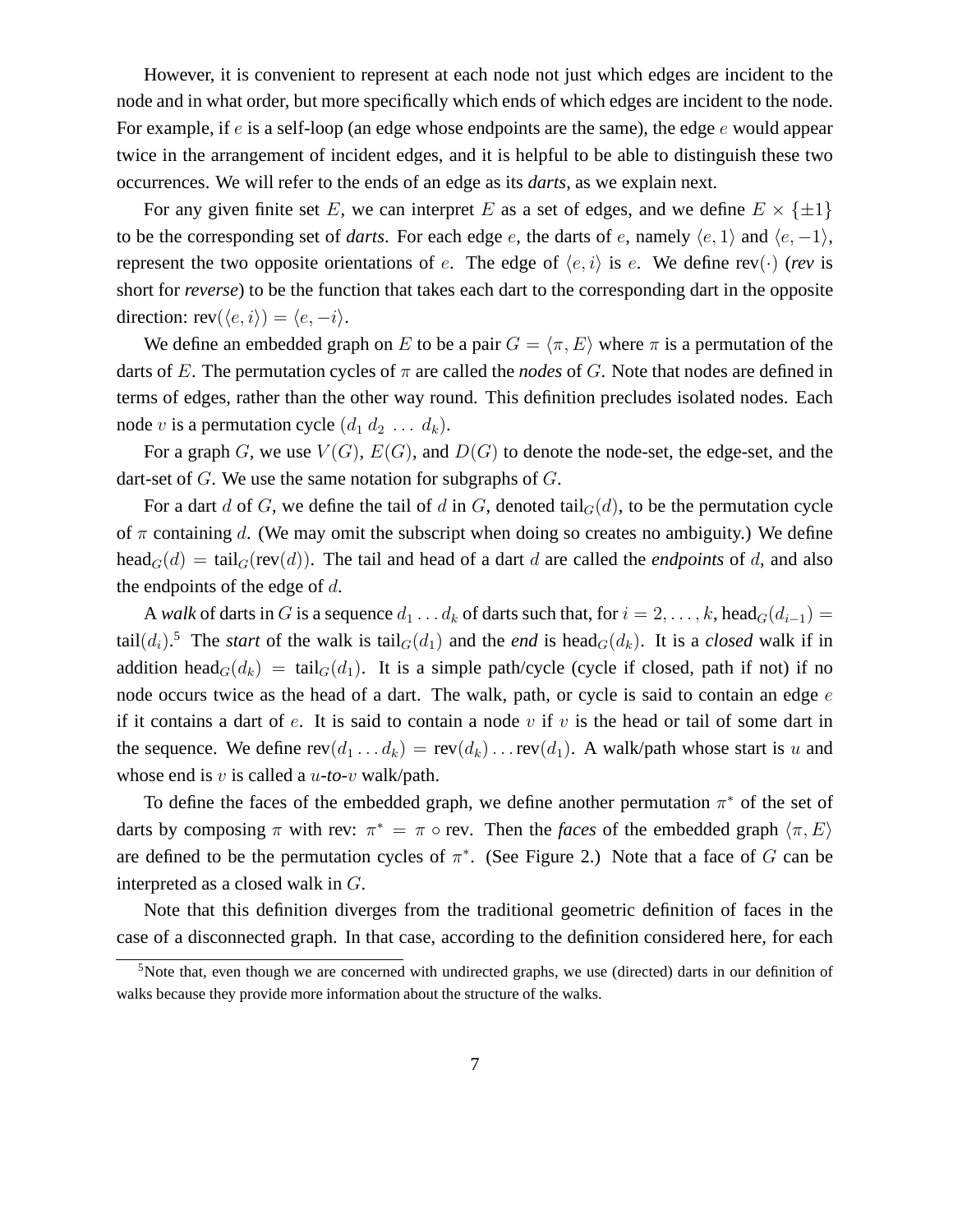connected component there will be a different external face. (In fact, this is necessary if one wishes to preserve the desirable property that the dual of the dual is the primal.)

### **2.2 Planarity**

We say that an embedding  $\pi$  of a graph G is *planar* if it satisfies Euler's formula:  $n - m + \phi = 2\kappa$ , where n=number of nodes, m=number of edges,  $\phi$ =number of faces, and  $\kappa$ =number of connected components. In this case, we say  $G = \langle \pi, E \rangle$  is a *planar embedded graph*. We say a graph is a *planar graph* if there is a planar embedding for it.<sup>6</sup> Finding a planar embedding for a planar graph is a well-studied problem, and linear-time algorithms are known.<sup>7</sup>, so we assume throughout this paper that every planar graph comes equipped with an embedding. It follows from Euler's formula that an *n*-node planar graph with no parallel edges has  $O(n)$  edges.

### **2.3 Duality**

The *dual* of a connected embedded graph  $G = \langle \pi, E \rangle$  is defined to be the embedded graph  $G^* = \langle \pi^*, E \rangle$ . The permutation cycles of  $\pi^*$  are the faces of G. (See Figure 3.) According to this definition, the edge set of the dual is identical to the edge set of the original graph (called the *primal*). This identification of primal edges and dual edges is mathematically and notationally convenient (albeit sometimes confusing).

Since rev  $\circ$  rev is the identity,  $(\pi^*)^* = \pi$ , we obtain the following.

### **Proposition 1**  $G^*$  =  $G$ .

It can be shown that the dual of a connected graph is connected. It follows that the connected components of  $G^*$  correspond one-to-one with the connected components of  $G$ . Hence if  $G$ satisfies Euler's formula then so does  $G^*$ . Thus the dual of a planar embedded graph is a planar embedded graph.<sup>8</sup>

Let T be a spanning tree of G. For an edge  $e \notin T$ , there is a unique simple cycle consisting of e and the unique path in T between the endpoints of e. This cycle is called the *elementary cycle* of  $e$  with respect to  $T$  in  $G$ .

<sup>&</sup>lt;sup>6</sup>For the purpose of the current result, all we need is that every graph embeddable on an orientable surface of genus zero has a combinatorial embedding that satisfies Euler's formula. However, it is known (see, .e.g, [35]) more generally that for any graph embedded on a closed, orientable surface, the corresponding combinatorial embedding determines the geometric embedding up to homeomorphism.

<sup>&</sup>lt;sup>7</sup>The first was due to Hopcroft and Tarjan [29]. See [12] for a discussion of later work.

<sup>8</sup>For disconnected graphs, this definition of dual diverges from the geometric definition in that it assigns multiple dual nodes to a single region of the sphere/plane. According to the geometric definition, the dual of a graph is always connected. However, choosing that definition means giving up, for example, the nice property that  $G^{**} = G$ .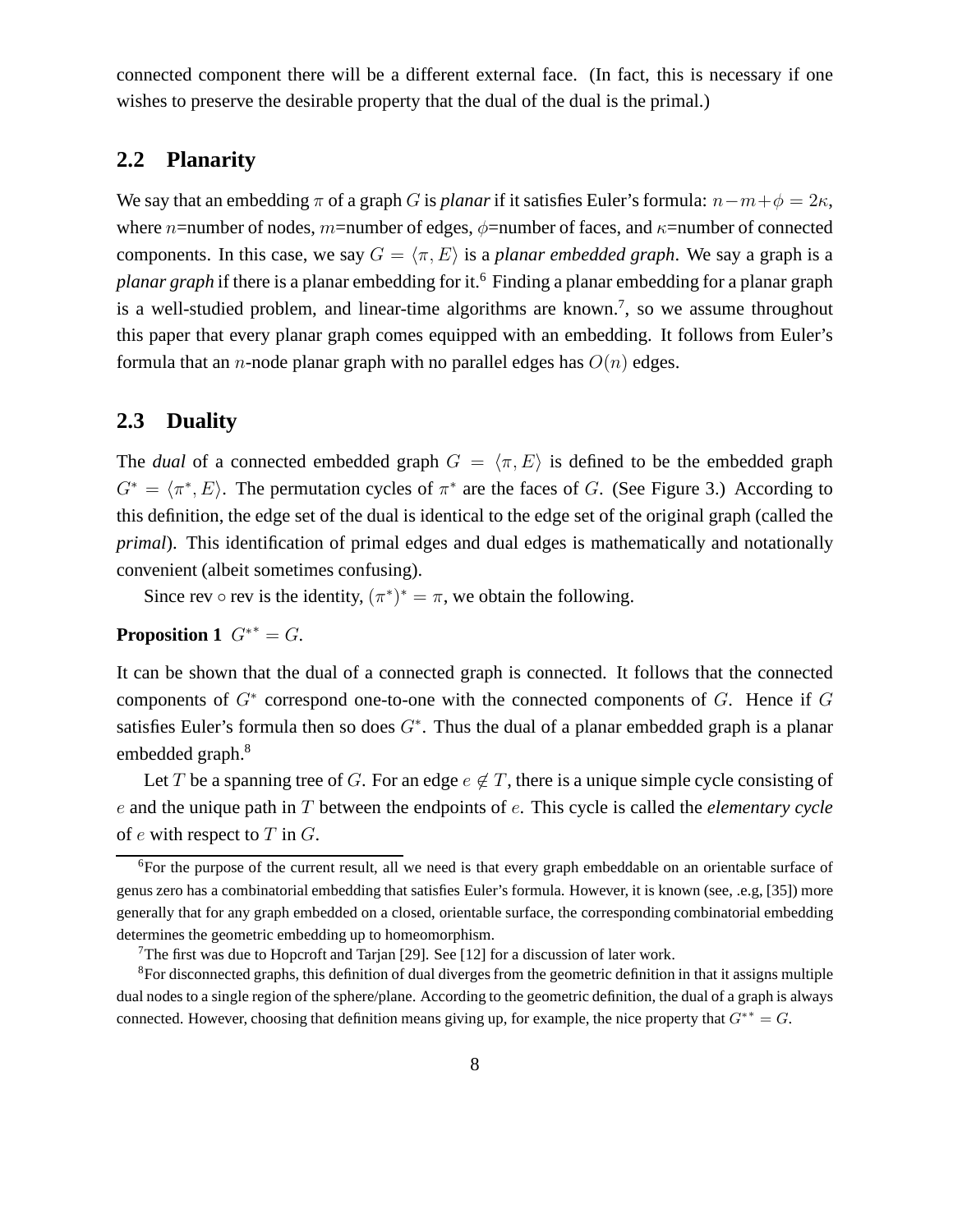

Figure 2: The figure on the left shows the dart representation of part of a graph. We can trace out the face containing the dart  $\langle a, 1 \rangle$  as follows. First apply rev, obtaining the dart  $\langle a, -1 \rangle$  emanating from the node v. Next, apply  $\pi$ , obtaining  $\langle b, 1 \rangle$ , the dart after  $\langle a, -1 \rangle$  in the permutation cycle corresponding to v. This shows that  $\langle b, 1 \rangle$  is the successor to  $\langle a, 1 \rangle$  in the face. We apply the same process to  $\langle b, 1 \rangle$ , obtaining its successor  $\langle c, 1 \rangle$  and that dart's successor in turn,  $\langle a, 1 \rangle$ . The face (permutation cycle of  $\pi \circ \text{rev}$ ) is thus  $(\langle a, 1 \rangle \langle b, 1 \rangle \langle c, 1 \rangle)$ . The figure on the right shows the corresponding fragment of the dual graph. There is a dual node corresponding to the face discussed above. The permutation cycle corresponding to this dual node is exactly the permutation cycle comprising the face:  $(\langle a, 1 \rangle \langle b, 1 \rangle \langle c, 1 \rangle)$ . However, we follow the convention of drawing the dual in such a way that the permutation cycle gives the *clockwise* order of darts. This convention helps when drawing the dual superimposed on the primal, for it enables us to draw primal and dual edges at approximately right angles to one another, as shown in Figure 3. The convention does not affect the dual graph as a mathematical object, only its depiction.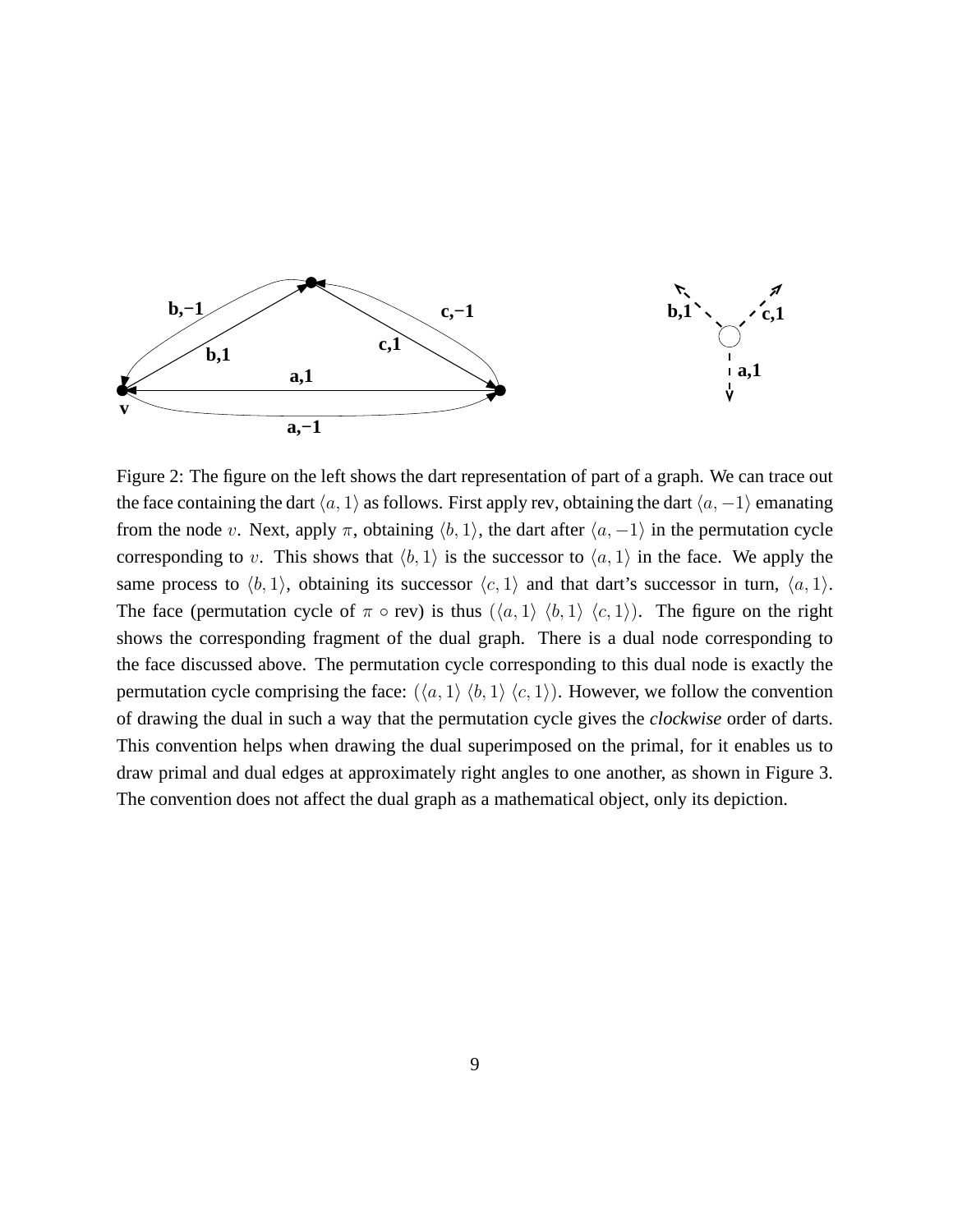

Figure 3: The first figure shows a graph (the solid nodes and edges) and, superimposed, its planar dual (the open nodes and dashed edges).

For a spanning tree T of G, we denote by  $T^*$  the set of edges of G that are not in T. The following is a classical result.

**Proposition 2** If G is a planar embedded graph and T is a spanning tree of G, then  $T^*$  is a *spanning tree of* G<sup>∗</sup> *.*

We refer to  $T^*$  as the tree dual to  $T$ .

If  $S \subseteq V(G)$ , we use  $\Gamma_G(S)$  to denote the set of edges e such that in G the edge e has one endpoint in S and one endpoint not in S. A set of this form is called a *cut* of G. Note that  $\Gamma_G(S) = \Gamma_G(V(G) - S).$ 

If S is connected in G and  $V(G) - S$  is connected in G, we call  $\Gamma_G(S)$  a *bond*.

**Proposition 3** *If* G *is a planar embedded graph, the edges of a bond in* G *form a simple cycle in* G<sup>∗</sup> *and vice versa.*

It follows from Proposition 3 that every simple cycle  $C$  in  $G$  defines a bipartition of the faces of G; namely the bipartition  $(S, V(G) - S)$  where  $E(C) = \Gamma_{G^*}(S)$ .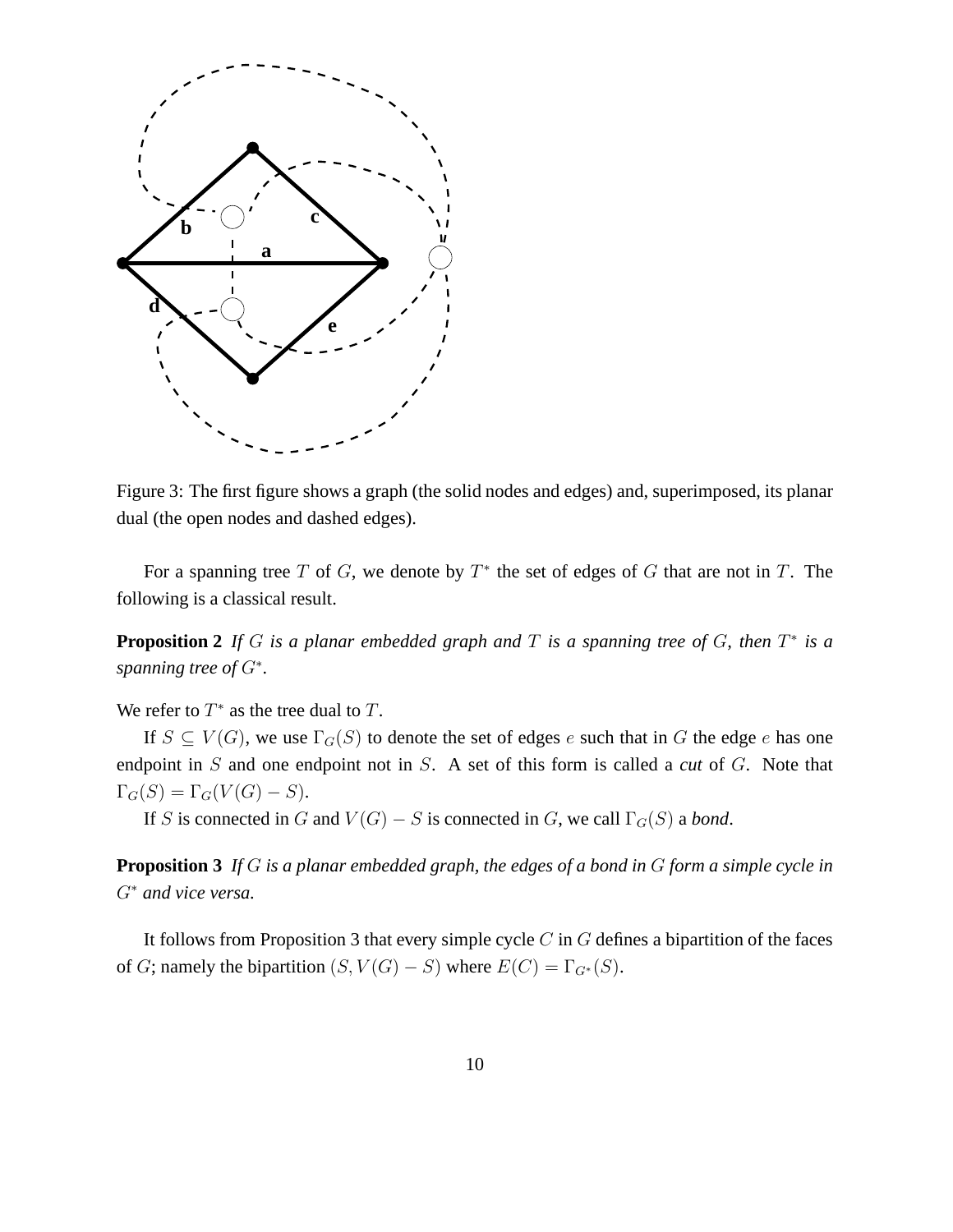Let  $f_{\infty}$  be a face of G. We call  $f_{\infty}$  the *infinite face* by analogy to geometric embeddings. For combinatorial embeddings, the choice is arbitrary.<sup>9</sup>

We say the simple cycle C *encloses* a face f with respect to  $f_{\infty}$  if f belongs to the set S such that  $E(C) = \Gamma_{G^*}(S)$  and  $f_{\infty} \notin S$ . We say that C encloses an edge with respect to  $f_{\infty}$  if the edge belongs to a face enclosed by  $C$ , and that it strictly encloses the edge if in addition the edge does not belong to C.

**Lemma 4** *Let* G *be a connected planar embedded graph, let* T *be a rooted spanning tree of* G*, let* v *be a nonroot node of* T*, and let* e *be the parent edge of* v*. Then the elementary cycle of* e *in*  $G^*$  with respect to  $T^*$  consists of the edges of  $\Gamma_G$  (descendents of v in T).

**Proof:** Removing e from T breaks T into two connected components, one containing the descendents of v in T, and one containing the non-descendents. It follows that the cut  $\Gamma_G$  (descendents of v in T) is a bond, and therefore, by Proposition 3, the edges in that cut form a simple cycle  $C$  in  $G^*$ . The only edge of  $E(T)$  belonging to  $E(C)$  is e, so C consists of e together with a simple path of edges not in  $E(T)$  connecting the endpoints of e in  $G^*$ . The edges not in  $E(T)$  are in  $E(T^*)$ , so the simple path is a simple path in  $T^*$ . This proves the lemma.  $\Box$ 

### **2.4 Deletion and compression**

We discuss two ways of removing edges from an embedded graph, deleting and compressing, both of which preserve the embedding (and preserve planarity). Compressing an edge is very similar to the operation of contracting the edge (the difference arises when the edge is a selfloop).

*Deleting* an edge e of an embedded graph  $G = \langle \pi, E \rangle$  is an operation that produces the graph  $G' = \langle \pi', E' \rangle$  where  $E' = E - \{e\}$  and, for each dart of E',

$$
\pi'[d] = \begin{cases}\n\pi[\pi[\pi[d]]] & \text{if } \pi[d] \text{ and } \pi[\pi[d]] \text{ are the darts of } e \\
\pi[\pi[d]] & \text{if } \pi[d] \text{ is a dart of } e \text{ but } \pi[\pi[d]] \text{ is not} \\
\pi[d] & \text{otherwise}\n\end{cases}
$$

For a set S of edges, we denote by  $G - S$  the embedded graph obtained by deleting the edges of S. The order of deletion does not affect the final embedded graph. It is easy to see that deletion preserves planarity.

**Proposition 5** *An edge* e *is a self-loop of* G *iff it is a cut-edge of* G<sup>∗</sup> *.*

<sup>&</sup>lt;sup>9</sup>For geometric intuition, consider that a planar graph can be embedded on the surface of a sphere. According to this embedding, every face is finite.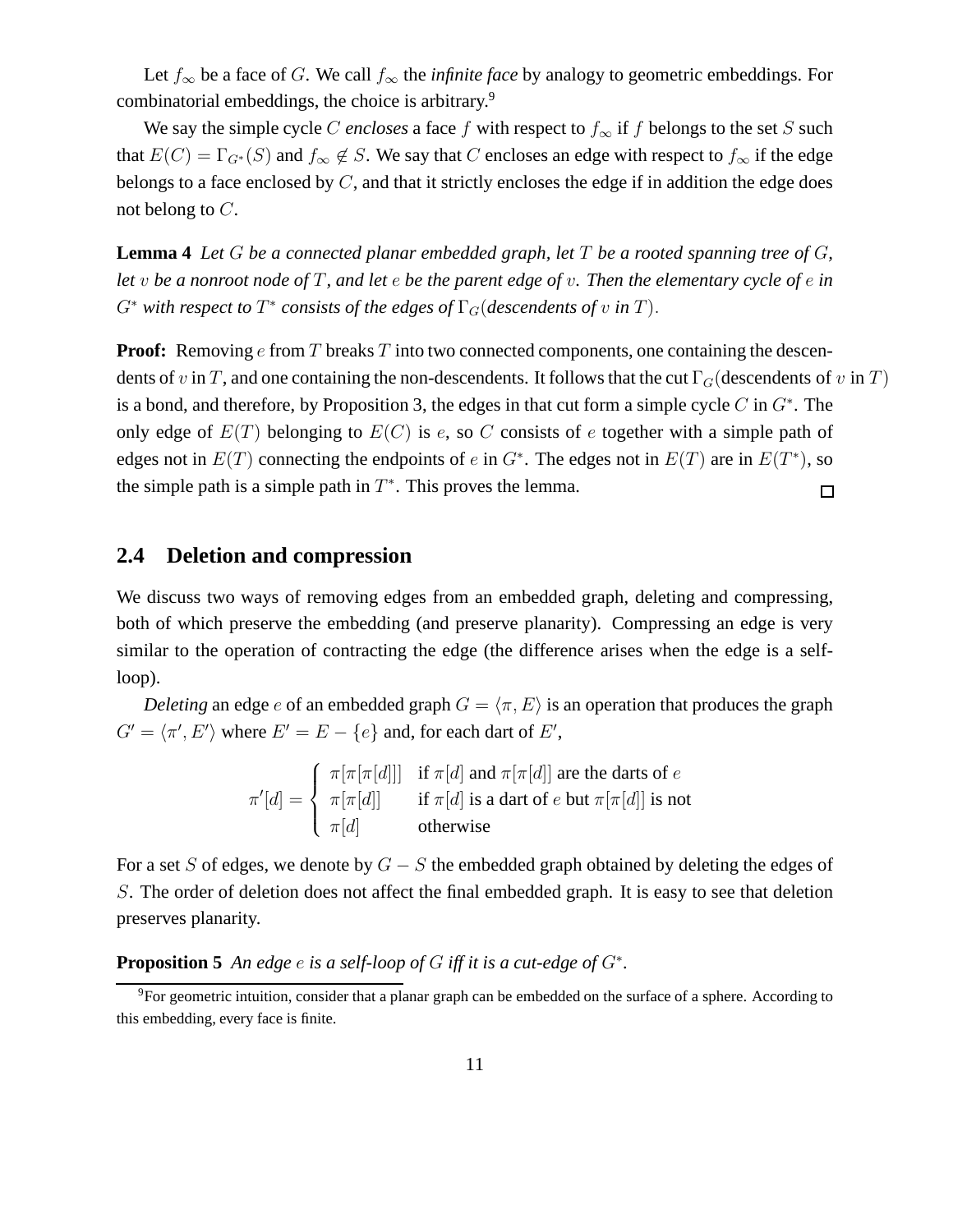

Figure 4: Three examples of compression. The graph with solid edges and solid nodes is the primal. The graph with dashed edges and open nodes is the dual. The edge being compressed is signified by a heavy line.

We define edge *compression* to be deletion in the dual. That is, compressing an edge e of G is an operation that produces the graph  $(G^* - \{e\})^*$ . We denote the result as  $G/\{e\}$ . Since deletion preserves planarity and the dual of a planar embedded graph is a plane graph, compression preserves planarity. The operations of deletion and compression commute.

Figure 4 illustrates the effect of edge compression on the underlying graph in three examples. If e is not a self-loop in G then the effect of compressing  $e$  in G is to contract  $e$  as shown in the top left diagram. The thick line represents the edge to compress. If  $e$  is a self-loop in  $G$ , so a cut-edge in  $G^*$ , and is not the only edge incident to either of its endpoints in  $G^*$  then the effect is to duplicate  $v$ , as shown in the bottom left diagram; one copy has as its incident edges those edges that in  $G$  are incident to  $v$  and strictly enclosed by  $e$  (with respect to some designated face  $f_{\infty}$ ) and the other copy has as its incident edges those edges that in G are incident to v and not enclosed by  $e$  (and not equal to  $e$ ). If  $e$  is a self-loop in  $G$  and is the only edge incident to one of its endpoints in  $G^*$ , the effect is to delete  $e$ .

### **2.5 Preliminaries related to TSP**

For an assignment weight( $\cdot$ ) of nonnegative weights to the edges of G and a set S of edges, define weight(S) =  $\sum$ {weight(e) :  $e \in S$ }. For a subgraph H, define weight(H) = weight(E(H)).

For the metric space of shortest paths in a graph, a tour corresponds to a closed walk in the graph that visits every node. The weight of the tour is the sum of weights of the edges comprising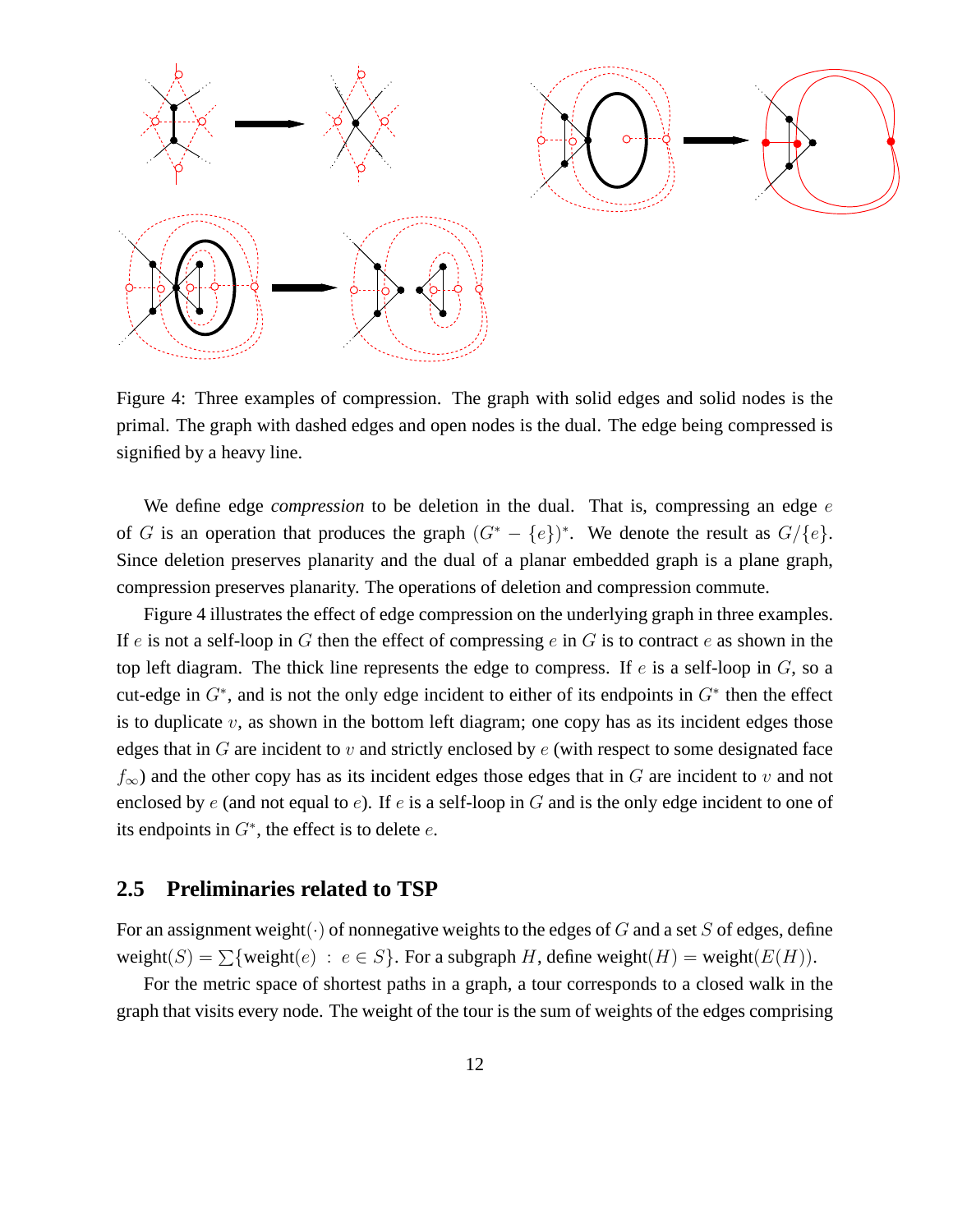

Figure 5: The light walk forms a crossing configuration with the bold walk.

the walk, counting multiplicities. For a connected graph  $G$ , let  $\text{OPT}(G)$ , weight) be the minimum weight of such a tour. (We omit the second argument when doing so creates no ambiguity.)

**Lemma 6** *For any walk* W *in a graph, there is a walk* W′ *that visits the same nodes as* W*, such that every edge used by* W′ *is used by* W*, and occurs at most twice in* W′ *.*

**Proof:** Let W be a closed walk in G, and suppose some dart d occurs at least twice in W. Write  $W = W_1 d W_2 d$ . Then  $W_1 \text{rev}(W_2)$  is a closed walk of G that visits the same nodes as W but uses dart d fewer times. Repeating this step yields the lemma.  $\Box$ 

Lemma 6 shows that, in seeking the minimum-weight walk visiting a given set of nodes, we can restrict ourselves to considering walks in which each edge occurs at most twice.

Let W be a walk, and let  $P = a W b$  and  $Q = c W d$  be walks that are identical except for their first and last darts. Let  $c'$  be the successor of c in  $Q$  and let  $d'$  be the predecessor of  $d$ in Q. We say Q forms a *crossing configuration* with P (see Figure 5) if the permutation cycle at head(c) induces the cycle  $(c c' \text{rev}(a))$  and the permutation cycle at tail(d) induces the cycle  $(rev(d') b d).$ 

We say a walk P *crosses* a walk Q if a subwalk of P and a subwalk of Q form a crossing configuration. The following folklore result was used by Arora et al. in [5].

**Proposition 7** *For any tour in a planar graph, there exists a tour that visits the same nodes and comprises the same darts in the same multiplicities, and does not cross itself.*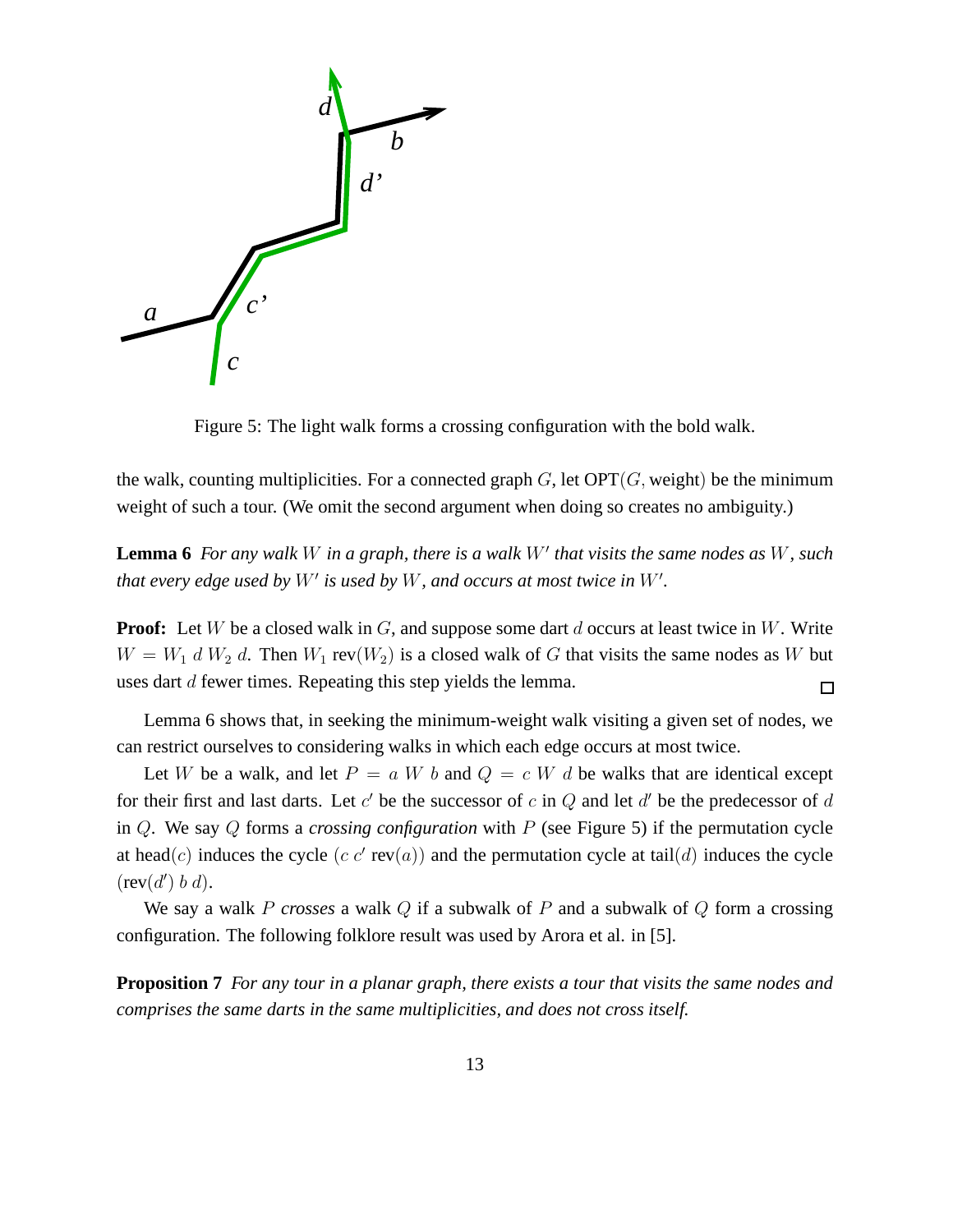**Proof:** Suppose  $\hat{W} = W_1$  a W b  $W_2$  c W d is a closed walk where c W d forms a crossing configuration with a W b. Then d  $W_1$  a rev(c  $W_2$  b) rev(W) W is a closed walk visiting the same nodes and comprising the same darts in the same multiplicities, and with one fewer crossing configurations.  $\Box$ 

Proposition 7 shows that we can restrict our attention to non-self-crossing walks. An *Eulerian graph* is a graph G with the following properties.

- $\bullet$  *G* is connected, and
- every node of  $G$  has even degree.

Perhaps the best-known result in graph theory is the following:

**Proposition 8** *A graph* G *is Eulerian iff there is a walk in* G *in which each edge occurs exactly once.*

Such a walk is called an Eulerian cycle. There is a linear-time algorithm that, given an Eulerian graph, finds an Eulerian cycle.

A graph H is a *multi-subgraph* of G if H can be obtained from a subgraph of G by duplicating some edges. We call it a *bi-subgraph* if the maximum multiplicity of any edge is at most two.

It follows from the Eulerian characterization that finding a minimum-weight tour in a graph  $G$  is equivalent to finding a minimum-weight Eulerian multi-subgraph of  $G$  that includes every node of G. Lemma 6 shows that furthermore it suffices to find a minimum-weight Eulerian bi-subgraph that includes every node.

We slightly generalize the notion of Eulerian multi-subgraph to handle disconnected graphs. For a possibly disconnected graph G, we say H is a *multi-Eulerian multi-subgraph* of G if for each connected component  $K$  of  $G$  there is a connected component of  $H$  that is an Eulerian multi-subgraph of K. For a disconnected graph, define  $\text{OPT}(G)$ , weight) to be the sum over connected components K of OPT(K, weight). Then OPT(G, weight) is the minimum weight of a multi-Eulerian multi-subgraph of G.

## **3 Spanner**

Althöffer, Das, Dobkin, Joseph, and Soares [1] considered a simple and general procedure for producing a spanner in a (not necessarily planar) graph  $G_0$ : start with an empty graph  $G$ , consider the edges of  $G_0$  in increasing order of weight, and add an edge to G if the edge's weight was much smaller than the minimum-weight path in  $G_0$  between its endpoints. They did not address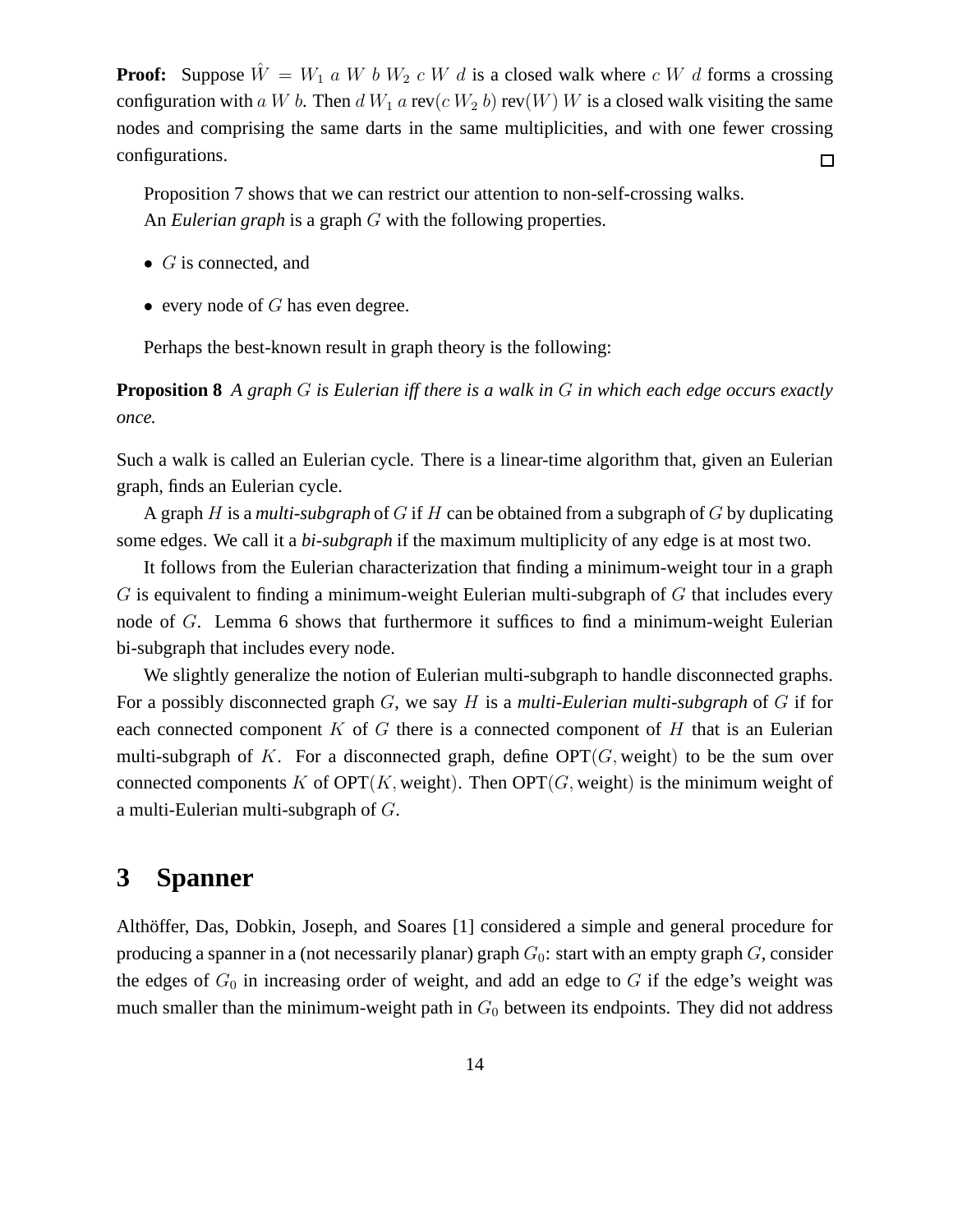the exact running time of the procedure, but it clearly consists of  $O(n)$  iterations, each involving a shortest-path computation. For planar graphs, therefore, it runs in  $O(n^2)$  time [28]. They proved several results about the size and weight of the resulting spanner, including the following result that is specific to planar graphs.

**Theorem 2 (Althöffer et al.)** For any planar graph  $G_0$  with edge-weights and any  $\epsilon > 0$ , there *is an edge subgraph* G *such that*

**A1:** weight $(G) \leq (1 + 2\epsilon^{-1})MST(G_0)$ , where  $MST(G_0)$  is the weight of the minimum span*ning tree of*  $G_0$ *, and* 

**A2:** *for every pair of nodes* u *and* v*,*

minimum weight of a u-to-v path in 
$$
G
$$

\n
$$
\leq (1 + \epsilon) \cdot \text{minimum weight of a u-to-v path in } G_0
$$
\n(1)

**Lemma 9** Properties A1 and A2 imply Properties S1 and S2 of Section 1.3 with  $\rho_{\epsilon} = 1 + 2\epsilon^{-1}$ .

**Proof:** Because a tour includes a spanning tree,  $MST(G) \leq OPT(G)$ . Hence Property A1 implies that Property S1 of Section 1.3 is achieved with  $\rho_{\epsilon} = 1 + 2\epsilon^{-1}$ .

Now we show that Property A2 implies Property S2, i.e. that  $\text{OPT}(G) \leq (1 + \epsilon_0) \text{OPT}(G_0)$ . (This argument was used in [5].) Let  $T_0$  be an optimal tour of  $G_0$ . For each edge uv of  $T_0$  that is not in G, there is a u-to-v path in G of weight at most  $(1 + \epsilon)$ weight $(uv)$ ; replace uv in  $T_0$  with that path. The result of all the replacements is a tour  $T_1$  whose weight is at most  $1 + \epsilon$  times that of  $T_0$ . This shows  $\text{OPT}(G) \leq (1+\epsilon) \text{ OPT}(G_0)$ . 囗

By exploiting planarity, we can give an algorithm that runs in linear time but that can be shown (using the same analysis technique used by Althöffer et al.) to achieve the same properties.

**Theorem 3** *There is a linear-time algorithm that, given a planar graph*  $G_0$  *with edge-weights and any*  $\epsilon > 0$ , *outputs an edge subgraph* G *with Properties A1 and A2.* 

The algorithm is as follows.

```
define SPANNER(G_0, \epsilon):
   let x[\cdot] be an array of numbers, indexed by edges
   find a minimum spanning tree T of G_0assign x[e] := \text{weight}(e) for each edge e of T
   initialize S := \{edges of T\}
```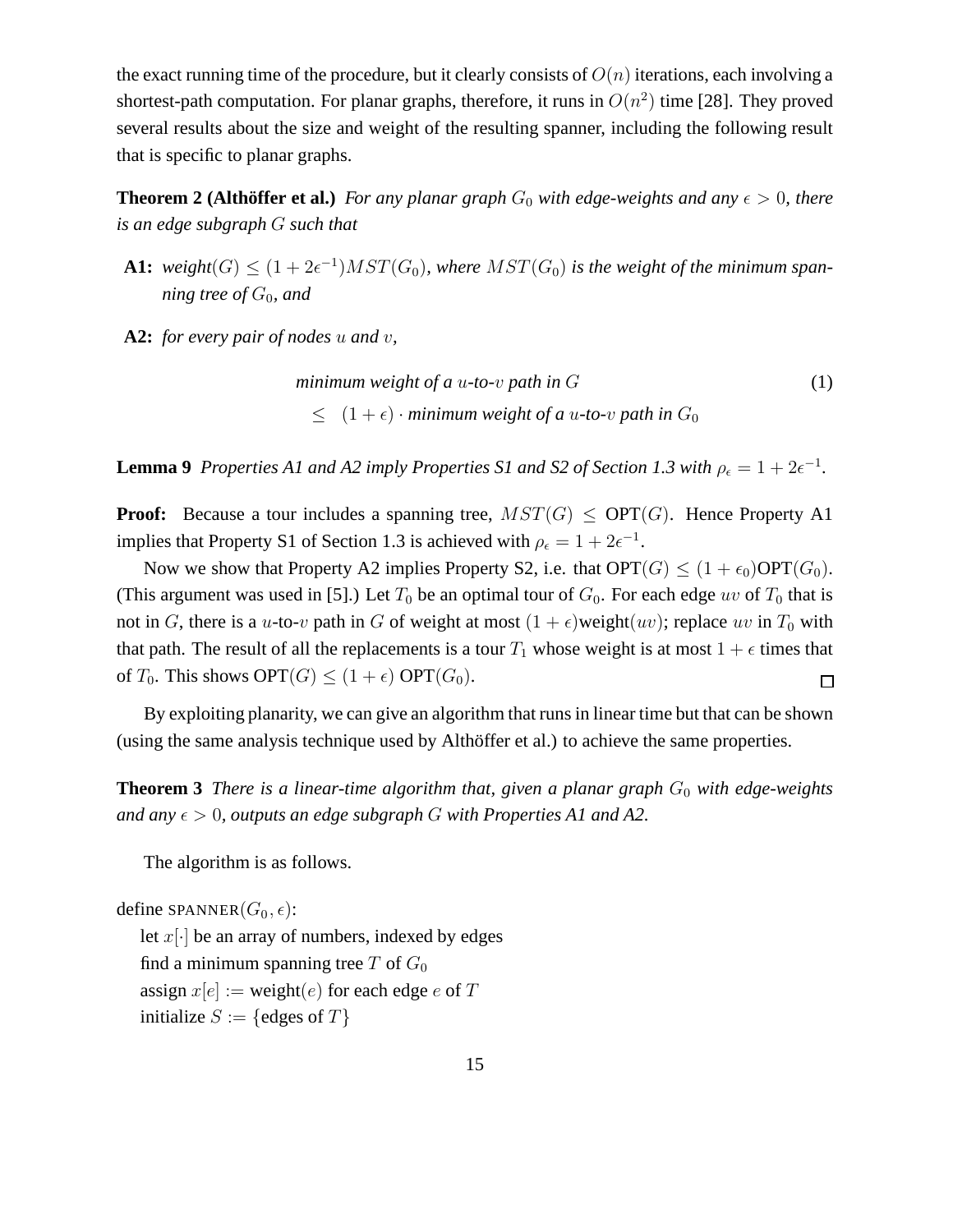

Figure 6: Diagram showing part of dual tree (in light edges) and primal tree (in dark edges) and primal nontree edges (dashed):  $e_2$  and  $e_4$  are child edges of e in the dual tree. The face  $f_e$  is indicated.

```
let T^* be the dual tree, rooted at the infinite face
for each edge e of T^*, in order from leaves to root
  let f_e be the face of G_0 whose parent edge in T^* is elet e=e_0, e_1, \ldots, e_s be the sequence of edges comprising f_ex_{\text{omit}} := \sum_{i=1}^s x[e_i]if x_{\text{omit}} > (1 + \epsilon)weight(e)then add e to S and assign x[e] := \text{weight}(e)else assign x[e] := x_{\text{omit}}return S
```
The minimum spanning tree of  $G_0$  can be found in linear time using the algorithm of Cheriton and Tarjan [13].

Now we address correctness of the procedure. Say an edge e is *accepted* when e is assigned to S, and *rejected* if e is considered but not assigned to S.

**Lemma 10** In the for-loop iteration in which  $e$  is considered, for every other edge  $e_i$  of  $f_e$ ,  $x[e_i]$ *has been assigned a number.*

**Proof:** The face  $f_e$  has only one parent edge in  $T^*$ , and it is e. For every other edge  $e_i$  of  $f_e$ , either  $e_i$  belongs to T or  $e_i$  is a child edge of  $f_e$  in  $T^*$ .  $\Box$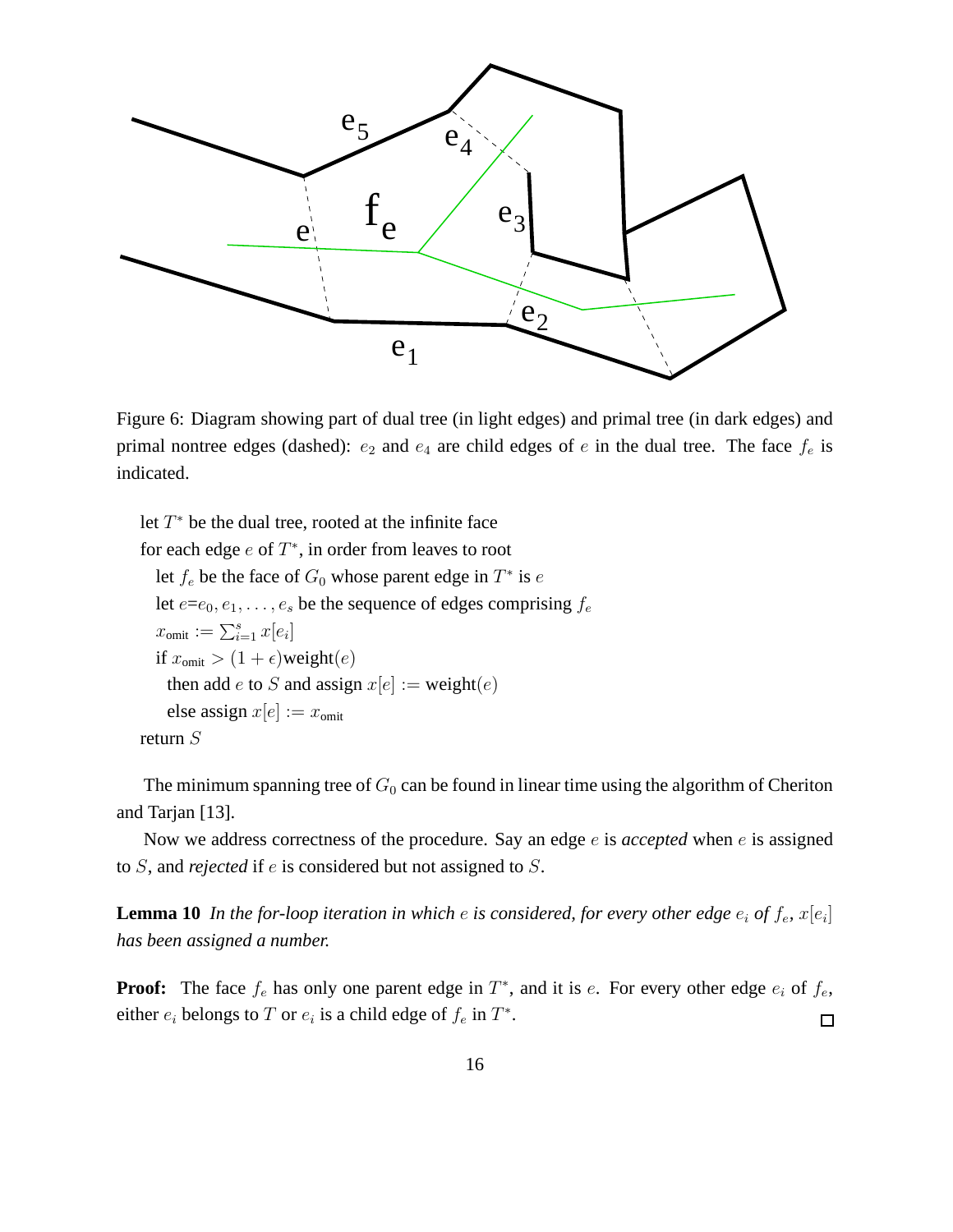For any edge  $e$  of  $G_0$  not in T,

- let  $\hat{G}_e$  denote the subgraph of  $G_0$  consisting of accepted edges together with  $e$ ,
- let  $\hat{f}_e$  denote the face of  $\hat{G}_e$  that contains e and encloses  $f_e$ ,
- let  $\hat{W}_e$  denote the walk formed by the sequence of edges comprising  $\hat{f}_e$  not including  $e$ itself, and

• let 
$$
P_e = \begin{cases} e & \text{if } e \text{ is accepted} \\ \hat{W}_e & \text{otherwise} \end{cases}
$$

Note that each of  $\hat{W}_e$  and  $P_e$  has the same endpoints as  $e$ . For an edge  $e$  of T, define  $P_e = e$ . The basic argument of the following lemma comes from [1].

**Lemma 11** *For any edge*  $e$  *of*  $G_0$ *, not in*  $T$ *,* 

- 1. every edge of  $\hat{f}_e$  is either in  $T$  or is a descendent of  $e$  in  $T^*$ , and
- 2.  $\hat{W}_e = P_{e_1} \cdots P_{e_s}$ , where  $e_1 \ldots e_s$  is the walk consisting of the edges comprising  $f_e$  other *than* e*.*

**Proof:** by induction. Consider the case in which  $e$  is a leaf-edge of  $T^*$ . Let  $f$  be the corresponding leaf-node in  $G_0^*$ . Because f is a leaf, the only incident edge that is in  $T^*$  is e itself, so  $e_1, \ldots, e_s$  belong to T. All these edges are accepted, proving Part 1. To prove Part 2, note that  $W_e = e_1 \cdots e_s$  and that  $P_{e_i} = e_i$  for  $i = 1, \ldots, s$ . Thus the lemma holds for  $e$ .

Consider the case where e is not a leaf. Let  $\hat{G}_{e+}$  be the subgraph of  $G_0$  consisting of accepted edges together with  $e, e_1, \ldots, e_s$ . For each  $e_i$ , recall that  $\hat{f}_{e_i}$  is the face of  $\hat{G}_{e_i}$  that contains  $e_i$  and encloses  $f_{e_i}$ . We claim that  $\hat{f}_{e_i}$  is also a face of  $\hat{G}_{e_+}$ . To prove the claim, note that  $\hat{G}_{e_i}$  can be obtained from  $\hat{G}_{e+}$  by deleting a subset of  $\{e, e_1, \ldots, e_s\} - \{e_i\}$ . None of these edges are edges of T or descendents in  $T^*$  of  $e_i$ , so, by Part 1 of the inductive hypothesis, none belongs to  $\hat{f}_{e_i}$ .

Note that  $\hat{G}_e$  can be obtained from  $\hat{G}_{e+}$  by deleting those edges among  $e_1, \ldots, e_s$  that are rejected. By the claim, each such deletion replaces a rejected edge  $e_i$  in  $f_e$  with the walk  $\hat{W}_{e_i}$ . This together with the definition of  $P_{e_i}$  proves Part 2. By Part 1 of the inductive hypothesis, every edge in each  $\hat{W}_{e_i}$  is an edge of T or a descendent of  $e_i$  in T and hence a descendent of  $e$  as well. This proves Part 1.  $\Box$ 

#### **Lemma 12** *In the for-loop iteration that considers* e*,*

• *the value assigned to*  $x_{omit}$  *is weight* $(\hat{W}_e)$ *, and*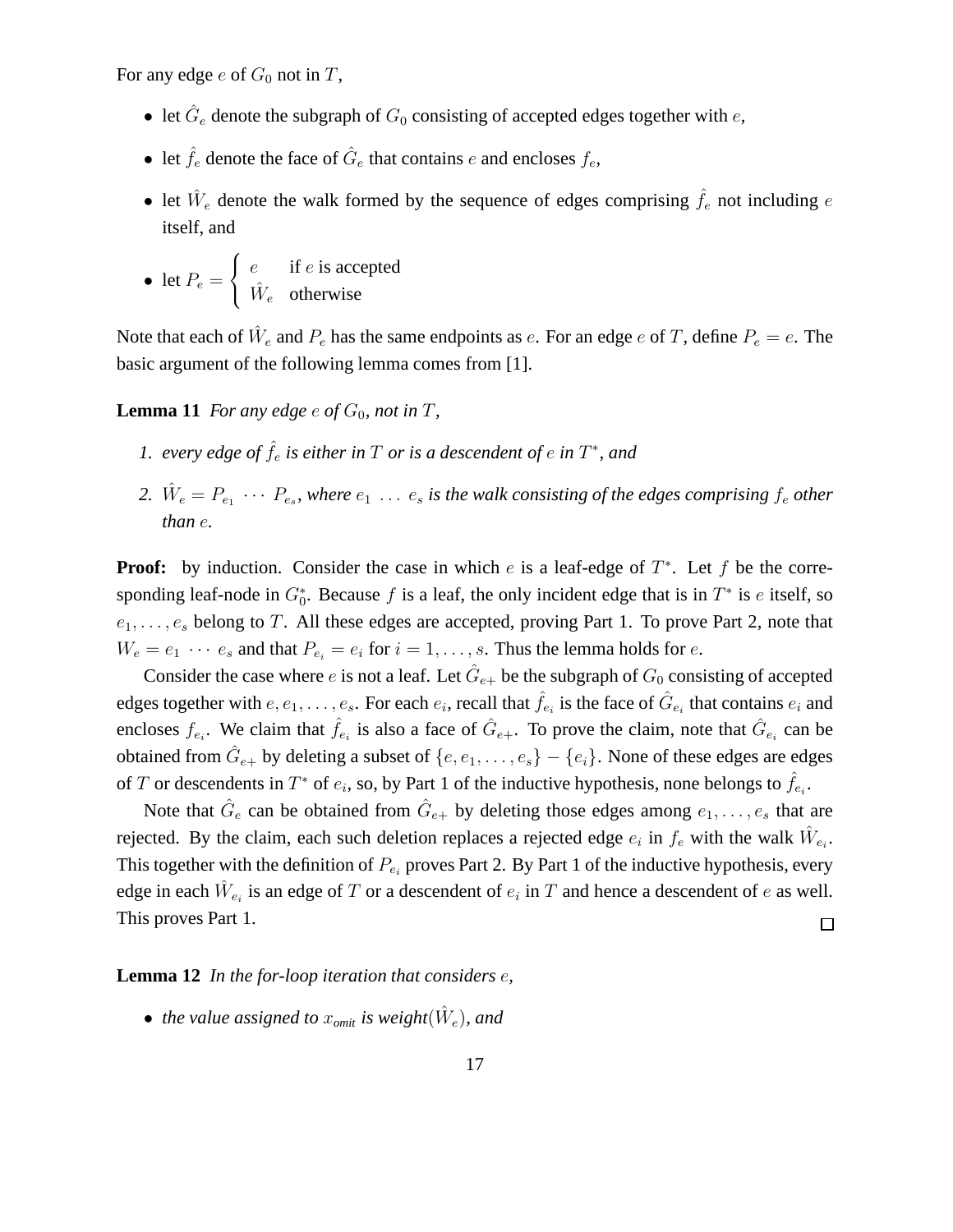• *the value assigned to*  $x[e]$  *is weight* $(P_e)$ *.* 

**Proof:** The proof is by induction. By Lemma 10, the edges  $e_1, \ldots, e_s$  are considered before e. By the inductive hypothesis,  $x[e_i] = \text{weight}(P_e)$ . By Lemma 11, weight $(\hat{W}_e) = \sum_{i=1}^{s} x[e_i]$ , which proves the first statement. The second statement follows by definition of  $P_e$ .  $\Box$ 

#### **Corollary 13** *For each edge e, weight* $(P_e) \leq (1 + \epsilon)$ *weight* $(e)$ *.*

**Proof:** If e is accepted,  $P_e = e$  so the statement holds trivially. Suppose e is rejected. By the conditional in the algorithm, in the iteration considering  $e$ , the value assigned to  $x_{\text{omit}}$  was at most  $(1 + \epsilon)$ weight $(e)$ . By the first part of Lemma 12, weight $(\hat{W}_e)$  and therefore weight $(P_e)$  are at most  $(1 + \epsilon)$ weight $(e)$ .  $\Box$ 

#### **Corollary 14** *The graph of accepted edges satisfies Property A2.*

**Proof:** For any pair of nodes u and v, let P be the shortest u-to-v path in  $G_0$ . For each edge e of P, there is a walk  $P_e$  consisting of accepted edges between the endpoints of  $e$ . By Corollary 13, weight( $P_e$ )  $\leq$  (1 +  $\epsilon$ )weight( $e$ ). Replacing each edge  $e$  of  $P$  with  $P_e$  therefore yields a walk of weight at most  $\sum_{e \in P} (1 + \epsilon)$ weight $(e)$ , which is at most  $(1 + \epsilon)$ weight $(P)$ .  $\Box$ 

**Lemma 15** *At any time during the algorithm's execution, the weight of the infinite face in the graph consisting of accepted edges is at most*

$$
2 \cdot MST(G_0) - \epsilon \cdot weight(accepted \ edges \ not \ in \ T)
$$

**Proof:** The proof is by induction. Before the for-loop commences, the graph of accepted edges is T, the minimum spanning tree of  $G_0$ . Hence the weight of the infinite face is exactly 2.  $MST(G_0)$ , so the lemma's statement holds for this time. Consider a for-loop iteration, and let e be the edge being considered. If  $e$  is not accepted, there is no change to the set of accepted edges, so the lemma's statement continues to hold.

Suppose  $e$  is accepted. Let  $G_{\text{after}}$  be the subgraph consisting of edges accepted so far, and let  $G_{before} = G_{after} - \{e\}$ . Note that  $G_{after}$  can be obtained from  $\hat{G}_e$  by deleting edges that will be accepted in the future. By the leaves-to-root ordering, none of the deleted edges are descendents of e in  $T^*$ . By Part 1 of Lemma 11, therefore,  $\hat{f}_e$  is a face of  $G_{\text{after}}$ . Let g be the other face of  $G_{\text{after}}$  that contains  $e$ .

We claim that g is the infinite face of  $G_{\text{after}}$ . To prove the claim, note that  $G_{\text{after}}$  can be obtained from  $G_0$  by deleting edges that have already been rejected and edges not yet considered. By the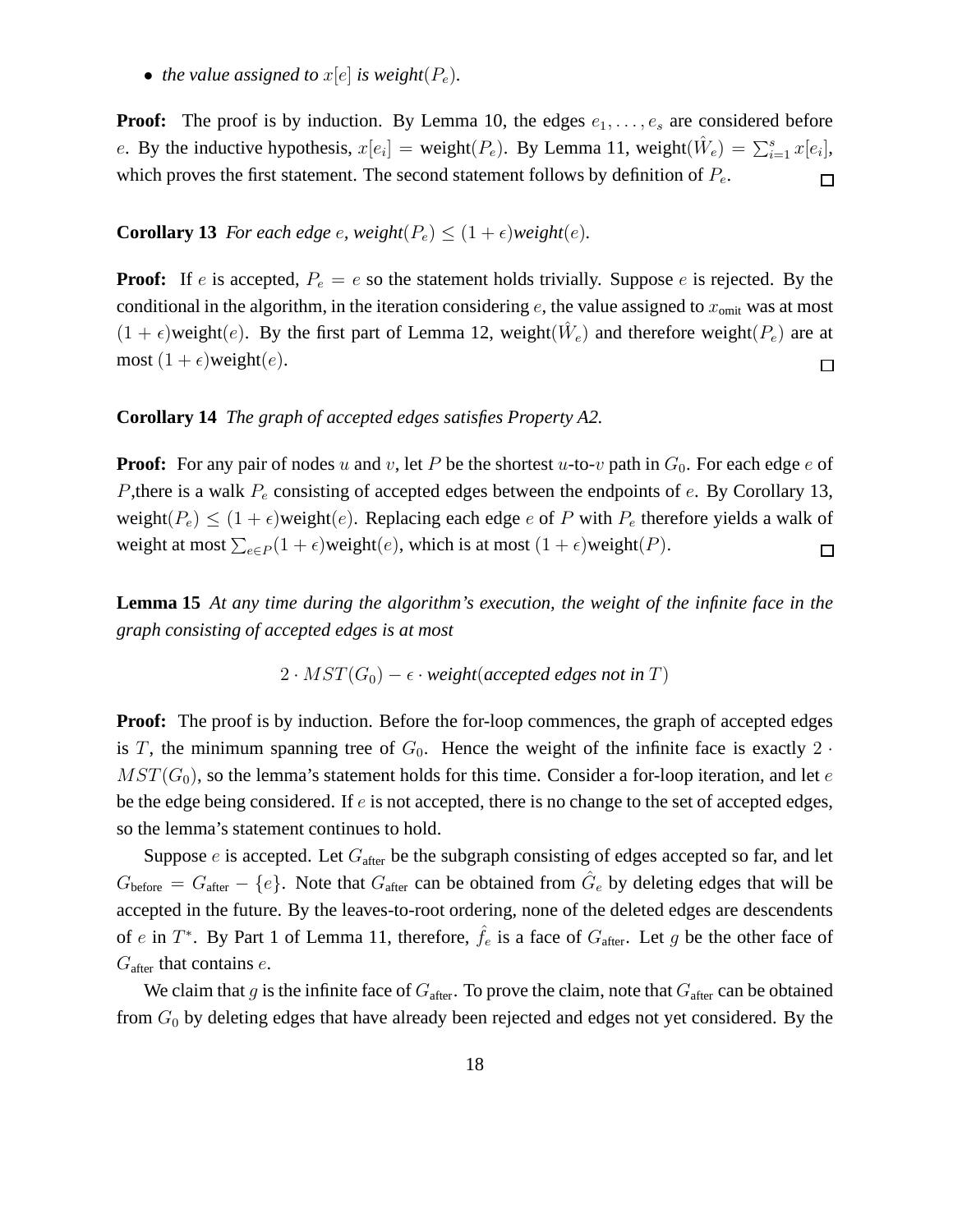leaves-to-root ordering,  $e$ 's proper ancestors in  $T^*$  have not yet been considered, so they are among the edges deleted. These deletions are contractions in the dual. The root of  $T^*$  is the infinite face, so the contractions result in  $q$  being the infinite face.

Note that  $G_{before}$  can be obtained from  $G_{after}$  by deleting e. This deletion replaces e in the face g with  $\hat{W}_e$ . This shows that

> weight of infinite face in  $G<sub>before</sub>$  – weight of infinite face in  $G<sub>after</sub>$  $=$  weight $(\hat{W}_e)$  – weight $(e)$  $>$  (1+ $\epsilon$ )weight(e) – weight(e) because e was accepted  $= \epsilon \cdot weight(e)$

which shows that the lemma's statement continues to hold.

 $\Box$ 

#### **Corollary 16** *The graph* G *of accepted edges satisfies Property A1.*

**Proof:** By Lemma 15, the weight of the infinite face in the graph consisting of all accepted edges is at most

 $2 \cdot MST(G_0) - \epsilon \cdot weight(accepted edges not in T)$ 

so weight(accepted edges not in  $T$ )  $\leq 2\epsilon^{-1} \cdot MST(G_0)$ . Since weight $(T) = MST(G_0)$ , it follows that the weight of all accepted edges is at most  $(1 + 2\epsilon^{-1})MST(G_0)$ .  $\Box$ 

This completes the proof of Theorem 3.

### **4 Slices**

Let G be a connected planar embedded graph and let weight $(\cdot)$  be an edge-weight assignment. Let k be a parameter. Recall that  $G^*$  denotes the planar dual of G. Let  $f_{\infty}$  be the infinite face of G, which is a vertex of G<sup>∗</sup> . Define the *level* of a node v of G<sup>∗</sup> to be its breadth-first-search distance in  $G^*$  from  $f_{\infty}$ , i.e. the minimum number of edges in an  $f_{\infty}$ -to- $v$  path in  $G^*$ . Define the level of an edge e to be  $\ell$  if one endpoint has level  $\ell$  and the other endpoint has level  $\ell + 1$ .

For  $j = 0, 1, \ldots, k - 1$ , let  $S_j$  denote the set of edges e whose levels are congruent to j mod k. Let  $t = \text{minarg}_j \text{weight}(S_j)$ , and let  $S = S_t$ . We obtain the following bound.

$$
weight(S) \le (1/k) weight(G)
$$
\n(2)

For  $i = 0, 1, 2, \ldots$ , let  $E_i$  be the set of edges e having at least one endpoint with level in the range  $(t + (i - 1)k, t + ik]$ . We define *slice* i of G to be the subgraph of G (the primal graph)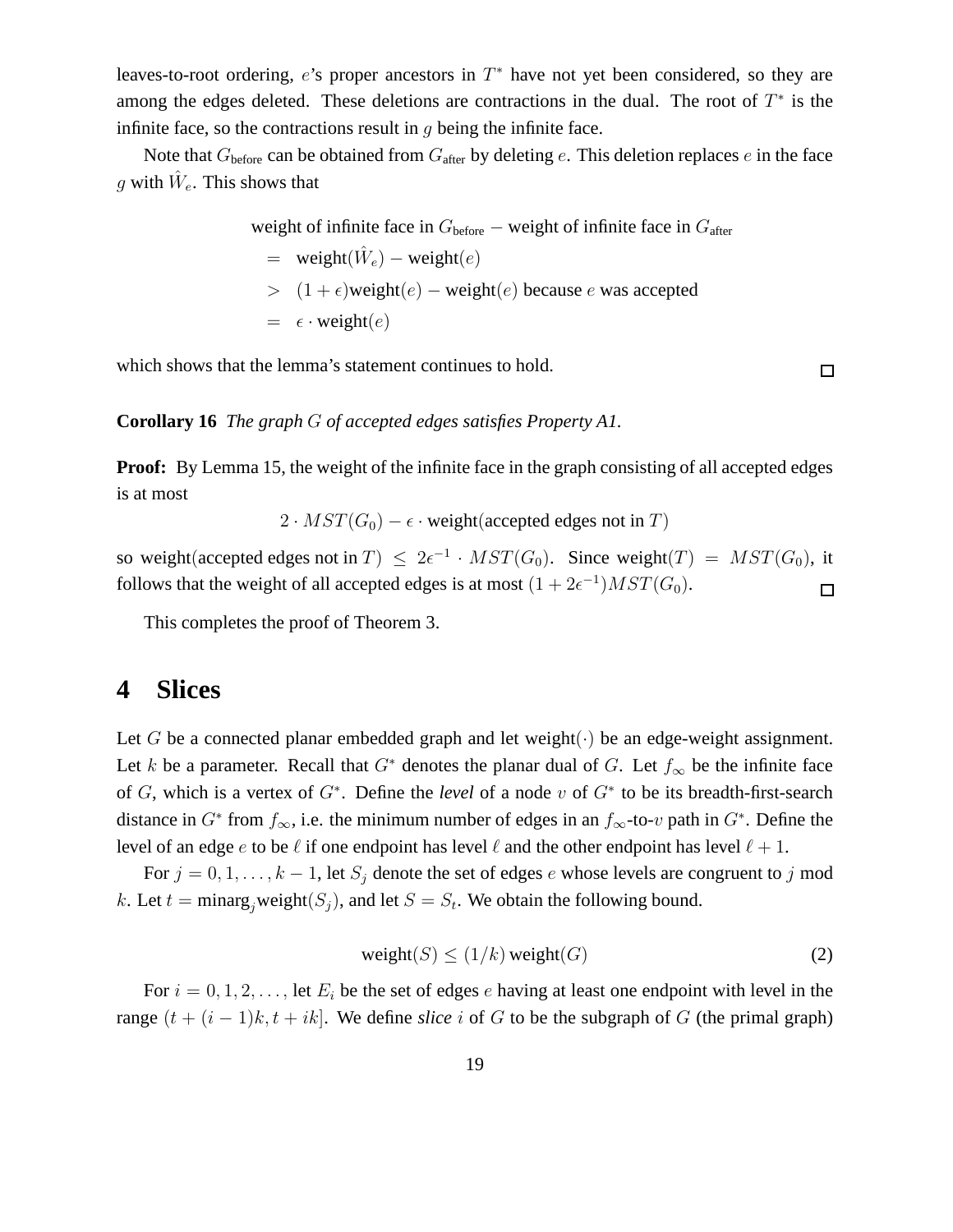consisting of the edges  $E_i$ . Note that an edge of G belongs to two distinct slices only if the edge belongs to S.

The theorem below shows that the total weight of optimal tours in the slices exceeds the weight of the optimal tour of  $G$  by at most twice the weight of  $S$ .

**Theorem 4**  $\sum_i OPT(\text{slice } i) \leq 2 \text{ weight}(S) + OPT(G)$ *.* 

The next theorem states that the planar dual of each slice has a low-depth spanning tree.

**Theorem 5** For  $i = 0, 1, 2, \ldots$ , each connected component of the planar dual of slice i has a *rooted spanning tree of depth at most*  $k + 1$ .

In the rest of this section, we prove Theorems 4 and 5. The following lemma is illustrated in Figure 7.

**Lemma 17** *For*  $i = 1, 2, 3, \ldots$ , *the edges of level*  $t + (i - 1)k$  *form a set*  $A_i$  *of simple cycles in* G *with the following properties:*

- *1. The cycles are edge-disjoint.*
- *2. Every face is enclosed by at most one of the cycles.*
- *3. A face* u *of* G *is enclosed by one of the cycles iff in the dual graph* G<sup>∗</sup> *the node* u *has level greater than*  $t + (i - 1)k$ *.*

**Proof:** Let T be a breadth-first-search tree of  $G^*$  rooted at  $f_{\infty}$ . For  $i = 1, 2, ...,$  let  $\mathcal{K}_i$  be the set of connected components of the subgraph of  $G^*$  consisting of nodes whose levels exceed  $t + (i - 1)k$ . Let  $A_i = \{\Gamma_{G^*}(V(K)) : K \in \mathcal{K}_i\}.$ 

Let K be a connected component in  $\mathcal{K}_i$ . For any node v not in K, if v is not  $f_{\infty}$  then v has a parent p whose level is one less than that of v. If p's level is at most  $t + (i - 1)k$  then p is not in K; if p's level is greater than  $t + (i - 1)k$  then so is v's, so if p were in K then v would also be in K, a contradiction. Thus p is not in K. By induction,  $G^*$  contains a v-to- $f_{\infty}$  path that avoids K, proving that the nodes of  $G^*$  not in K are connected, so  $\Gamma_{G^*}(V(K))$  is a bond. By Proposition 3, the edges of  $\Gamma_{G^*}(V(K))$  form a simple cycle  $C_K$  in G. The faces enclosed by  $C_K$  are the nodes of K.

Consider two components  $K_1, K_2 \in \mathcal{K}_i$ . Since  $V(K_1)$  and  $V(K_2)$  are disjoint, the faces enclosed by  $C_{K_1}$  are disjoint from the faces enclosed by  $C_{K_2}$ . Furthermore, for  $j = 1, 2$ , an edge belongs to  $C_{K_j}$  if in  $G^*$  the edge connects a node of  $K_j$  to a node at level  $t + (i - 1)k$ , which shows that  $C_{K_1}$  and  $C_{K_2}$  are edge-disjoint.  $\Box$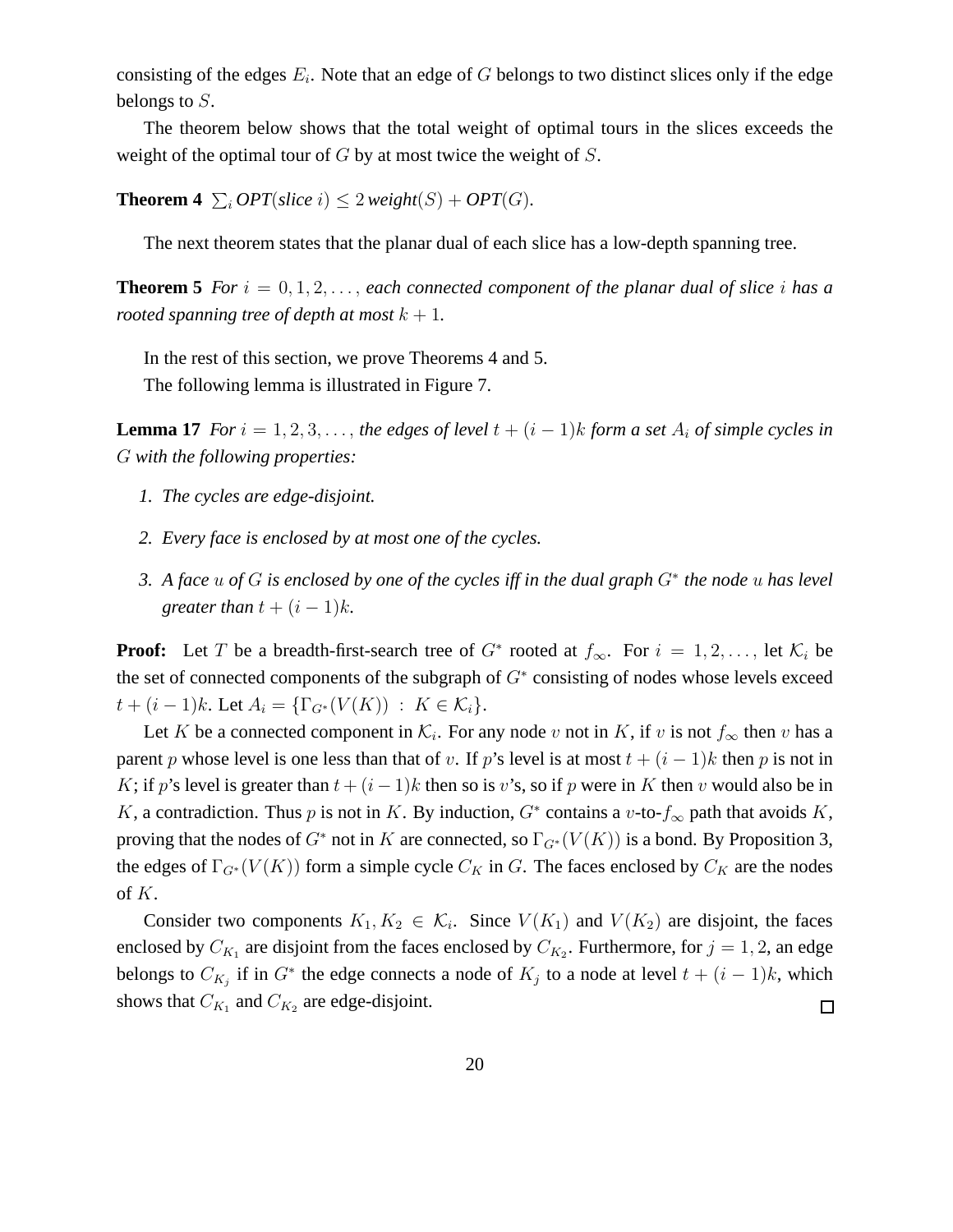



Figure 7: Cycles in  $A_i$  and  $A_{i+1}$  are shown. Note that the cycles of  $A_{i+1}$  are enclosed within cycles of  $A_i$ . In the figure on the bottom, the dual edges corresponding to cycles in  $A_i$  are indicated by thick lines.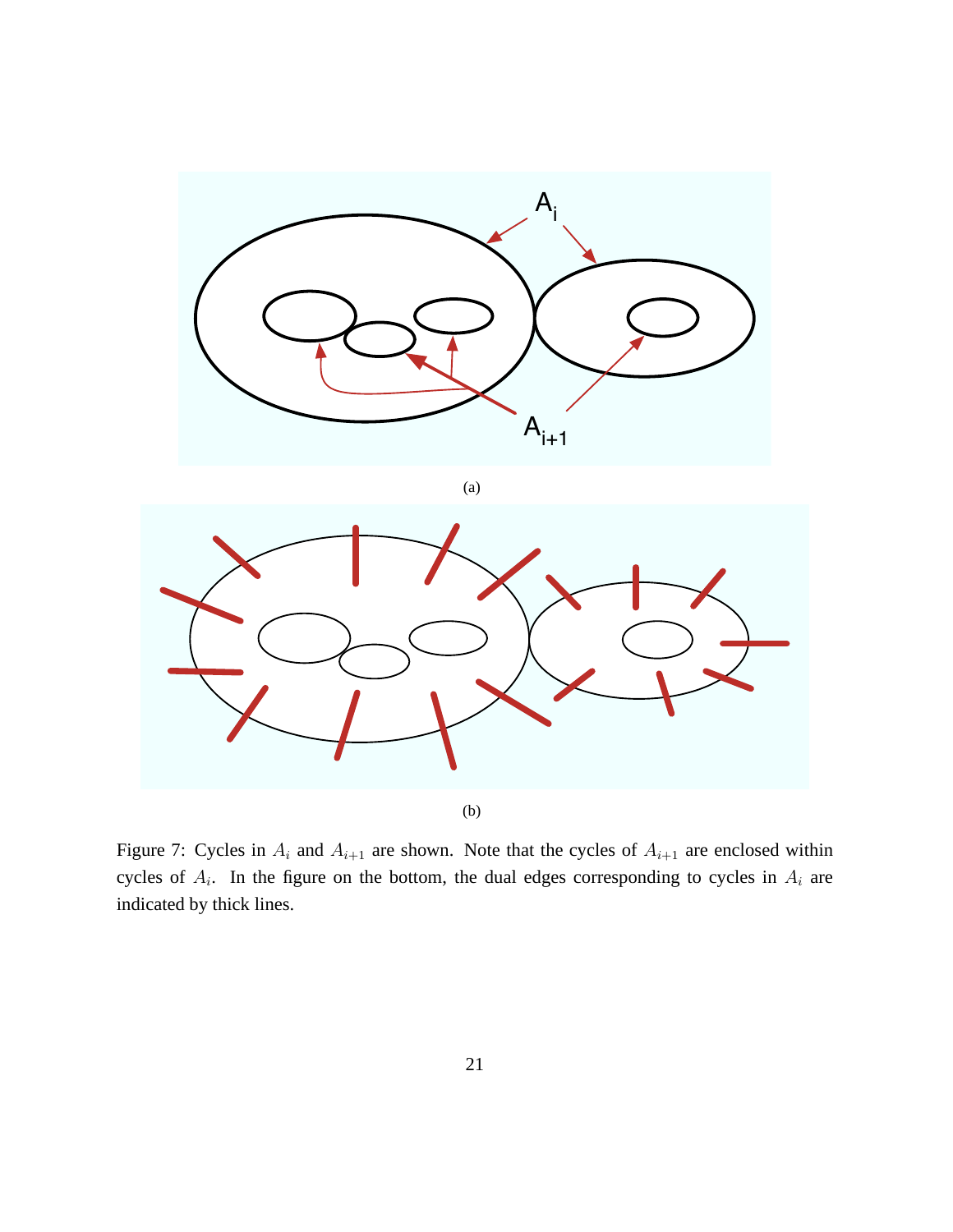**Lemma 18** Let  $A_1, \ldots$  be the set of cycles from Lemma 17. For  $i \geq 1$ , an edge  $e$  of G belongs *to slice i iff e is enclosed by some cycle in*  $A_i$  *and not strictly enclosed by any cycle in*  $A_{i+1}$ *. An edge* e *belongs to slice 0 iff* e *is not strictly enclosed by any cycle in* A1*.*

**Proof:** By definitions of slice and dual, for  $i \geq 1$ , an edge e belongs to slice i iff e belongs to a face f whose level in  $G^*$  is in  $(t + (i - 1)k, t + ik]$ . By Lemma 17, the level of f is in  $(t + (i - 1)k, t + ik)$  iff f is enclosed by a cycle in  $A_i$  and not by a cycle in  $A_{i+1}$ . The lemma follows by the definition of a cycle enclosing an edge. The case of slice 0 is similar.  $\Box$ 

We say a subgraph is *even* if every node has even degree.

**Lemma 19** *Let* R *be an Eulerian multi-subgraph of* G*, let* C *be a simple cycle of* G*, and let* X *be the set of nodes enclosed by C. There is a subset*  $\widehat{C}$  *of the edges of* C *such that* 

- *1.* weight $(\widehat{C}) \leq \frac{1}{2}$  $\frac{1}{2}$ *weight*(*C*), and
- *2. each connected component of*  $R \Gamma_G(X) \cup \widehat{C}$  *is even.*

For a graph G, a node v, and a set A of edges, we define  $deg_G(v, A)$  to be the number of edges in  $A$  that in  $G$  are incident to  $v$ ,

**Proof:** Because R is Eulerian,  $deg(v, R)$  is even for every node v, so  $\sum \{deg(v, R) : v \in V(C)\}$ is even. The closed walk (Eulerian cycle) corresponding to  $R$  enters  $X$  the same number of times as it leaves, so  $|R \cap \Gamma_G(X)|$  is even. It follows that  $\sum {\deg(v, R - \Gamma_G(X))} : v \in V(C)$  is even. Hence the set  $Y = \{v \in V(C) : \deg(v, R - \Gamma_G(X)) \text{ is odd} \}$  has even cardinality.

Write  $C = P_1 \ldots P_{|Y|}$  where each  $P_i$  is a path whose endpoints belong to Y and whose internal nodes do not. Let  $\hat{C}$  denote the set of edges in  $P_1, P_3, P_5, \ldots, P_{|Y|-1}$  or the set of edges in  $P_2, P_4, P_6, \ldots, P_{|Y|}$ , whichever has less weight. This choice ensures Property 1 in the lemma's statement. Also, for each vertex  $v \in V(C)$ ,  $deg(v, C)$  is odd iff  $v \in Y$ , which proves Property 2.  $\Box$ 

**Lemma 20** *For some*  $i \geq 1$ *, let*  $W$  *denote the set of nodes on cycles*  $C \in A_i$ *. Two nodes of*  $W$  *are connected via a path in slice* i *iff they are connected via a path consists only of edges belonging to cycles*  $C$  *in*  $A_i$ 

**Proof:** For two nodes  $x, y \in W$ , let P be the x-to-y path in slice i that uses the fewest edges not belonging to cycles  $C \in A_i$ . Assume for a contradiction that P contains some edge e that does not belong to a cycle  $C \in A_i$ . Let P be the maximal subpath of P that contains  $e$  but whose internal nodes do not belong to W.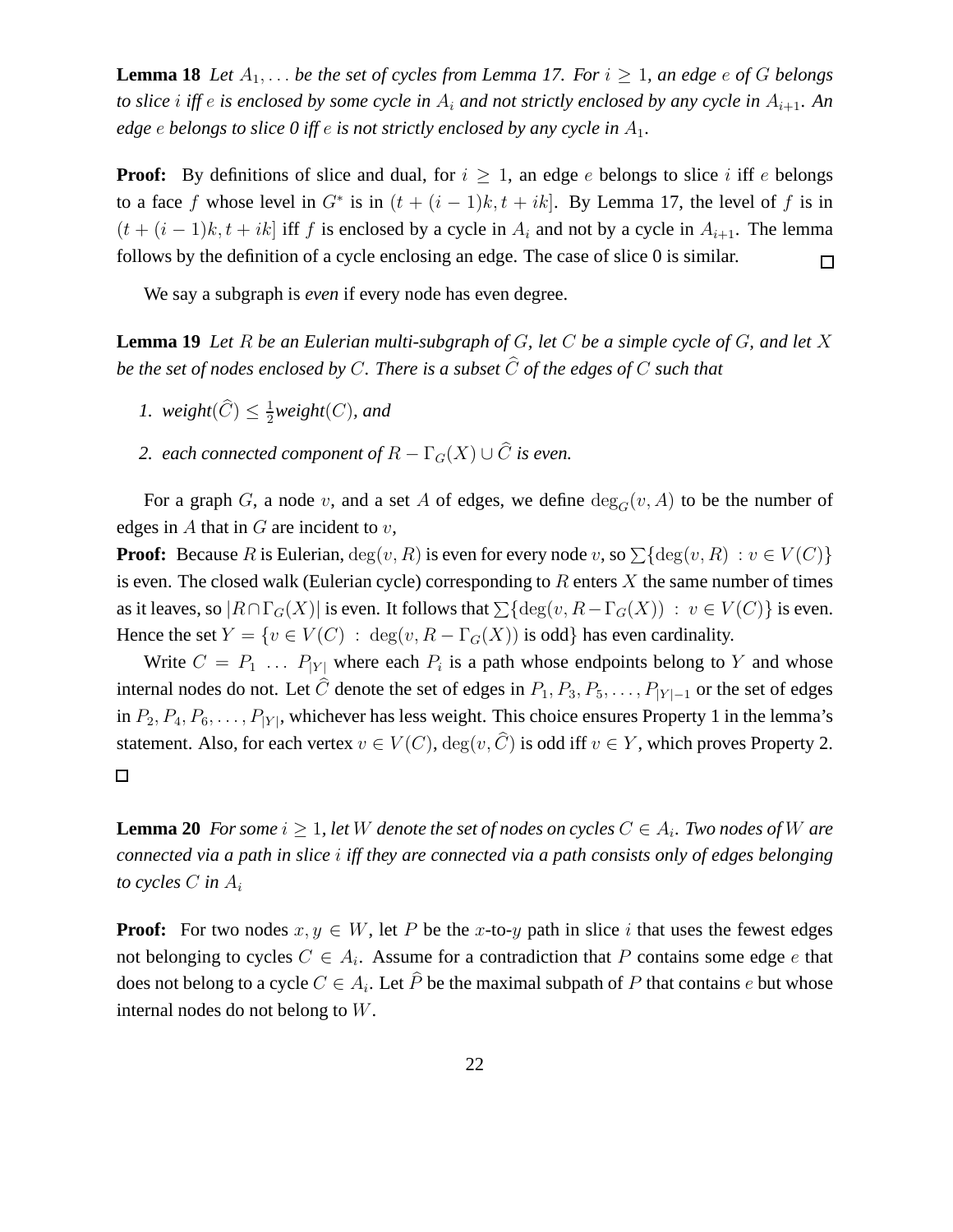By Lemma 18, e is strictly enclosed by some cycle  $C \in A_i$ . Since no internal node of P belongs to W, every edge of  $\hat{P}$  must be enclosed by the same cycle C. But then the endpoints of  $\hat{P}$  must belong to that same cycle C. Consequently,  $\hat{P}$  can be replaced by a subpath of C, contradicting the choice of P.  $\Box$ 

Now we can prove Theorems 4 and 5.

**Proof of Theorem 4:** Let M be the multiset of edges comprising the optimal tour of G. Then M is an Eulerian bisubgraph of G. Let  $M_i$  denote the submultiset of M consisting of edges in slice *i*. To prove Theorem 4, we will show that, for each slice *i*, there is a multiset  $D_i$  of edges of slice *i* such that  $M_i \cup D_i$  is an Eulerian multi-subgraph of slice *i*, i.e.

- 1. every node of slice *i* has even degree with respect to  $M_i \cup D_i$ , and
- 2. for every connected component  $K$  of slice  $i$ , there is a corresponding connected component of  $M_i \cup D_i$  that visits all nodes of K.

We ensure that  $\sum_i$  weight $(D_i) \leq 2$  weight $(S)$ .

We build  $D_i$  in three steps. The first two steps address achieving Property 1. By Lemma 18, slice *i* consists of the edges enclosed by cycles of  $A_i$  and not strictly enclosed by cycles of  $A_{i+1}$ . If v belongs to no cycle in either  $A_i$  or  $A_{i+1}$ , then every edge of M incident to v belongs to  $M_i$ , so deg $(v, M_i)$  is already even.

In step one, we address the case of nodes v belonging to cycles in  $A_i$ . For each cycle  $C \in A_i$ , we apply Lemma 19 to M and C, obtaining an edge-subset  $C \subseteq E(C)$ , and we include C in  $D_i$ . This change affects the degree of a node v only if v belongs to some cycle  $C \in A_i$ . Such a node v has even degree with respect to those edges of  $M \cup \widehat{C}$  that are enclosed in C. Summing over all cycles  $C \in A_i,$  the node has even degree with respect to those edges of  $M \cup \bigcup \{\widehat{C}~:~C \in A_i\}$ that belong to slice  $i$ .

In step two, we address the case of nodes v belonging to cycles in  $A_{i+1}$ . Because the infinite face of a planar embedded graph can be chosen arbitrarily (and by definition of *enclosed*), we can apply Lemma 19 to each cycle  $C \in A_{i+1}$  and to the set X of nodes *not* strictly enclosed by C, obtaining a set  $\widehat{C}$  of edges such that  $\deg(v, R - \Gamma_{G}(X) \cup \widehat{C})$  is even for each node v of C. We include each set C in  $D_i$ . As before, this change affects the degree of a node v only if v belongs to some cycle  $C \in A_{i+1}$ , and ensures that such a node v has even degree with respect to those edges of  $M \cup \bigcup \{ \widehat{C} : C \in A_{i+1} \}$  that belong to slice i.

In step three, we address Property 2. For each  $C \in A_i$ , we add  $E(C)$  to  $D_i$ . This does not change the parity of any node's degree. Let  $v_1$  and  $v_2$  be two nodes in slice i. For  $j = 1, 2$ , it follow from Lemma 18 that  $v_j$  is enclosed by some cycle  $C_j \in A_i$ . Let w be a node on the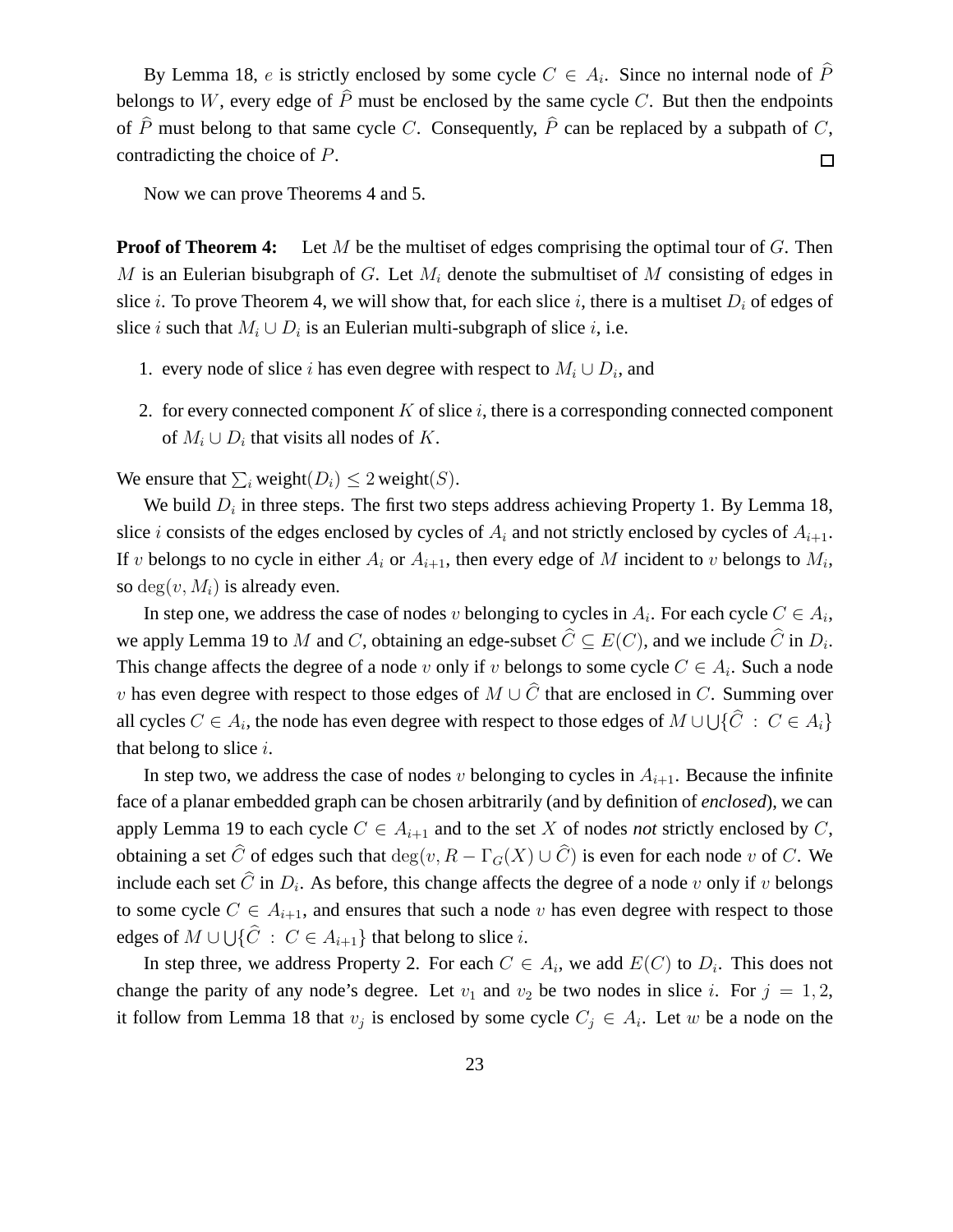boundary of the infinite face. Let  $P_j$  be a  $v_j$ -to-w path using edges of M, and let  $\widehat{P_j}$  be a maximal prefix of  $P_j$  consisting of edges enclosed by  $C_j$ . Since w is not strictly enclosed by  $C_j$ ,  $P_j$  must end at a node  $w_j$  of  $C_j$ .

Suppose  $v_1$  and  $v_2$  belong to the same connected component K of slice i. Then  $w_1$  and  $w_2$ also belong to K. By Lemma 20, there is a  $w_1$ -to- $w_2$  path using only edges of  $\{E(C) : C \in A_i\}$ , and hence using only edges of  $D_i$ . Combining this path with  $P_1$  and  $P_2$ , we obtain a path using only edges of  $M \cup D_i$  that belong to slice i. This proves Property 2.

Finally, we bound  $\sum_i$  weight $(D_i)$ . The cycles  $C \in A_i$  consist of edges having level  $t+(i-1)k$ , so

$$
\sum_i \sum \{weight(C) : C \in A_i\} = weight(S)
$$

The weight added to  $\bigcup D_i$  in each of steps one and two is at most  $\sum_i \frac{1}{2}$  $\frac{1}{2} \sum \{ \text{weight}(C) : C \in A_i \}.$ The weight added in step three is  $\sum_i \sum \{weight(C) : C \in A_i\}$ . The total is at most 2 weight(S). This completes the proof of Theorem 4.  $\Box$ 

**Proof of Theorem 5:** Let K be a connected component of slice i where  $i \ge 1$ . By Lemmas 18, slice i can be obtained from G by (i) deleting edges properly enclosed by cycles of  $A_{i+1}$  and (ii) deleting edges not enclosed by cycles of  $A_i$ . For each cycle  $C \in A_{i+1}$ , deleting the edges properly enclosed by  $C$  merges the faces enclosed by  $C$  into a single face. Let  $D$  be the set of edges not enclosed by cycles of  $A_i$ . Deleting the edges in D corresponds in the planar dual  $G^*$  to compressing edges both of whose endpoints have levels at most  $t + (i - 1)k$ . Let T be the breadth-first-search tree of  $G^*$ , and consider the effect of these operations on  $T$ . Recall that compressing a non-self-loop edge is equivalent to contracting. First, in the planar dual, compress all the edges of T that are in D. Because these edges form a subtree of T, none is a self-loop, so these compressions are contractions. For each (dual) node v having level at most  $t + (i - 1)k$ , there is a path in  $T$  consisting of edges of  $D$  from  $v$  to the root, so the contractions merge all these nodes into a single node  $\hat{r}$ . Let  $\hat{T}$  be the set of edges of T that remain.

Each face of slice i that was a face of G had distance at most  $t + ik$  from the root in T, and hence has distance at most  $(t + ik) - (t + (i - 1)k)$  from the root  $\hat{r}$  in  $\hat{T}$ . Each face arising from deleting edges properly enclosed by cycles of  $A_{i+1}$  is adjacent in the dual to some node that had been at level  $t + ik$ , and hence has distance at most  $k + 1$  from  $\hat{r}$ .

Each of the remaining edges of D is now a self-loop with common endpoint  $\hat{r}$ . Compressing these edges in the dual might in general split  $\hat{r}$  into multiple nodes corresponding to multiple connected components in the primal graph. However, each connected component retains its own low-depth spanning tree. This completes the proof of Theorem 5.  $\Box$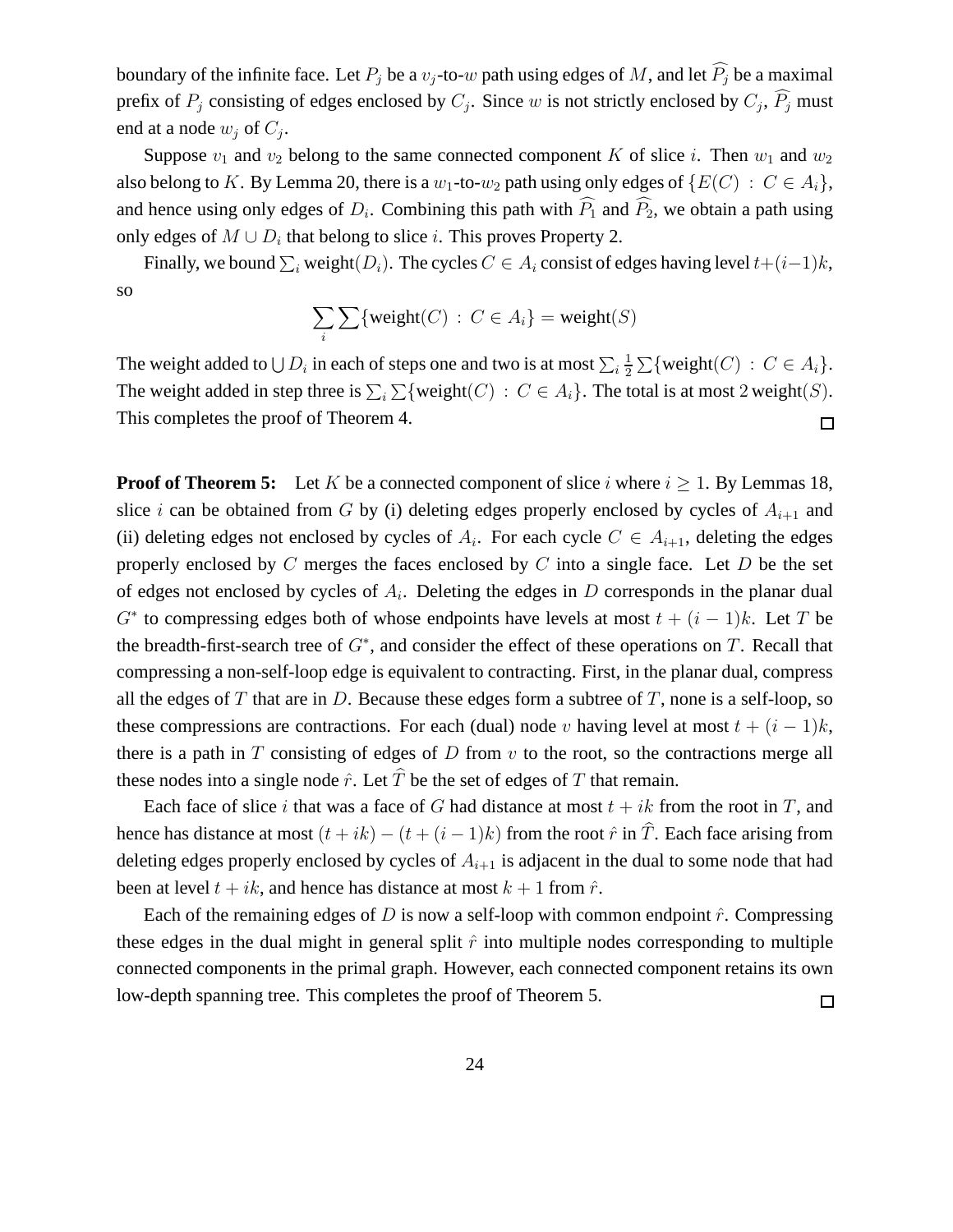# **5 TSP algorithm**

Now we describe the TSP algorithm.

Let  $G_0$  be the input planar embedded graph, and let weight( $\cdot$ ) be the input edge-weight assignment.

**Step 1 (Spanner Step):** Let  $\epsilon_0$  be the desired accuracy. Define  $\epsilon = \epsilon_0/2$ . Obtain a subgraph G of  $G_0$  that has Properties S1 and S2 of Section 1.3.

**Step 2 (Slicing Step):** Use breadth-first search in the planar dual to find the slices as described in Section 4, with  $k = 2\epsilon^{-1}\rho_{\epsilon}$ , where  $\rho_{\epsilon}$  is the multiplier in Property S1. For each slice, for each connected component of that slice, the planar dual has a spanning tree of depth at most  $k + 1$ .

**Step 3 (Dynamic programming):** For each slice, for each connected component of that slice, find a minimum-weight Eulerian multi-subgraph of that component

**Step 4:** Combine the multi-subgraphs to obtain an Eulerian multi-subgraph of G, then turn it into a tour of G.

### **5.1 Running time**

Let *n* be the number of nodes in the input graph  $G_0$ . Assume  $G_0$  has no parallel edges, so it has  $O(n)$  edges. For unit-weight graphs, Step 1 is trivial:  $G = G_0$  and  $\rho_\epsilon$  is a constant. For arbitrary weights, Theorem 3 gives an  $O(n)$  algorithm achieving  $\rho_{\epsilon} = 1 + 2\epsilon^{-1}$ . Steps 2 and 4 take  $O(n)$ time.

As for Step 3, Cook and Seymour observe [15] that TSP can be solved in a graph of bounded branchwidth. In Section 7, we state a theorem, due to Tamaki [45], that shows that each slice has branch-width at most  $2k + 3$ .

Because Cook and Seymour do not formally describe or analyze their dynamic program, in Section 6 we describe a dynamic program that can be used in Step 3. This dynamic program exploits planarity to get a running time of  $O(c^k n')$  for a graph of size  $n'$  (where c is a constant). Summing over all connected components of all slices, the running time for Step 3 is  $O(c^k n)$ . The choice of k yields a running time of  $O(d^{1/\epsilon}n)$  for unit-weight graphs and  $O(d^{1/\epsilon^2}n)$  for arbitrary weights, where  $d$  is a constant.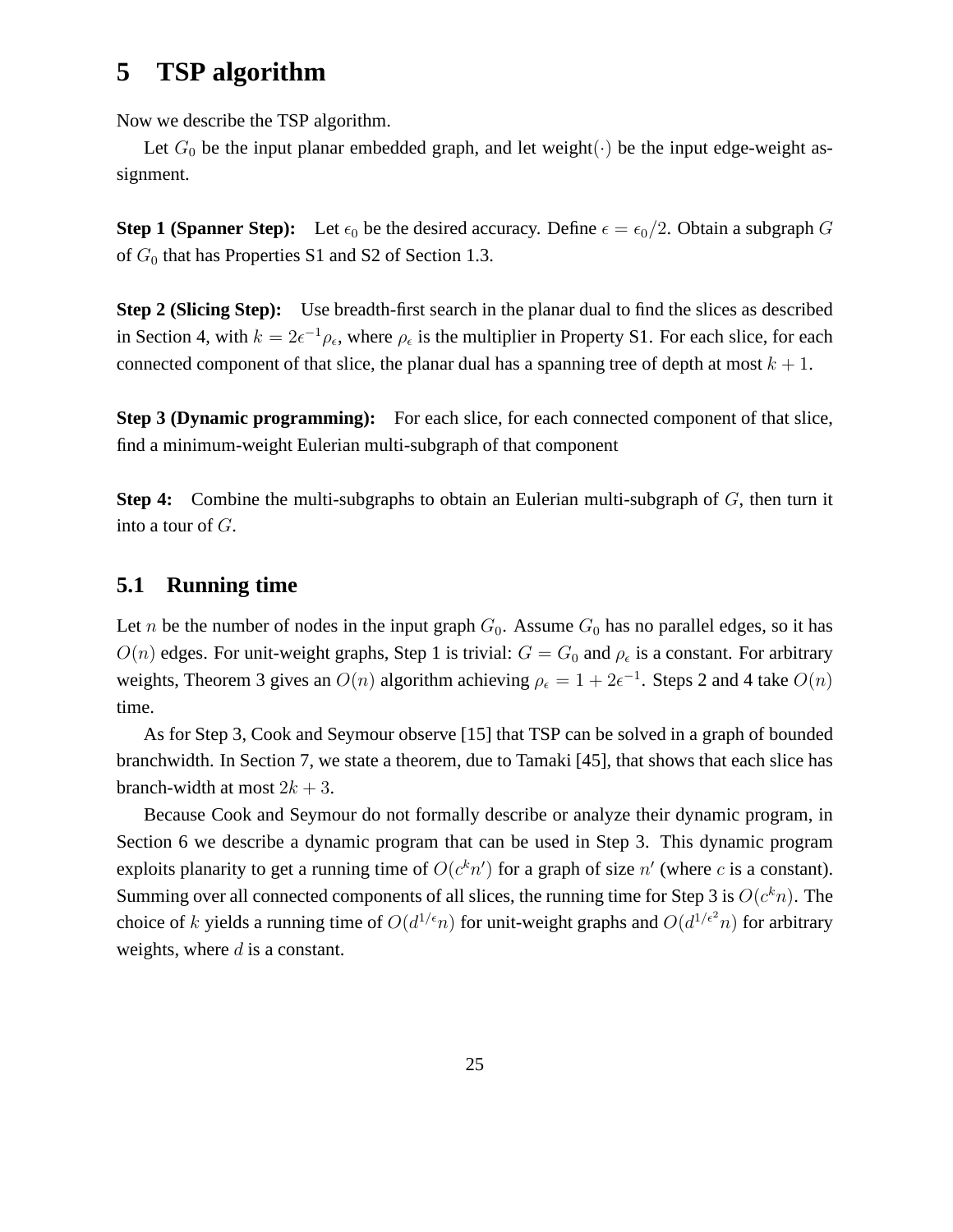#### **5.2 Correctness**

**Theorem 6** *The algorithm finds a tour of weight at most*  $(1 + \epsilon_0)OPT(G_0)$ *.* 

**Proof:** The tours found in Step 3 are connected and jointly visit all nodes, so their union is connected and spans all nodes. Every node  $v$  has even degree with respect to every tour that contains it, so  $v$  has even degree with respect to the multiset union of these tours. Thus the multiset union is Eulerian. The Eulerian characterization (Proposition 8) implies that the union can be transformed into a tour.

The weight of the tour is  $\sum_i \text{OPT}(\text{slice } i)$ , which by Theorem 4 is at most  $\text{OPT}(G)+2$  weight $(S)$ . To complete the proof of Theorem 6, we bound these two terms. Property S2 states that  $\text{OPT}(G) \leq$  $(1 + \epsilon)$ OPT $(G_0)$ . Observe that

> $2 \text{ weight}(S) \leq (2/k) \text{ weight}(G)$  by (2)  $\leq \epsilon \rho_{\epsilon}^{-1}$ weight $(G)$  by choice of k  $\leq \epsilon \cdot \text{OPT}(G_0)$  by Property S1

Since  $\epsilon_0 = 2\epsilon$ , this completes the proof of Theorem 6.

# **6 Solving TSP in a planar embedded graph with bounded dual radius**

In this section we describe an algorithm that, given an edge-weighted planar embedded graph  $H$ , a low-depth spanning tree of  $H^*$ , and a set R of nodes, finds an minimum-weight walk W such that  $R \subseteq V(W)$ . To find an optimal tour, R is set to  $V(H)$ . Rather than describe the algorithm for this special case, we describe the algorithm for the more general case because doing so requires very little change.

**Theorem 7** *There is an algorithm that, given a planar embedded graph* H *without parallel edges, an edge-weight assignment for* H*, a subset* R *of nodes of* H*, and a spanning tree* T ∗ *of* H<sup>∗</sup> *in which every simple path has length at most* ℓ*, finds a minimum-weight connected even* multi-subgraph of H that visits all nodes in R. The algorithm takes time  $O(c^{\ell}|V(H)|)$  for some *constant* c*.*

First we show how to reduce the problem to the case in which the degree of the input graph is bounded by three. Then we show how to solve this case using dynamic programming.

 $\Box$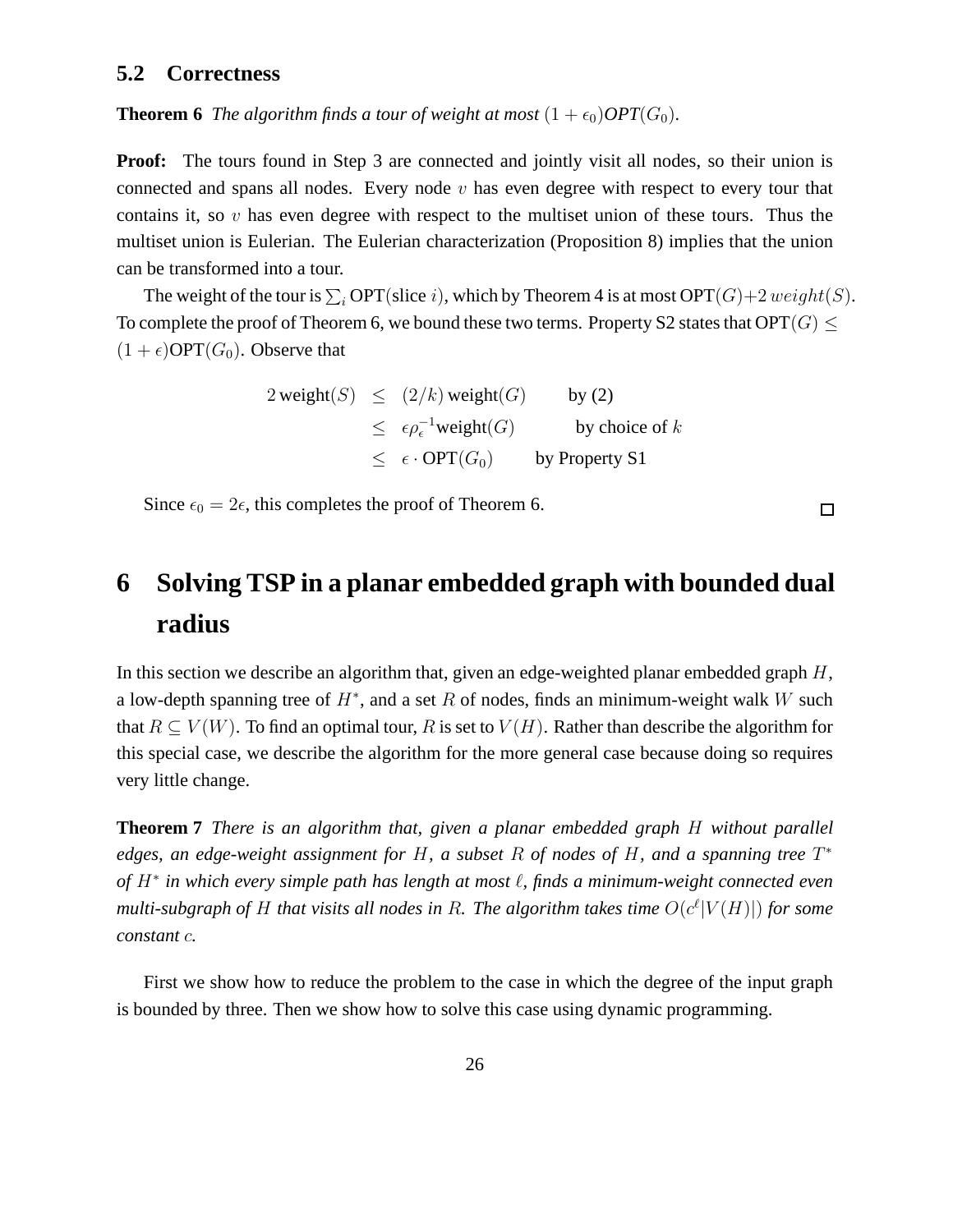#### **6.1 Reduction to degree three**

**Lemma 21** *Let* H *be a graph, let* W *be an even connected multi-subgraph of* H*, and let* e *be an edge of* H. Then  $W - \{e\}$  *is an even connected multi-subgraph of*  $H/\{e\}$ *.* 

**Proof:** Since the edges of W are connected in H, the edges of  $W - \{e\}$  are connected in  $H/\{e\}$ . For every node v that is not an endpoint of e in H, the degree of v in  $H/{e}$  with respect to  $W - \{e\}$  equals the degree of v in H with respect to W. Let  $u_1$  and  $u_2$  be the endpoints of e in H. These nodes are coalesced in  $H/\{e\}$  to form a single node whose degree with respect to  $W - \{e\}$  is

$$
\sum_{i=1}^{2} (\deg_H(u_i, W) - |W \cap \{e\}|) = \deg_H(u_1, W) + \deg_H(u_2, W) - 2|W \cap \{e\}|
$$

Since each of the terms on the right-hand side is even, the sum is even.

**Lemma 22** *Let* H *be a graph, let* e *be an edge of* H*, and let* W *be an even connected multisubgraph of* H/{e}*. Then one of* W*,* W ∪{e}*,* W ∪{e}∪{e} *is an even connected multi-subgraph of* H*.*

**Proof:** Trivial if e is a self-loop. Otherwise, let  $u_1$  and  $u_2$  be the endpoints of e in H. These nodes are coalesced in  $H/\{e\}$  to form a node v. Since  $\deg_{H/\{e\}}(v, W)$  is even,  $\sum_{i=1}^{2} \deg_H(u_i, W)$  is even.

Case 1:  $deg_H(u_1, W)$  is odd. Then  $deg_H(u_2, W)$  is also odd, and there are edges in W incident to  $u_1$ . Hence  $\deg_H(u_i, W \cup \{e\})$  is even for  $i = 1$  and 2, and  $W \cup \{e\}$  is connected.

Case 2:  $deg_H(u_1, W)$  is even but at least one edge of W is incident to  $u_1$  or  $u_2$ . Then  $\deg_H(u_2, W)$  is also even, so  $\deg_H(u_i, W \cup \{e\} \cup \{e\})$  is even for  $i = 1$  and 2, and  $W \cup \{e\} \cup \{e\}$ is connected.

Case 3: No edge of W is incident to  $u_1$  or  $u_2$ . Then in  $H/{e}$  no path in W passes through v, so the fact that  $W$  is connected in  $H/\{e\}$  implies that  $W$  is connected in  $H.$  Clearly  $\deg_H(u_i,W)$ is even for  $i = 1$  and 2.  $\Box$ 

Now we give the reduction to the degree-three case.

- **Step 1:** Triangulate the faces of H<sup>∗</sup> by adding zero-weight artificial edges until every face has size at most three. Let A be the set of artificial edges added. Let  $\hat{H}^*$  be the resulting planar embedded graph.
- **Step 2:** H can be obtained from  $\hat{H}$  by contracting the artificial edges, which merges some nodes. Let  $\hat{R} = \bigcup_{v \in R} \{\text{nodes of } \hat{H} \text{ merged to form } v\}.$

 $\Box$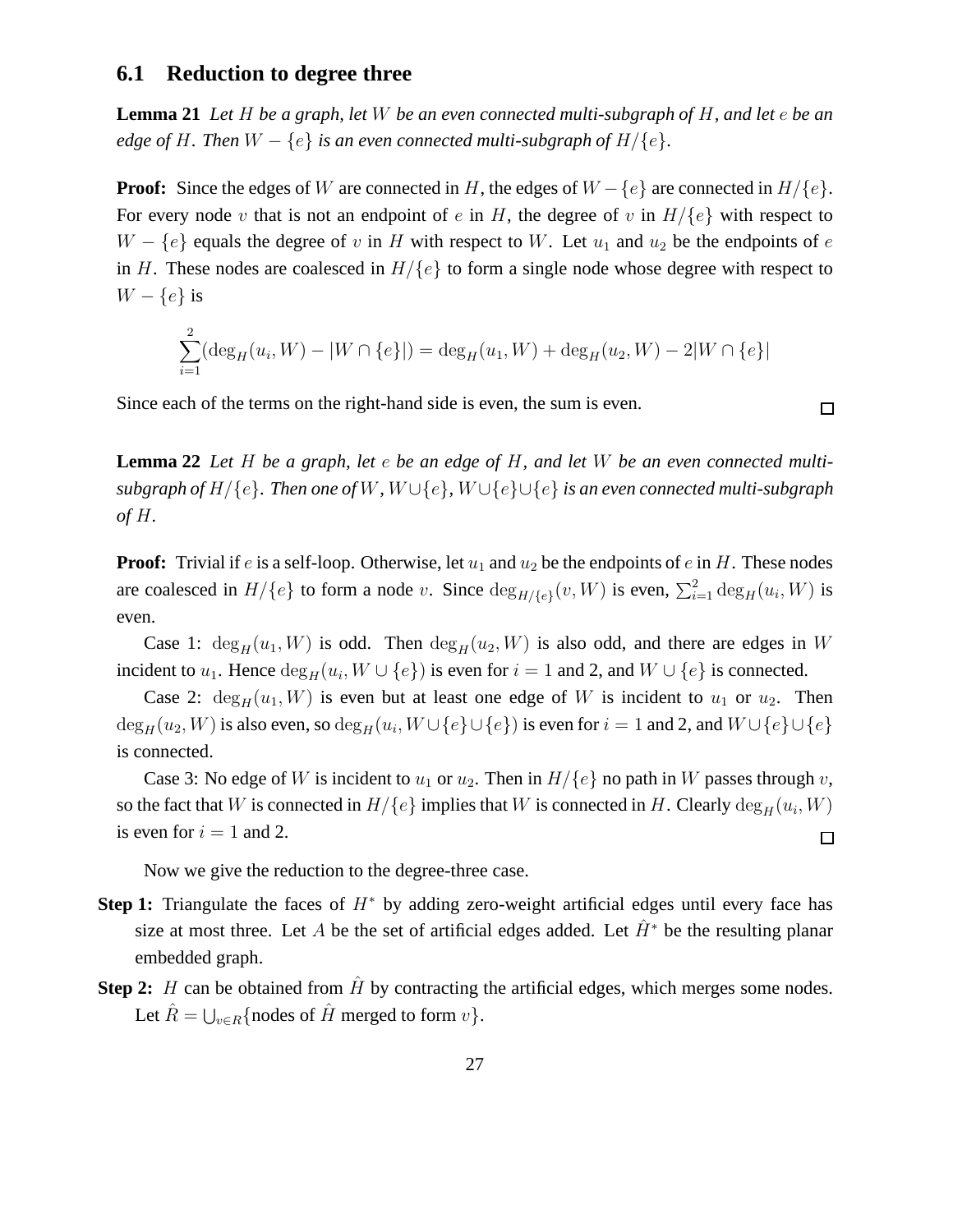**Step 3:** Let W be a minimum-weight connected even multi-subgraph of  $\hat{H}$  that visits all nodes of  $R_{\cdot}$ 

**Step 4:** Return  $W - A$ .

**Lemma 23** W  $-A$  *is a minimum-weight even multi-subgraph visiting all nodes of R.* 

**Proof:** By repeated application of Lemma 22, using the fact that the artificial edges have zero weight. we infer  $\text{OPT}(H) \leq \text{OPT}(H)$ . Therefore weight $(W) \leq \text{OPT}(H)$ . By repeated application of Lemma 21, we infer that  $W - A$  is an even connected multi-subgraph of H that visits all nodes of R. □

### **6.2 Overview of dynamic program**

Now we describe how to find an optimal tour of  $\hat{H}$  visiting all nodes of  $\hat{R}$ . The graph  $H^*$  has a rooted spanning tree  $T^*$  in which every simple path has at most  $\ell$  edges, and  $\hat{H}^*$  is obtained from  $H^*$  by adding edges, so  $T^*$  is also a spanning tree of  $\hat{H}$ . Because every face of  $\hat{H}^*$  is a triangle,  $\hat{H}$  has degree at most three. Let  $\hat{T}$  be the set of edges of  $\hat{H}$  not in  $T^*$ . Then  $\hat{T}$  is a spanning tree of  $\hat{H}$  and hence has degree at most three. Root  $\hat{T}$  at a node r of degree 1 in  $\hat{T}$ . The dynamic program will work up  $\hat{T}$  from the leaves to the root. For each edge of  $\hat{T}$ , the dynamic program will construct a table. The value of  $OPT(\hat{H})$  will be be computed from the table associated with the edge connecting the root to its child. Once the value of  $OPT(\hat{H})$  is known, the tour itself can be constructed in a post-processing phase by working down from the root to the leaves. (The post-processing is straightforward, and we do not describe it here.)

### **6.3 Terminology**

Before giving a detailed description of the tables, we need to introduce some terminology.

**Traversals** Let  $\Gamma_{\hat{H}}(S)$  be a cut. We say a nonempty, dart-disjoint set P of walks in  $\hat{H}$  is a *traversal of*  $S$  *in*  $\hat{H}$  if

- the start node and end node of each path are not in  $S$ ,
- $\bullet$  the internal nodes of each path are in  $S$ .

It follows that the first and last darts of each path belong to  $\Gamma_{\hat{H}}(S)$ ., i.e. that each is a dart of some edge in  $\Gamma_{\hat{H}}(S)$ .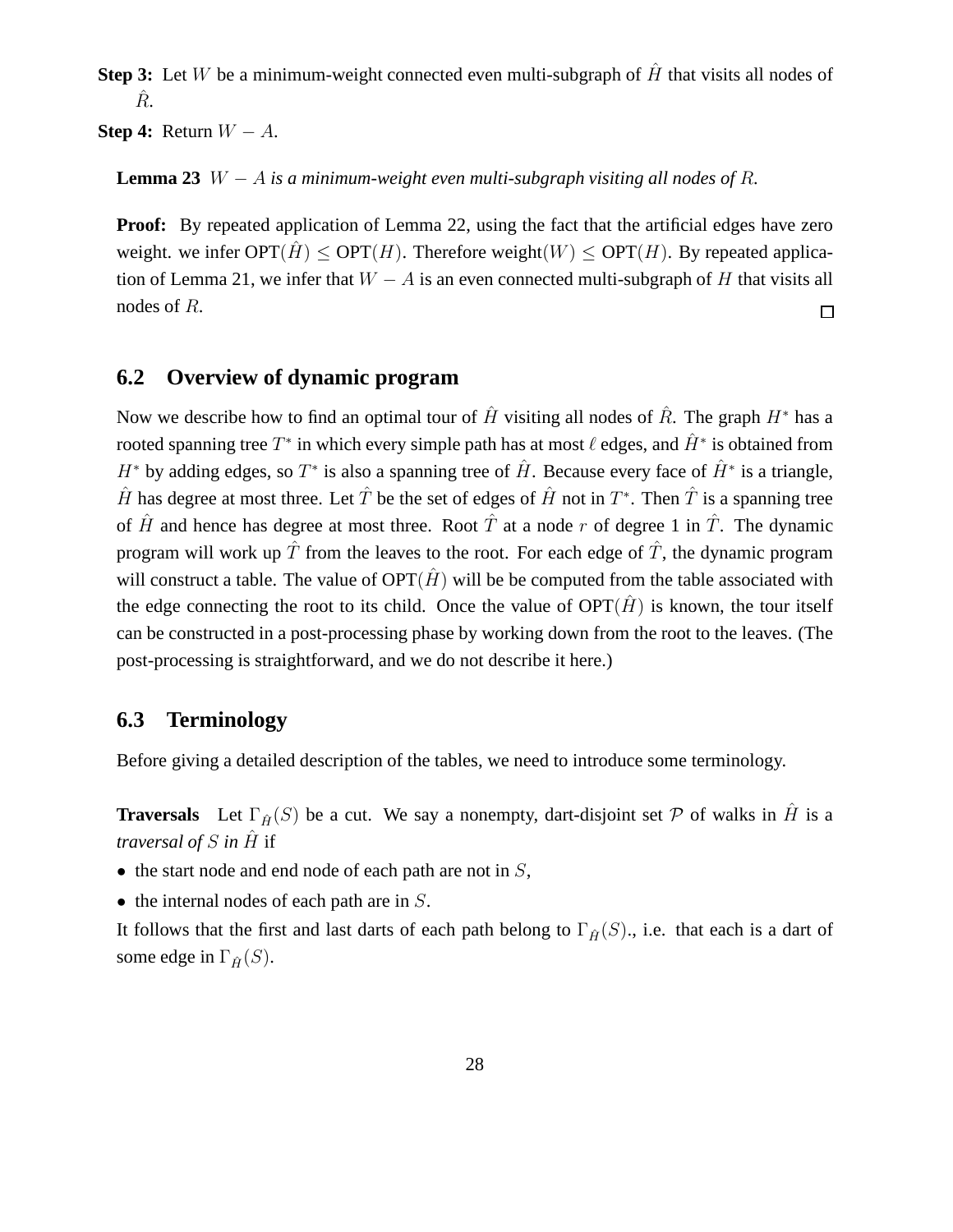Define

$$
\begin{array}{lcl} \mathsf{weight}(\mathcal{P}) & = & \sum \{ \mathsf{weight}(d) \, : d \in \mathcal{P}, d \text{ not a dart of } \Gamma_{\hat{H}}(S) \} \\ & + \frac{1}{2} \sum \{ \mathsf{weight}(d) \, : d \in \mathcal{P}, d \text{ a dart of } \Gamma_{\hat{H}}(S) \} \end{array}
$$

**Configurations** A *configuration* K of a cut  $\Gamma_{\hat{H}}(S)$  is a nonempty set of ordered pairs  $\langle, d_i, d_j \rangle$ of darts of  $\Gamma_{\hat{H}}(S)$  such that the head of  $d_i$  and the tail of  $d_j$  belong to S, and such that each dart of  $\Gamma_{\hat{H}}(S)$  occurs at most once in each position. The number of configurations is at most  $(2\eta)!$ , where  $\eta = |\Gamma_{\hat{H}}(S)|$ .

If S is connected in  $\hat{H}$  then the embedding determines a cyclic ordering of the edges of  $\Gamma_{\hat{H}}(S)$ , say  $(e_1 \cdots e_n)$ . In this case, we say that a configuration is *crossing* if it includes a dart pair corresponding to the pair  $\langle e_p, e_q \rangle$  of edges and also a dart pair corresponding to the pair  $\langle e_r, e_s \rangle$  of edges, where  $p < r < q < s$ . A Catalan bound shows that the number of noncrossing configurations is  $2^{O(\eta)}$ . This is where planarity is used in the dynamic program.<sup>10</sup>

For a configuration K, define weight $(K)$  to be the sum of the weights of the darts in  $K$ .<sup>11</sup>

Let  $C_1, \ldots, C_d$  be cuts in a graph, and let  $K_1, \ldots, K_d$  be corresponding configurations. A *subtour* is a sequence  $d_0, \ldots, d_{b-1}$  such that, for  $j = 0, \ldots, b-1$ , the pair  $\langle d_j, d_{(j+1) \bmod b} \rangle$ belongs to some configuration. We say  $K_1, \ldots, K_d$  are *consistent* if for each pair  $C_i, C_j$  of cuts, each dart represented in both  $C_i$  and  $C_j$  occurs in both  $K_i$  and  $K_j$  or occurs in neither, and if there is no subtour.

Define

$$
\kappa(\mathcal{P}) = \{ \langle \text{first dart of } P, \text{ last dart of } P \rangle : P \in \mathcal{P} \}
$$

#### **6.4 Definition of the tables**

In this subsection we describe the tables produced by the dynamic program. For each edge  $e$  of  $\hat{T}$ , let  $v_e$  denote the child endpoint of e, and let  $D_e$  denote the descendents of  $v_e$ . By Lemma 4, the edges comprising  $\Gamma_{\hat{H}}(D_e)$  are exactly the edges comprising the elementary cycle of e in  $\hat{H}^*$ with respect to  $T^*$ . We denote this cycle by  $C_e$ . (See Figure 8.) That elementary cycle consists of  $e$  together with a simple path in  $T^*$  between the endpoints of  $e$ . The cycle therefore contains at most  $\ell + 1$  edges. This shows  $|\Gamma_{\hat{H}}(D_e)| \leq \ell + 1$ .

<sup>&</sup>lt;sup>10</sup>For a discussion of Catalan numbers, see any text on combinatorics, e.g. [43]. Noncrossing configurations and a Catalan bound were used in a dynamic program for TSP by Arora et al. [5]. Concurrent with the appearance of a preliminary version of this paper, Dorn et al. [20] published an extended abstract discussing planar-graph algorithms that also exploited Catalan-type bounds and noncrossing matchings.

<sup>&</sup>lt;sup>11</sup>The weight of a dart is the weight of the corresponding edge.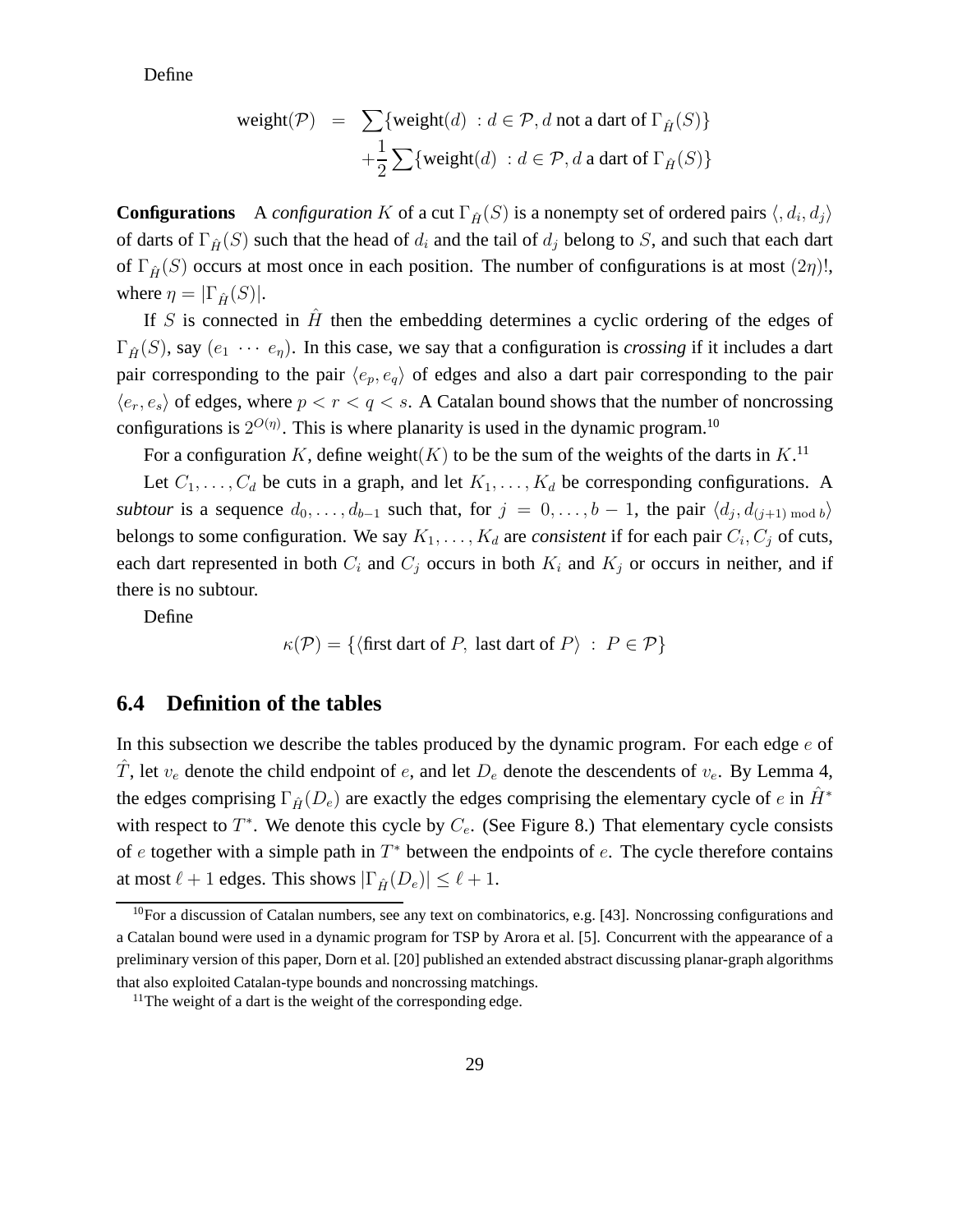

Figure 8: A subgraph arising in the dynamic program. The edge  $e$ , the child node  $v_e$ , and the child edges  $e_1$  and  $e_2$  are labeled. The dark edges are tree edges. On the right is the same subgraph with some edges of the dual graph also shown. Note that the edges of  $\Gamma(\{\text{descenders of } v_e\})$ form an elementary cycle in the dual, as do the edges of  $\Gamma$ ({descendents of  $e_1$ }) and the edges of Γ({descendents of  $e_2$ }).

For a cut  $\Gamma_{\hat{H}}(S)$  of  $\hat{H}$  where S is connected in  $\hat{H}$ , for a configuration K of  $\Gamma_{\hat{H}}(S)$ , define

$$
M_S(K) = \min\{\text{weight}(\mathcal{P}) : \kappa(\mathcal{P}) = K,
$$
  

$$
\mathcal{P} \text{ is a traversal of } S, \text{ and}
$$
  

$$
S \cap \hat{R} \subseteq V(\mathcal{P})\}
$$

We show in Corollary 27 that, for each edge  $e$  of  $T$ , the dynamic program will construct a table TAB<sub>e</sub>, indexed by the noncrossing configurations K of  $\Gamma_{\hat{H}}(D_e)$ , such that  $\text{Tab}_e[K] = M_{D_e}(K)$ .

For the root edge  $\hat{e}$  of T (the edge of T incident to r), each edge of  $\Gamma_{\hat{H}}(D_{\hat{e}})$  is incident to the root r. It follows that every traversal of  $D_{\hat{e}}$  defines a tour of  $\hat{H}$  using each dart at most once, and vice versa. By Proposition 7, there is an optimal tour that is noncrossing. Hence

$$
\text{OPT}(\hat{H})
$$
  
= min{ $M_{\hat{e}}(K)$  +  $\frac{1}{2}$ weight(K) : K a configuration of  $C_{\hat{e}}$ }

because only half the weight of each edge of K is counted in  $M_{\hat{e}}(K)$ . Since r has degree at most three,  $C_{\hat{e}}$  has  $O(1)$  configurations. Thus OPT( $\hat{H}$ ) can be computed in  $O(1)$  time from the table TAB $\hat{e}$ .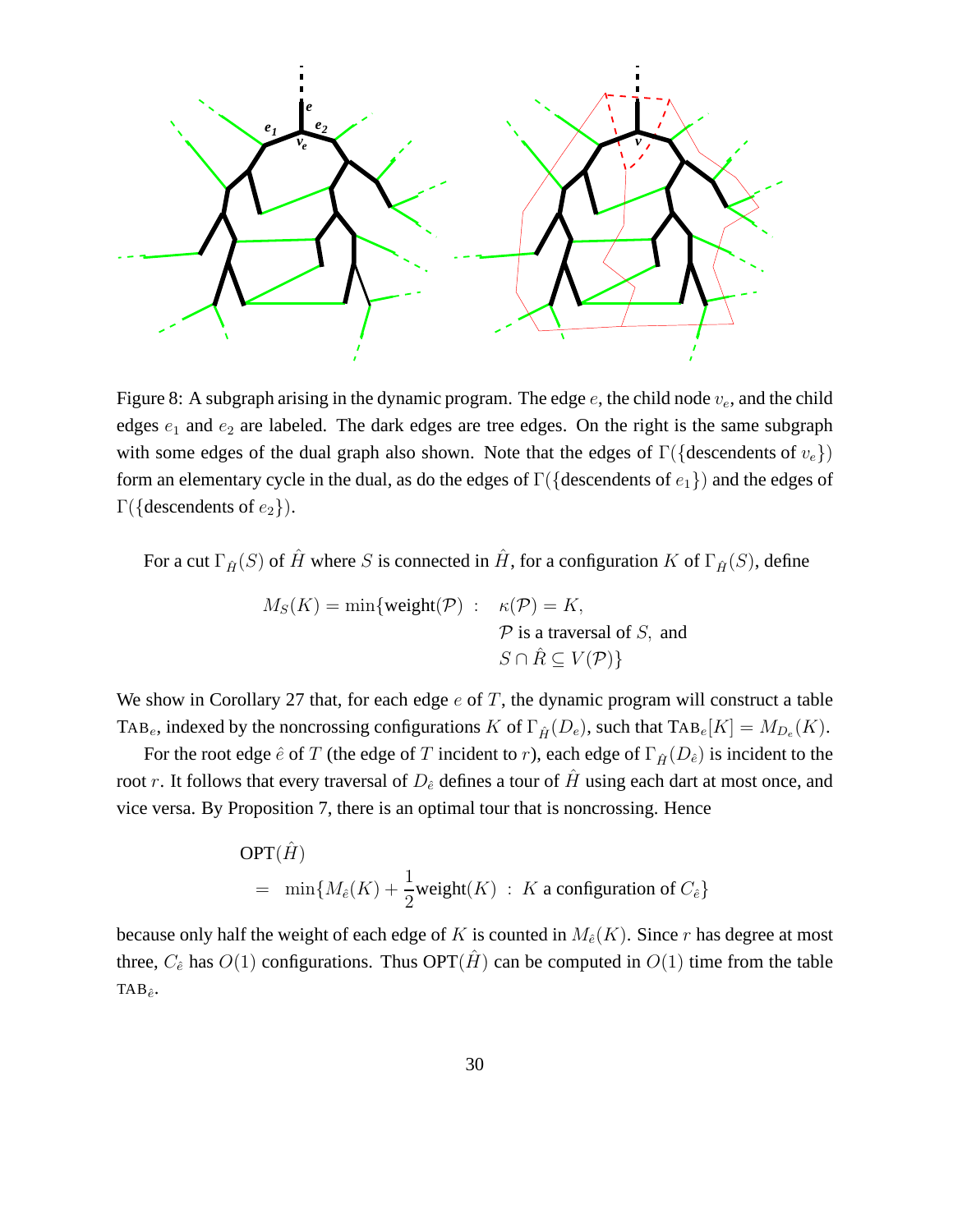### **6.5 The recurrence relation**

Let e be an edge of the tree  $\hat{T}$ , and let  $e_1, \ldots, e_s$  be its child edges ( $s \leq 2$ ). Let  $D_0 = \{v_e\}$ . For  $i = 1, \ldots, s$ , let  $D_i = D_{e_i}$ . Note that  $D_e$  is the disjoint union  $\bigcup_{i=0}^s D_i$ . For  $i = 0, 1, \ldots, s$ , let  $C_i$ denote  $\Gamma_{\hat{H}}(D_i)$ .

A traversal P of  $D_e$  *induces* a traversal  $P_i$  of  $D_i$  for  $i = 0, 1, \ldots, s$  as follows: for each path  $P \in \mathcal{P}$ , break P into subpaths at the nodes of P that are not in  $D_i$ , and retain only those darts d such that at least one endpoint of d is in  $D_i$ . The remaining subpaths form a traversal of  $D_i$ . The following lemma is immediate.

**Lemma 24** *Let* P *be a traversal of*  $D_e$ *, and let*  $\mathcal{P}_0, \ldots, \mathcal{P}_s$  *be the traversals that* P *induces for*  $D_0, \ldots, D_s$ . Then

$$
weight(\mathcal{P}) = \sum_{i=0}^{s} weight(\mathcal{P}_i)
$$

*and*  $\kappa(\mathcal{P}), \kappa(\mathcal{P}_0), \kappa(\mathcal{P}_1), \ldots, \kappa(\mathcal{P}_s)$  *are consistent.* 

**Lemma 25** *For traversals*  $\mathcal{P}_0, \ldots, \mathcal{P}_s$  *of*  $D_0, \ldots, D_s$ *, if* K *is a configuration of*  $C_e$  *such that*  $K, \kappa(\mathcal{P}_0), \ldots, \kappa(\mathcal{P}_s)$  are consistent then there is a traversal P of  $C_e$  that induces  $\mathcal{P}_0, \ldots, \mathcal{P}_s$ *such that*  $\kappa(\mathcal{P}) = K$ .

**Proof:** By gluing together paths from different  $P_i$ 's that have a common dart, one constructs paths whose start and end darts are in  $\Gamma(D_e)$ . The consistency condition ensures that the glueing can be completed, and that the start and end darts are represented in K.  $\Box$ 

**Corollary 26** *For any configuration*  $K$  *of*  $C_e$ *,* 

$$
M_{D_e}(K) = \min\{\sum_{i=0}^s M_{D_i}(K_i) : K, K_0, \ldots, K_s \text{ are consistent}\}
$$

**Proof:** To show that the left-hand side is at most the right-hand side, fix consistent configurations  $K, K_0, \ldots, K_s$ . For  $i = 0, \ldots$ , let  $\mathcal{P}_i$  be the traversal achieving the minimum in the definition of  $M_{D_i}(K_i)$ . (If there is no such traversal, the right-hand side is infinity.) By Lemma 25, there is a traversal P of  $D_e$  that induces  $P_0, \ldots, P_s$ . It follows that  $D_e \cap \hat{R} \subseteq V(\mathcal{P})$ .

By the first part of Lemma 24, weight $(P) = \sum_{i=0}^{s}$  weight $(P_i)$ , so  $M_{D_e}(K) \le \sum_{i=0}^{s} M_{D_i}(K_i)$ .

To show that the right-hand side is at most the left-hand side, let  $K$  be a configuration such that  $M_{D_e}(K)$  is finite, and let P be the traversal achieving the minimum in the definition of  $M_{D_e}(K)$ . Let  $\mathcal{P}_0, \ldots, \mathcal{P}_s$  be the traversals that  $\mathcal P$  induces for  $D_0, \ldots, D_s$ . It follows from Lemma 24 that the right-hand side is at most weight( $\mathcal{P}$ ).  $\Box$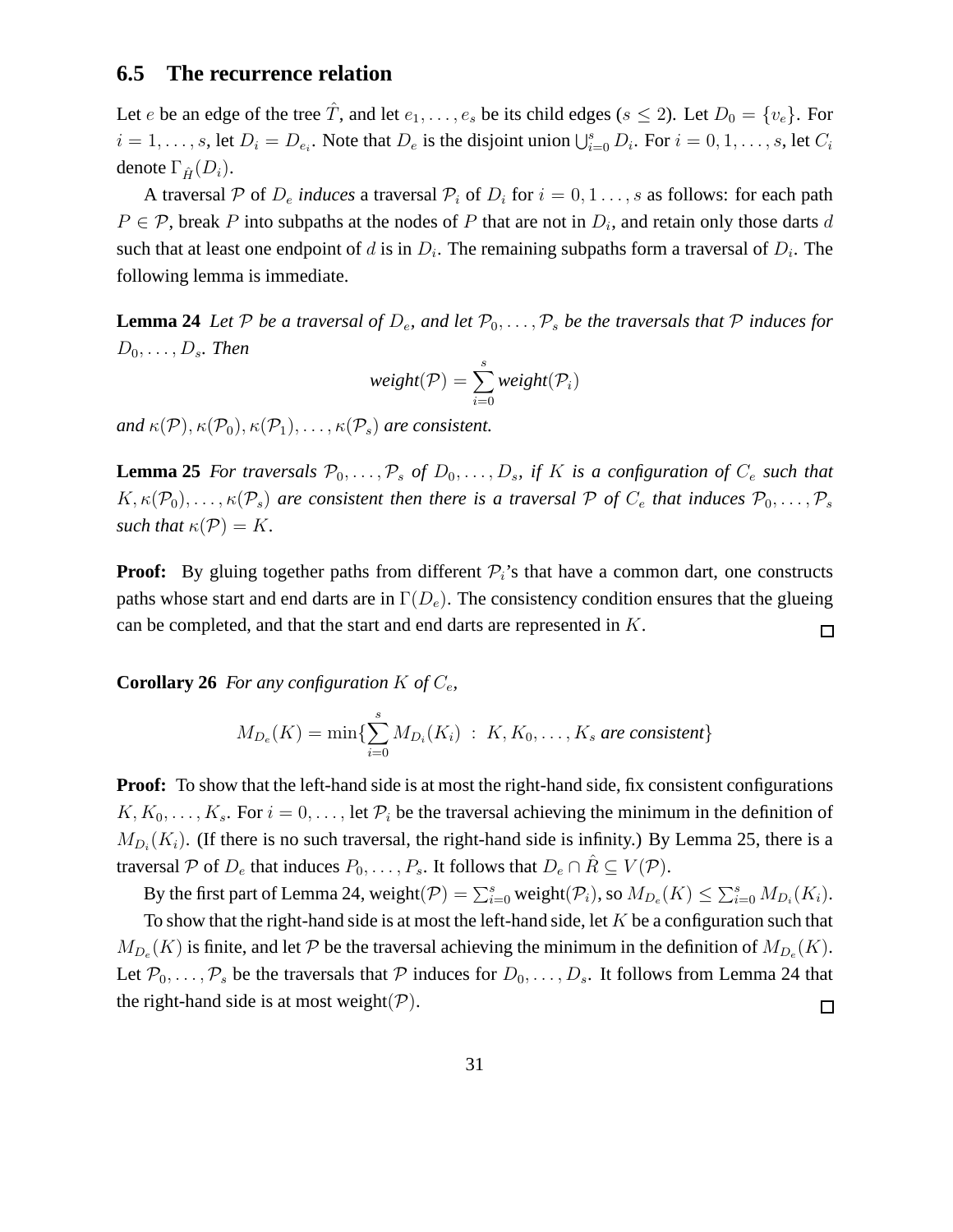# **6.6 The dynamic program**

We now give a recursive algorithm  $TSP-DP(e)$  that for each edge e of T populates the table  $\text{Tab}_e$ .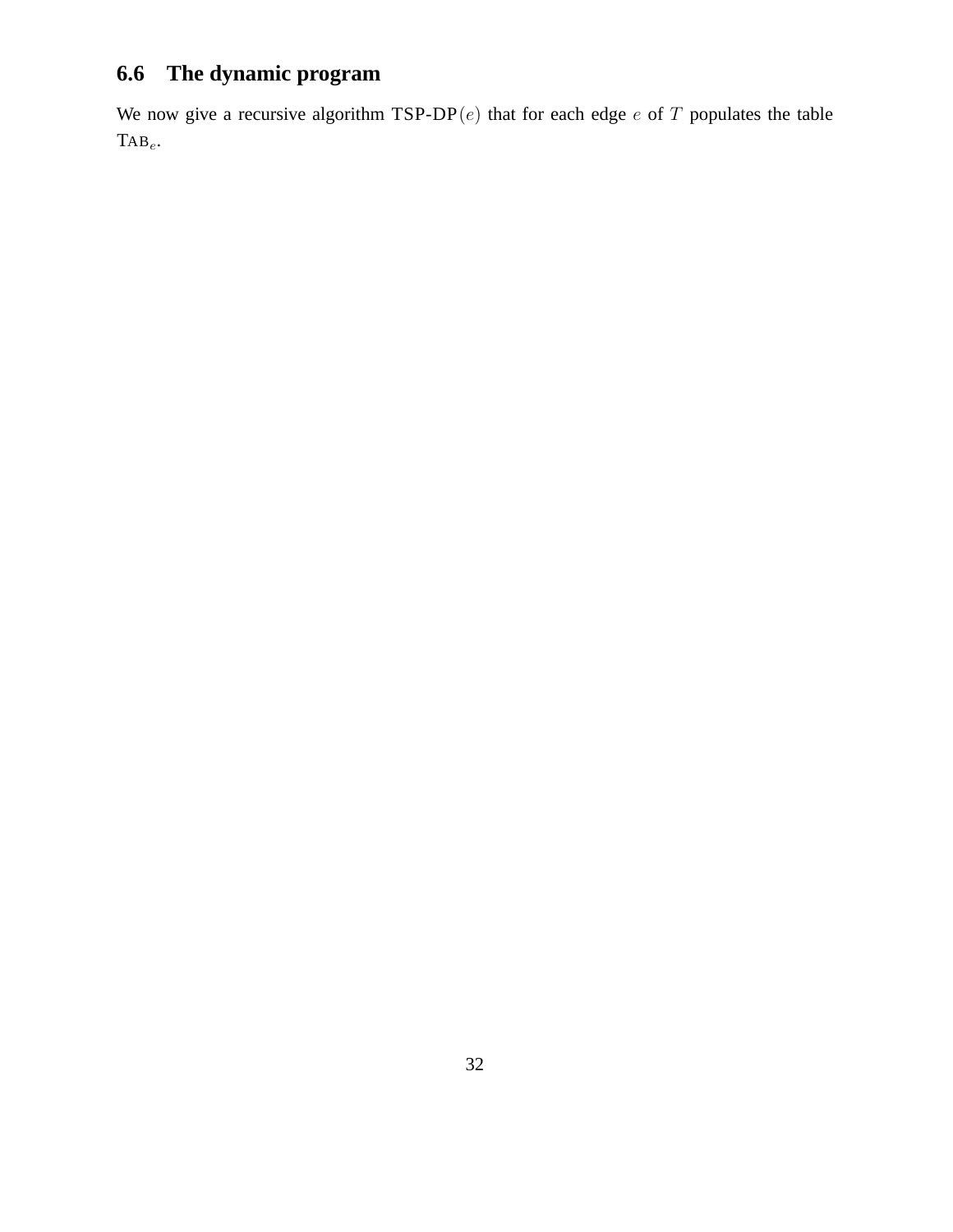define  $TSP-DP(e)$ :

- 1 let  $e_1, \ldots, e_s$  be the child edges of  $e (s \leq 2)$
- 2 for  $i = 1, ..., s$ ,
- 3 recursively call TSP-DP $(e_i)$ .
- 4 initialize each entry of TAB<sub>e</sub> to  $\infty$ .
- 5 for each consistent tuple  $(K, K_0, K_1, \ldots, K_s)$ 
	- of configurations of  $\Gamma(D_e)$ ,  $\Gamma(\lbrace v_e \rbrace)$ ,  $\Gamma(D_{e_1})$ , ...,  $\Gamma(D_{e_s})$

$$
6\qquad \text{Tab}_e[K] := \min\{\text{Tab}_e[K]\},\
$$

$$
M_{\{v_e\}}(K_0) + \sum_{i=1}^{k} \text{Tab}_{e_i}[K_i] \}
$$

Note that in Step 6,  $M_{\{v_e\}}(K_0)$  can be computed directly in  $O(1)$  time. The correctness of the algorithm follows from Corollary 26 by induction.

**Corollary 27 (Correctness of** TSP-DP**)** *For each edge* e *of* T*, for each noncrossing configuration*  $K$  *of*  $C_e$ ,  $\text{Tab}_e[K] = M_{D_e}(K)$ .

### **6.7 Analysis of the dynamic program**

In Step 5, each of the cuts  $\Gamma(D_{e_1}), \ldots, \Gamma(D_{e_s})$  has size at most  $\ell + 1$ , so has  $O(c^{\ell})$  configurations for a constant c. The cut  $\Gamma({v_e})$  has size at most three, and  $s \leq 2$ , so the number of tuples in Step 5 is  $O(d^{\ell})$  for a constant d. Thus each invocation of TSP-DP requires  $O(d^{\ell})$  time. The number of invocations is  $|V(\hat{H})| - 1$ , so the entire dynamic program takes time  $O(d^{\ell}|V(\hat{H})|)$ . Combined with the reduction of Subsection 6.1, this completes the proof of Theorem 7.

# **7 Achieving low branch-width by contracting edges**

Branch-width is a graph measure akin to (and within a constant factor of) tree-width. (We will review the definition presently.) Many computational graph problems that are NP-hard for general graphs can be solved for graphs with bounded branch-width. The approach used for TSP in this paper can be used for other problems as well. The purpose of this section is to present a result that facilitates broader application of the approach:

**Theorem 8** *There is a linear-time algorithm that, for any planar graph* G *and integer* k*, finds a decomposition*  $S_0, \ldots, S_{k-1}$  *of the edges of* G *such that, for*  $i = 0, 1, 2, \ldots, k-1$ *, the graph obtained from G by contracting the edges of*  $S_i$  *has branch-width at most*  $2(k + 2)$ *.*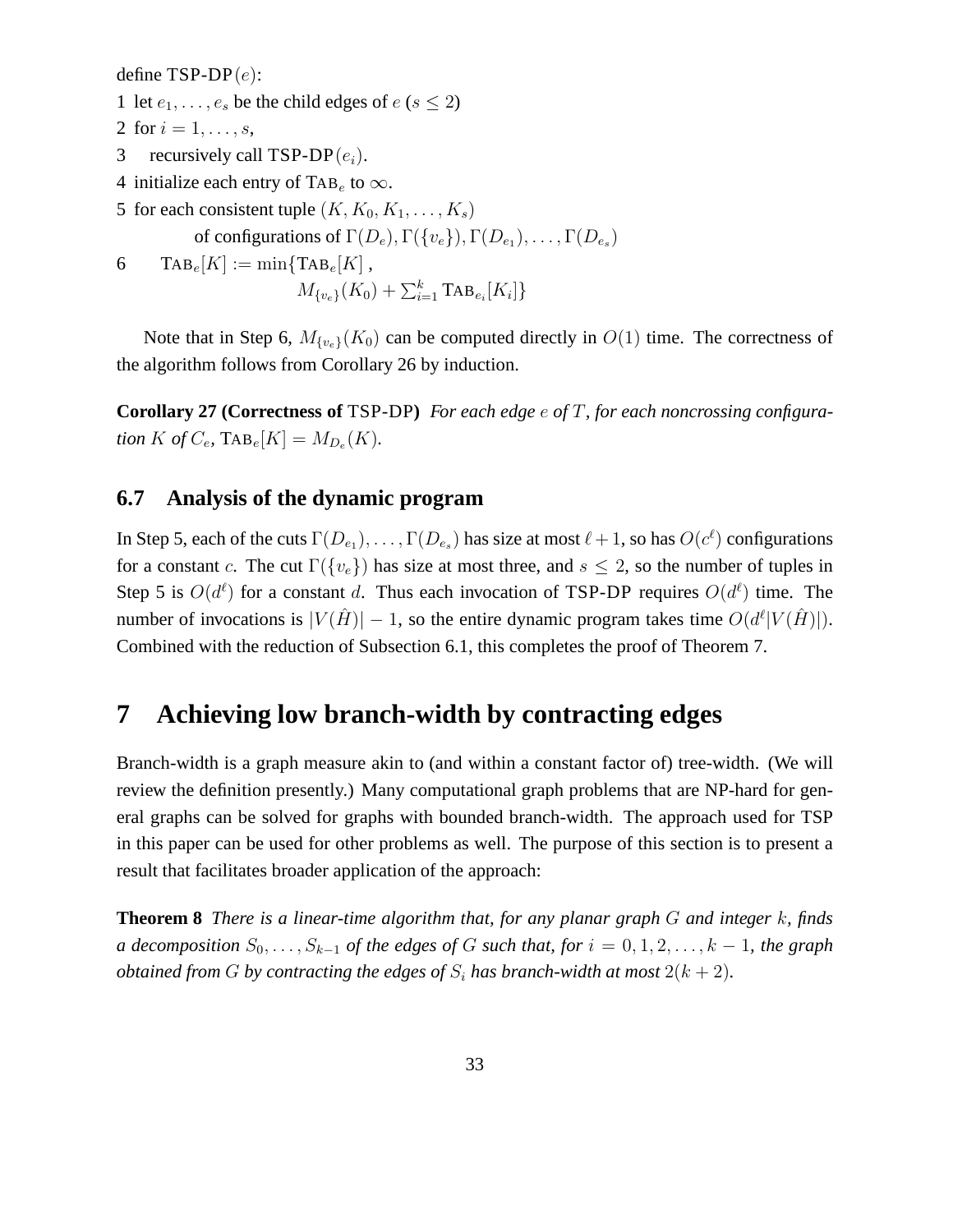The analogous theorem with contraction replaced by deletion was implicit in the work of Baker [6] and made explicit by Demaine, Hajiaghayi, and Karabayashi [18], who proved a version for H-minor free graphs.

An easy but useful consequence of Theorem 8 is as follows.

**Corollary 28** *There is a linear-time algorithm, that, for any planar graph* G*, edge-weight assignment weight* $(\cdot)$ *, and integer k, finds a set* S *of edges of weight at most*  $(1/k)$ *weight* $(G)$  *whose contraction yields a graph of branch-width at most*  $2(k + 2)$ *.* 

Before proving Theorem 8, we review the definition of branch-width given by Seymour and Thomas. For a graph G and a set X of edges,  $\partial(X)$  denotes the set of nodes v of G such that at least one edge incident to v is in X and at least one is not. Two sets *cross* if neither contains the other and they are not disjoint.

For a finite set  $\mathcal X$ , a *carving* of  $\mathcal X$  is a family  $\mathcal C$  of subsets of  $\mathcal X$  such that

1.  $\emptyset, \mathcal{X} \notin \mathcal{C}$ ,

- 2. no two members of  $\mathcal C$  cross, and
- 3. C is maximal subject to 1 and 2.

Let G be a graph. Let C be a carving of  $E(G)$ . The branch-width of C in G is  $\max_{X \in \mathcal{C}} |\partial(X)|$ . The *branch-width* of G is the minimum, over all carvings C of  $E(G)$ , of the width of C.

The following lemma is implicit in Baker's approach [6], and the idea has been used several times since then (e.g. [9, 22, 26])

**Lemma 29 (Thinning Algorithm)** *There is a linear-time algorithm that, for any planar embedded graph* G and integer k, finds a decomposition of the edges into subsets  $S_0, \ldots, S_{k-1}$  *such that, for*  $i = 0, 1, 2, \ldots, k - 1$ , there is a planar embedded graph  $H_i$  with the following properties:

- *1.*  $H_i$  has the same edges as  $G_i$ .
- 2. Each connected component of  $H_i$  has a spanning tree of depth at most k.
- *3.*  $H_i S_i = G S_i$ .

**Proof:** Assume without loss of generality that G is connected. For some node r, define the *level* of a node v of G to be its breadth-first-search distance from  $r$ , i.e. the minimum number of edges in an r-to-v path in G. Define the *level* of an edge  $e$  to be i if one endpoint has distance i from r and the other endpoint has distance  $i + 1$ .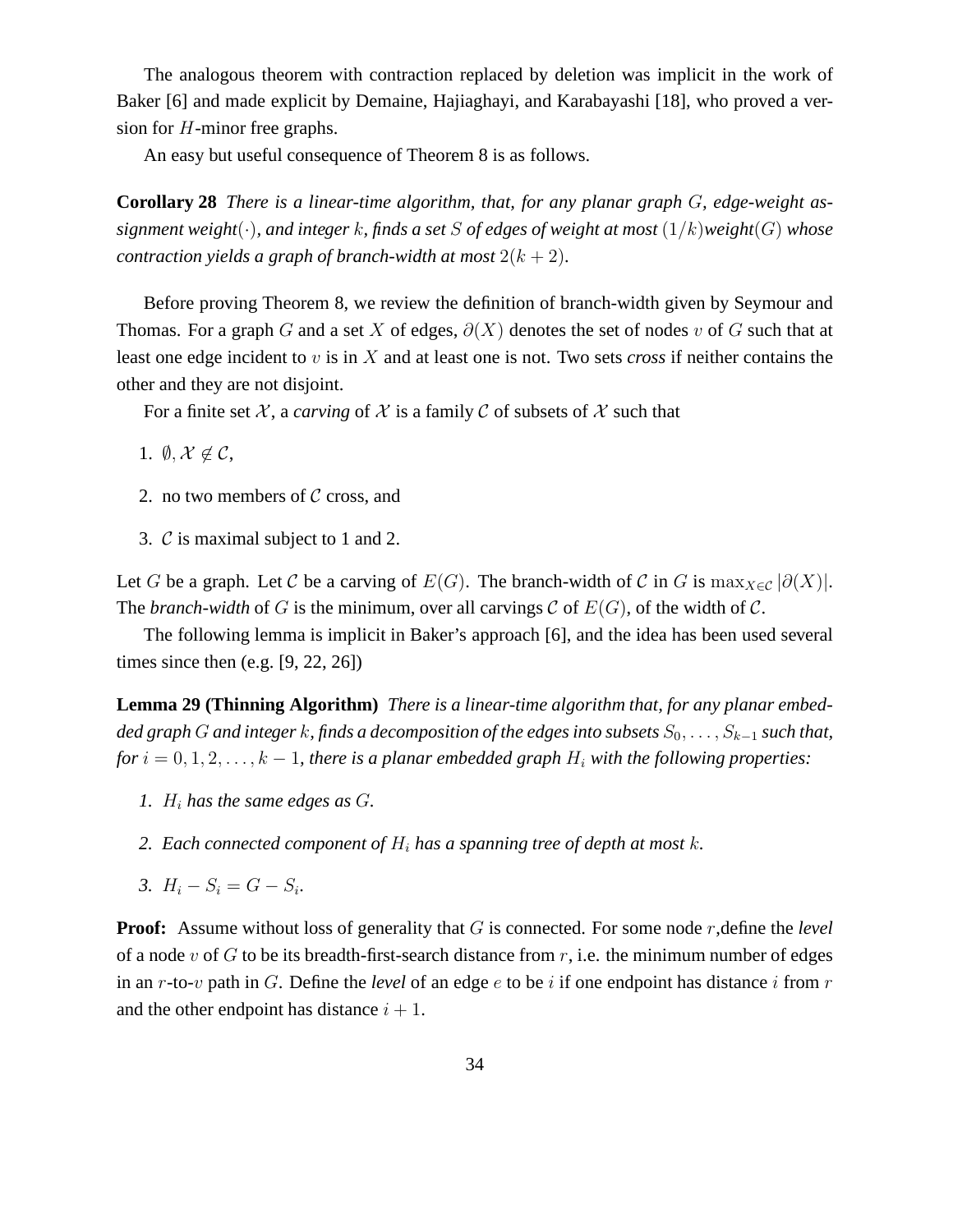For  $i = 0, 1, \ldots, k - 1$ , let  $S_i$  denote the set of edges e whose levels are congruent to i mod k.

For  $i = 0, 1, \ldots, k - 1$  and for  $j = 0, 1, 2, \ldots$ , let  $H_i^{(j)}$  be the graph obtained from G by deleting all nodes at distances greater than  $jk + i$ , and contracting every edge e of the breadthfirst-search tree T whose level is less than  $(j - 1)k + i$ . The contractions coalesce into a single root all nodes at distances less than or equal to  $(j - 1)k + i$ . (For  $j = 0$ , there is already a single root, namely r.) Since every node of G that remains in  $H_i^{(j)}$  had distance at most  $jk + i$  in G, it follows that (A) in  $H_i^{(j)}$  $i^{(j)}$  every node has distance at most k from the root. Moreover, (B) the graph  $H_i^{(j)}$  – {edges at level  $(j-1)k + i$  in  $G$ } is exactly the subgraph of G induced by nodes with levels in  $((j-1)k + i, jk + i]$ .

Let  $H_i$  be the disjoint union of  $H_i^{(0)}$  $i^{(0)}, H_i^{(1)}, H_i^{(2)}, \ldots$  Property 2 follows from A. Property 3 follows from B. Property 1 follows from Property 3 and the definition of  $S_i$ .  $\Box$ 

We first give a technical lemma, then we state a result of Tamaki [45], and then prove Theorem 8.

**Lemma 30** *Let* G *be a planar embedded graph and let* e *be a self-loop in* G*. Every biconnected component of*  $G$  *except*  $\{e\}$  *is a biconnected component of*  $G/\{e\}$ *.* 

**Proof:** Let v be the common endpoint of e. Any path in G that contains e must pass through e, so the only simple cycle in G that contains  $e$  is the cycle consisting solely of  $e$ . Any path in  $G$ from an edge enclosed by e to an edge not enclosed by e must pass through v. Hence a simple cycle  $C$  in  $G$  cannot include both an edge strictly enclosed by  $e$  and an edge not enclosed by  $e$ . Assume without loss of generality that  $C$  consists only of edges strictly enclosed by  $e$ . Any two such edges incident to a common node in G are also incident to a common node in  $G/{e}$ , which proves that C is a simple cycle in  $G/{e}$ . 囗

For a planar embedded graph G, Tamaki [45] defined  $VF(G)$  to be the node-face incidence graph, i.e. the planar embedded bipartite graph whose node set is the union of the node set of G and the face set of G, and where there is an edge between a node and a face if the node is on the boundary of the face. Tamaki proved the following theorem.

**Theorem 9 (Tamaki)** *There is a linear-time algorithm that, given a planar embedded graph* G *and a rooted spanning tree* T *of* V F(G)*, outputs a branch-decomposition of* G *whose width is at most the height of* T*.*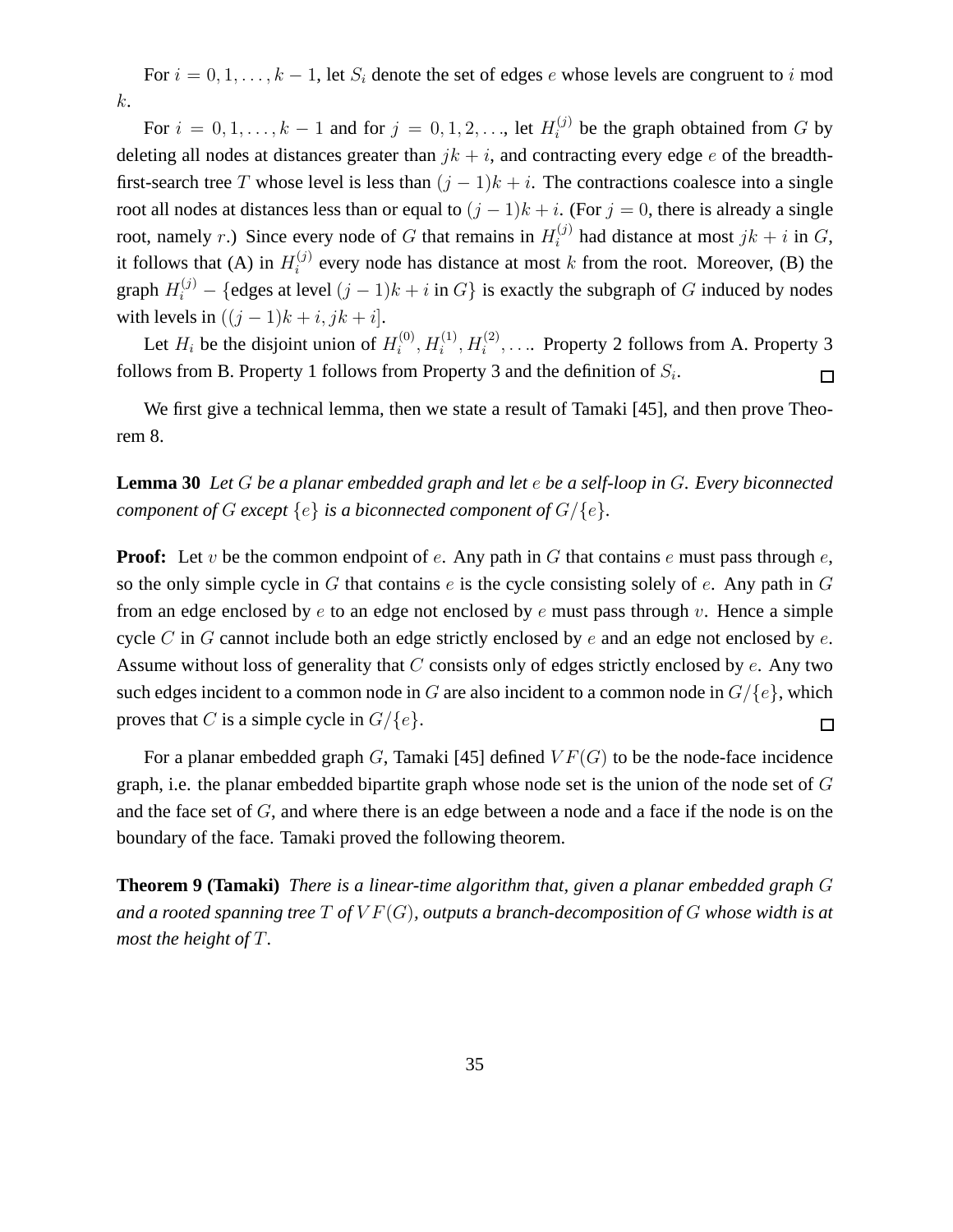**Proof of Theorem 8:** Apply Lemma 29 to G<sup>\*</sup> to find a decomposition of the edges into subsets  $L_0, \ldots, L_{k-1}$  such that, for each i, there is a planar embedded graph  $H_i^*$  such that  $H_i^* - L_i =$  $G^* - L_i$  and each connected component of  $H_i^*$  has a spanning tree of depth at most k. The nodes of  $H_i^*$  are faces of  $H_i$ , so  $VF(H_i)$  has a spanning tree of depth at most  $2k + 1$ . By Tamaki's result, therefore,  $H_i$  has branch-width at most  $2k + 1$ . It is known [41] that contraction does not increase branch-width. Hence  $H_i/L_i$  has branch-width at most  $2k+1$ . Since  $H_i^* - L_i = G^* - L_i$ , we have  $H_i/L_i = G/L_i$ , so we have shown that  $G/L_i$  has branch-width at most  $2k + 1$ .

Consider the process of obtaining  $G/L_i$  by compressing the edges of  $L_i$  one by one in an order that postpones compressing self-loops until only self-loops remain to be compressed. (Recall that a self-loop corresponds in the dual to cut-edges, so this corresponds in the dual to first deleting only non-cut-edges.)

Let  $S_i$  be the set of edges e of  $L_i$  such that e was not a self-loop when it was compressed, and let  $L_i'$  be the remaining edges of  $L_i$ . Then  $G/S_i$  is obtained from G by *contracting* the edges of  $S_i$ , and  $G/L_i$  is obtained from  $G/S_i$  by compressing the edges of  $L'_i$ . By Lemma 30, every biconnected component of  $G/S_i$  is a biconnected component of  $G/L_i$ . Since the branch-width of a graph is at most 1 more than the maximum of the branch-widths of its biconnected components (assuming at least one such component has more than one edge), it follows that that branch-width of  $G/S_i$  is at most one plus the branch-width of  $G/L_i$ .  $\Box$ 

# **Acknowledgements**

Claire Kenyon and Mikkel Thorup contributed greatly to the quality of the presentation through their criticisms and suggestions. Thanks also to Glencora Borradaile and Erik Demaine for helpful discussions and suggestions.

# **References**

- [1] I. Althöfer, G. Das, D. Dobkin, D. Joseph, L. Soares, "On sparse spanners of weighted graphs," *Discrete and Computational Geometry* 9 (1993), pp. 81–100.
- [2] S. Arora, "Polynomial-time approximation schemes for Euclidean TSP and other geometric problems," *Journal of the ACM* **45** (1998), pp. 753–782.
- [3] S. Arora, "Polynomial-time approximation schemes for Euclidean TSP and other geometric problems," *Proceedings of the 37th Annual IEEE Symposium on Foundations of Computer Science* (1996), pp. 2–12.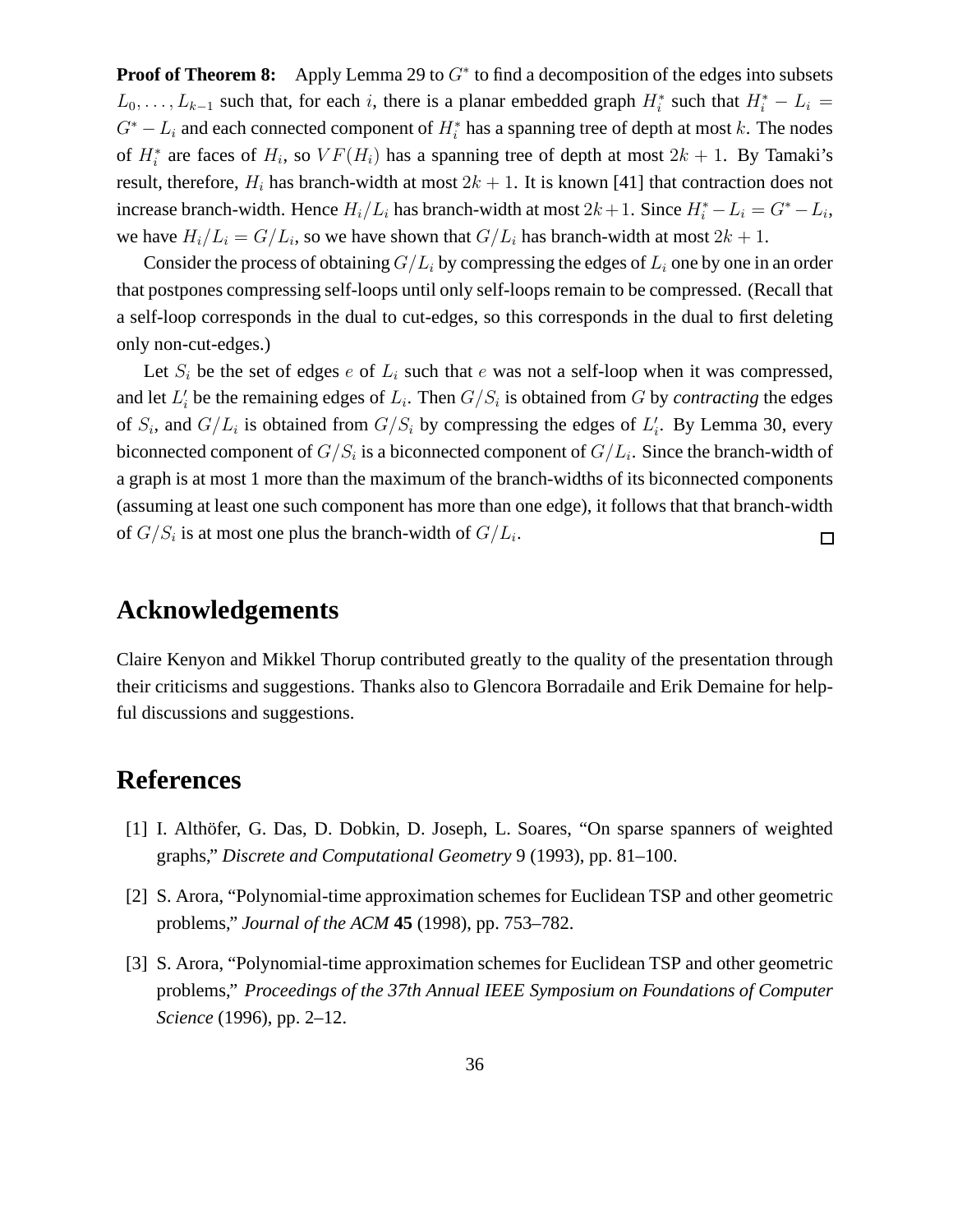- [4] S. Arora, "Nearly linear time approximation schemes for Euclidean TSP and other geometric problems," *Proceedings of the 38th Annual IEEE Foundations of Computer Science* (1997), pp. 554–563.
- [5] S. Arora, M. Grigni, D. R. Karger, P. N. Klein, A. Woloszyn, " A polynomial-time approximation scheme for weighted planar graph TSP," *Proceedings of the 9th Annual ACM-SIAM Symposium on Discrete Algorithms* (1998), pp. 33–41.
- [6] B. Baker. "Approximation algorithms for NP-complete problems on planar graphs," *Journal of the ACM* **41** (1994), pp. 153–180.
- [7] A. Berger, A. Czumaj, M. Grigni, and H. Zhao. Approximate minimum 2-connected subgraphs in weighted planar graphs. *Proceedings of the 13th Annual European Symposium on Algorithms* (2005), pp. 472–483.
- [8] A. Berger, M. Grigni, "Minimum weight 2-edge-connected spanning subgraphs in planar graphs," *Proceedings of the 34th International Colloquium on Automata, Languages and Programming* (2007), pp. 90-101.
- [9] H. L. Bodlaender, "Some classes of graph with bounded treewidth," *Bulletin of the European Association for Theoretical Computer Science* **36**, (1988), pp. 116-126.
- [10] G. Borradaile, C. Kenyon-Mathieu, and P. Klein, "A polynomial-time approximation scheme for Steiner tree in planar graphs," *Proceedings of the 18th Annual ACM-SIAM Symposium on Discrete Algorithms* (2007), pp. 1285-1294.
- [11] G. Borradaile, P. Klein, and C. Mathieu, "Steiner tree in planar graphs: An  $O(n \log n)$  approximation scheme with singly exponential dependence on epsilon,". *Proceedings of the 10th International Workshop on Algorithms and Data Structures* (2007), v. 4619 of *Lecture Notes in Computer Science*, pp. 275-286.
- [12] J. M. Boyer and W. J. Myrvold, "Simplified planarity," *Journal of Graph Algorithms and Applications* **8** (2004), pp. 241–273.
- [13] D. R. Cheriton, R. E. Tarjan, "Finding minimum spanning trees," *SIAM Journal on Computing* **5** (1976), pp. 724–742.
- [14] N. Christofides, "Worst-case analysis of a new heuristic for the traveling salesman problem," In J.F. Traub, editor, *Symposium on new directions and recent results in algorithms and complexity* (1976), p. 441. Academic Press, New York.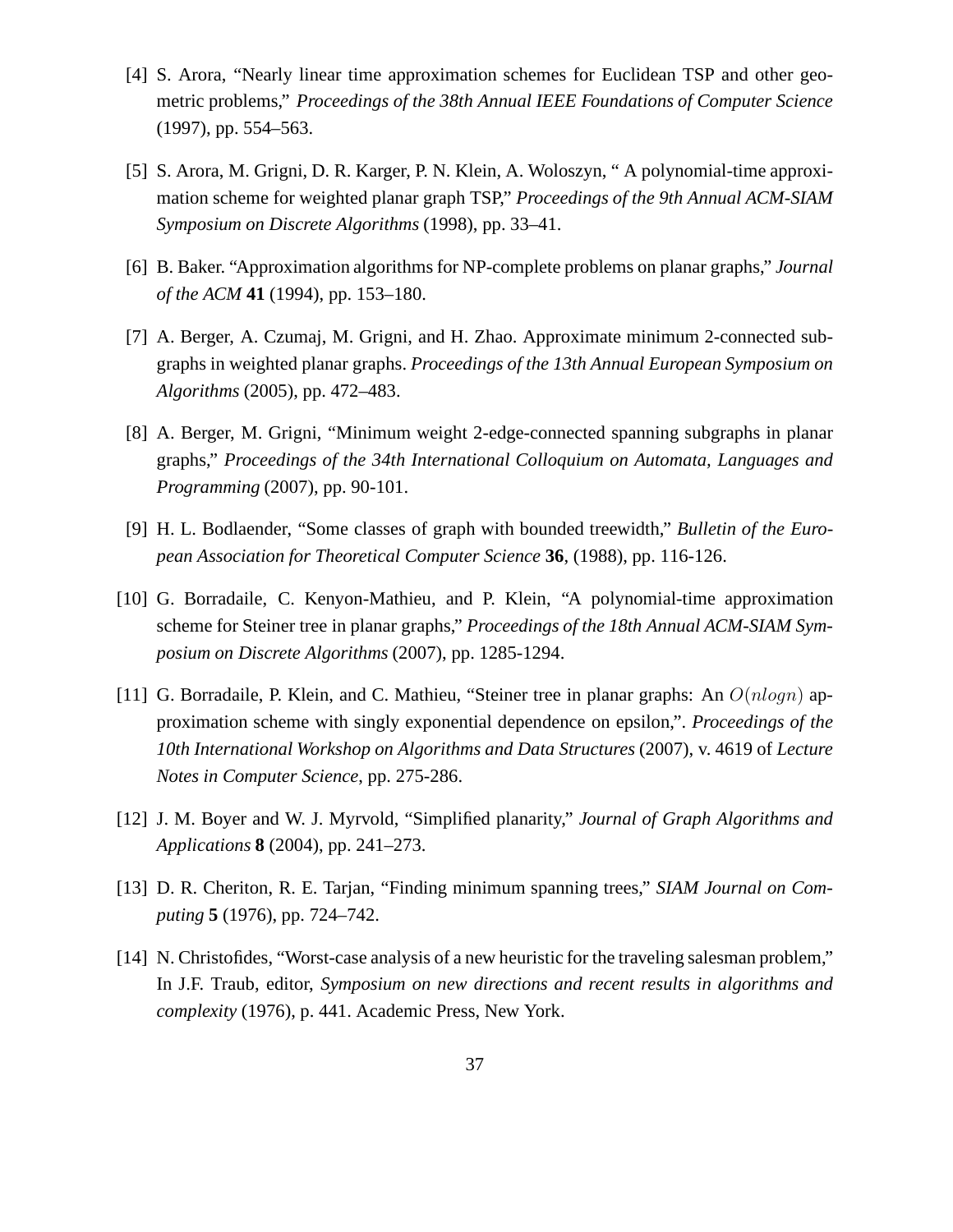- [15] W. J. Cook and P. D. Seymour, "Tour Merging via Branch-decomposition," *INFORMS Journal on Computing* **15** (2003), pp. 233–248.
- [16] A. Czumaj, M. Grigni, P. Sissokho, and H. Zhao, "Approximation schemes for minimum 2-edge-connected and biconnected subgraphs in planar graphs," *Proceedings of the 15th Annual ACM-SIAM Symposium on Discrete Algorithms* (2004), pp. 489–498.
- [17] E. D. Demain, M. Hajiaghayi, "Bidimensionality: new connections between FPT algorithms and PTASs," *Proceedings of the 16th Annual ACM-SIAM Symposium on Discrete Algorithms* (2005), pp. 590–601.
- [18] E. D. Demaine, M. T. Hajiaghayi, and K. Karabayashi, "Algorithmic graph minor theory: decomposition, approximation, and coloring," *Proceedings of the 46th Annual IEEE Symposium on Foundations of Computer Science* (2005), pp. 637–646
- [19] E. D. Demaine, M. T. Hajiaghayi, and B. Mohar, "Approximation algorithms via contraction decomposition," *Proceedings of the 18th Annual ACM-SIAM Symposium on Discrete Algorithms* (2007), pp. 278-287.
- [20] F. Dorn, E. Penninkx, H. L. Bodlaender, F. V. Fomin,"Efficient exact algorithms on planar graphs: exploiting sphere-cut branch decompositions," *Proceedings of the 13th Annual European Symposium on Algorithms* (2005), pp. 95–106.
- [21] J R. Edmonds, "A combinatorial representation for polyhedral surfaces," *Notices of the American Mathematical Society* **7** (1960), p. 646.
- [22] D Eppstein, " Subgraph isomorphism in planar graphs and related problems," *Journal of Graph Algorithms and Applications* **3** (1999) pp. 1–27.
- [23] M. Grigni, E. Koutsoupias, and C. H. Papadimitriou, "An approximation scheme for planar graph TSP," *Proceedings of the 36th Annual IEEE Symposium on Foundations of Computer Science* (1995), pp. 640–645.
- [24] M. Grigni and P. Sissokho, "Light spanners and approximate TSP," *Proceedings of the 13th Annual ACM-SIAM Symposium on Discrete Algorithms* (2002), pp. 852–857.
- [25] M. Grigni, "Approximate TSP in graphs with forbidden minors," *Proceedings of the 27th International Colloquium on Automata, Languages, and Programming* (2000), pp. 869-877.
- [26] M. Grohe, "Local tree-width, excluded minors, and approximation algorithms," *Combinatorica* **23** (2003), pp. 613-632.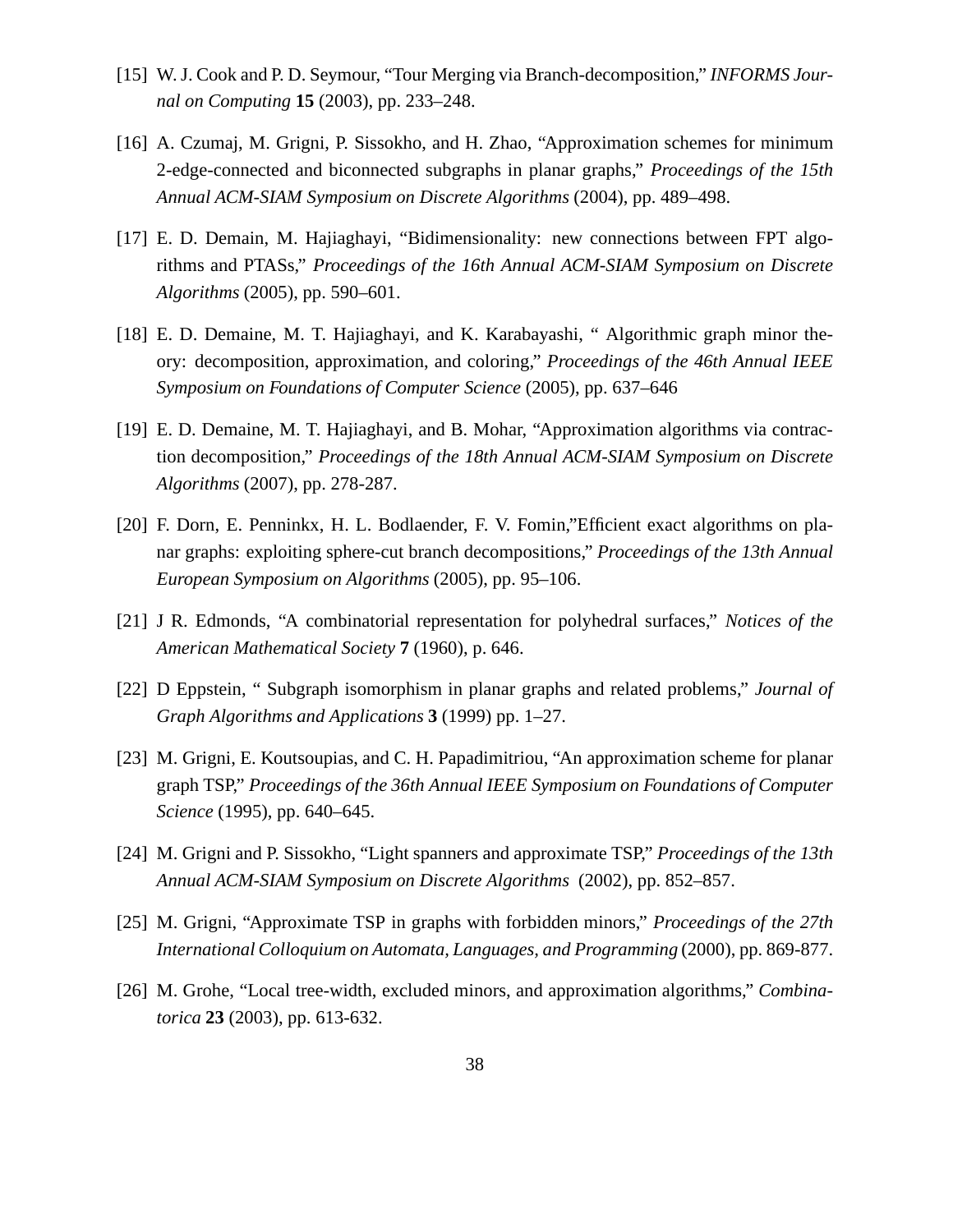- [27] L. Heffter, "Über das Problem der nachbargebiete," *Mathematische Annalen* 38 (1891), pp. 477-508.
- [28] M. R. Henzinger, P. N. Klein, S. Rao, and S. Subramanian, "Faster shortest-path algorithms for planar graphs," *Journal of Computer and System Sciences* **55** (1997), pp. 3–23.
- [29] J. Hopcroft and R. E. Tarjan, "Efficient planarity testing," *Journal of the ACM* **21** (1974), pp. 549–568.
- [30] P. N. Klein, "A linear-time approximation scheme for planar weighted TSP," *Proceedings of the 46th Annual IEEE Symposium on Foundations of Computer Science* (2005), pp. 647- 657.
- [31] P. N. Klein, "A subset spanner for planar graphs, with application to subset TSP," *Proceedings of the 38th Annual ACM Symposium on Theory of Computing* (2006), pp. 749–756.
- [32] E. L. Lawler, J. K. Lenstra, A. H. G. Rinnooy Kan, D. B. Shmoys, *The traveling salesman problem* (1985), John Wiley, Hoboken.
- [33] D. Marx, "On the optimality of planar and geometric approximation schemes," f*Proceedings of the 48th Annual IEEE Symposium on Foundations of Computer Science* (2007), pp. 338-348.
- [34] J. S. B. Mitchell, "Guillotine subdivisions approximate polygonal subdivisions: Part II– a simple PTAS for geometric k-MST, TSP, and related problems," *SIAM Journal on Computing* **28** (1999), pp. 298–1309.
- [35] B. Mohar and C. Thomassen, *Graphs on Surfaces* (2001), The Johns Hopkins University Press, Baltimore.
- [36] C. Papadimitriou and M. Yannakakis. Optimization, approximation and complexity classes. *Journal of Computer and System Sciences* **43** (1991), pp. 425–440.
- [37] C. Papadimitriou and M. Yannakakis. The traveling salesman problem with distances one and two. *Mathematics of Operations Research* **18** (1993), pp. 1–11.
- [38] S. B. Rao and W. D. Smith, "Approximating geometrical graphs via 'spanners' and 'banyans,"' *Proceedings of the 30th Annual ACM Symposium on Theory of Computing* (1998), pp. 540–550.